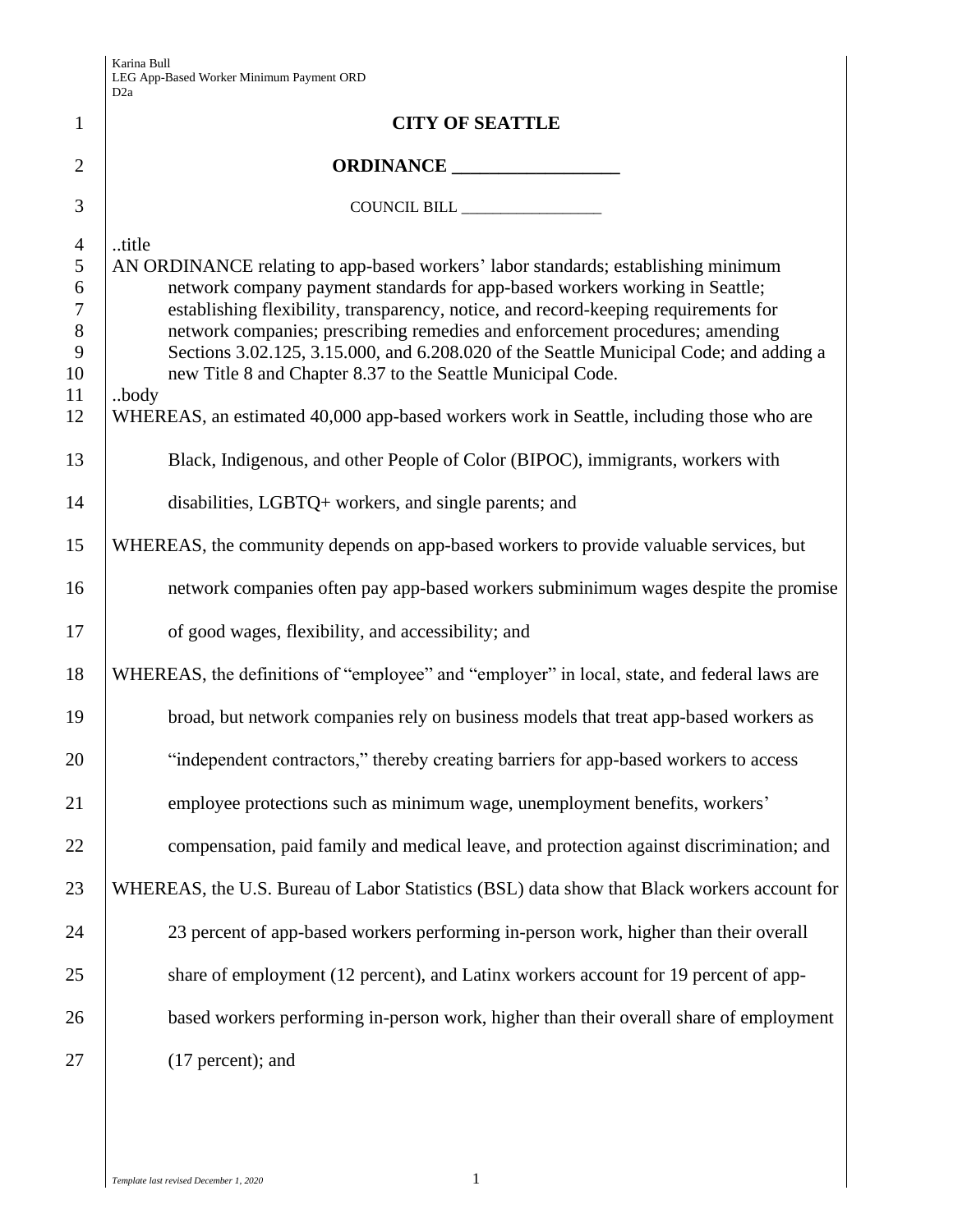| $\mathbf{1}$   | WHEREAS, Black and Latinx workers are overrepresented among app-based workers,              |
|----------------|---------------------------------------------------------------------------------------------|
| $\overline{2}$ | comprising almost 42 percent of app-based workers but less than 29 percent of the overall   |
|                |                                                                                             |
| 3              | labor force, and are disproportionately deprived of core employee protections when          |
| $\overline{4}$ | network companies treat them as independent contractors; and                                |
| 5              | WHEREAS, BIPOC workers face unique barriers to economic insecurity and disproportionately   |
| 6              | must accept low-wage, unsafe, and insecure working conditions; and                          |
| $\tau$         | WHEREAS, BIPOC workers have long been heavily concentrated in exploitative industries; and  |
| 8              | WHEREAS, the City is committed to ending racial disparities and achieving racial equity in  |
| 9              | Seattle; and                                                                                |
| 10             | WHEREAS, the City intends to address the inequities of app-based work by ensuring that such |
| 11             | workers are paid at least the City's minimum wage plus reasonable expenses, with            |
| 12             | meaningful transparency and the ability to exercise the flexibility promised by app-based   |
| 13             | companies; and                                                                              |
| 14             | WHEREAS, the City intends to set clear, transparent, and enforceable requirements for       |
| 15             | minimum network company payments, transparency, flexibility, notice, and record-            |
| 16             | keeping that are applicable regardless of the specific business model, technical function,  |
| 17             | or administrative apparatus of any given network company; and                               |
| 18             | WHEREAS, the City intends to retain the current definitions of worker classification under  |
| 19             | Seattle's labor standards and does not intend to create a new classification of workers     |
| 20             | distinct from employees or independent contractors; and                                     |
| 21             | WHEREAS, the City intends to ensure that all workers can benefit from the protections of    |
| 22             | Seattle's labor standards; and                                                              |
|                |                                                                                             |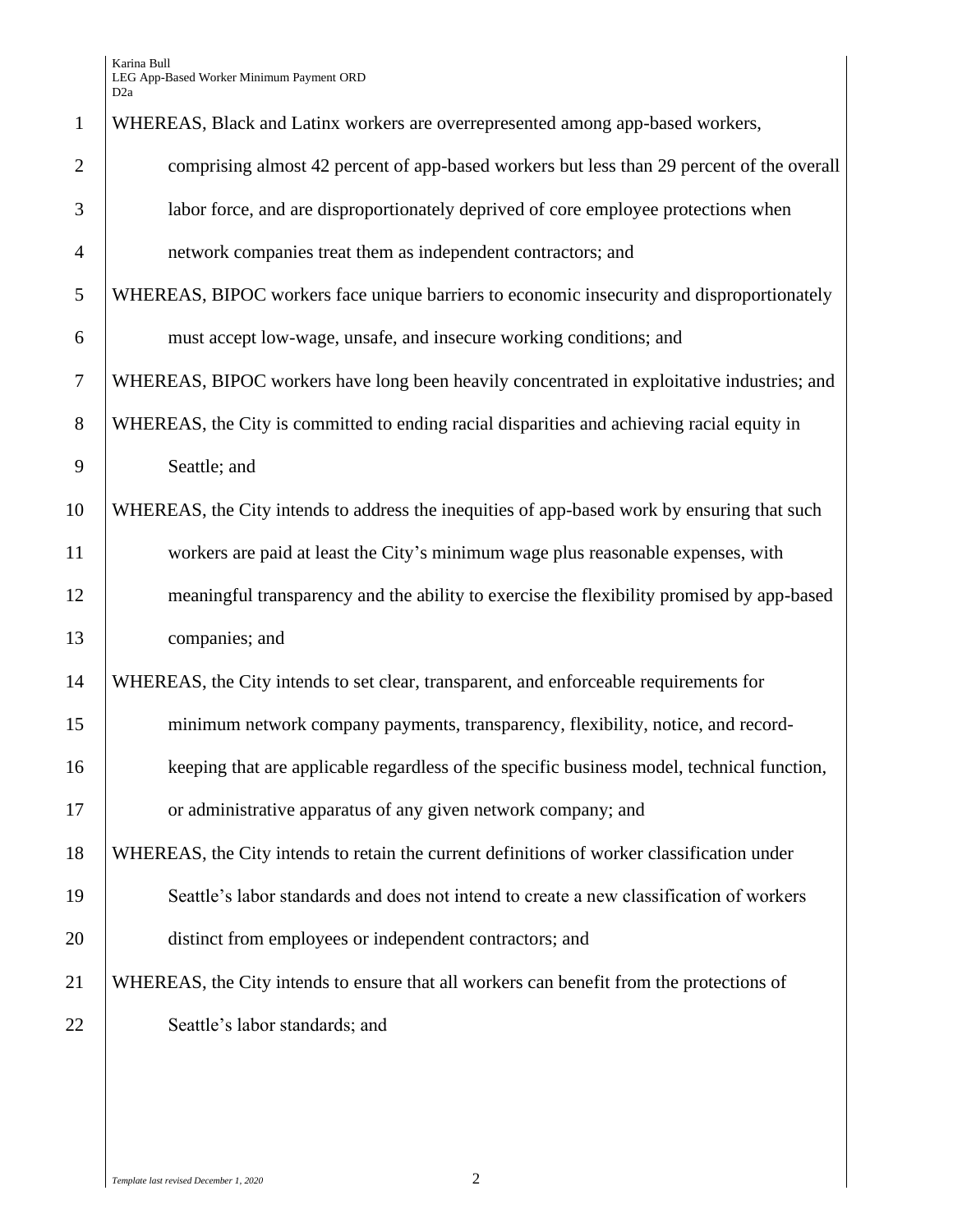# WHEREAS, the City is a leader on wage, labor, and workforce practices that improve workers' lives, support economic security, and contribute to a fair, healthy, and vibrant economy; and

WHEREAS, establishing labor standards for app-based workers requires appropriate action by

5 the City Council; NOW, THEREFORE,

## **BE IT ORDAINED BY THE CITY OF SEATTLE AS FOLLOWS:**

Section 1. The City Council ("Council") finds and declares that:

8 A. App-based work is a growing source of income for workers in Seattle and across the country.

10 B. In the exercise of The City of Seattle's police powers, the City is granted authority to pass regulations designed to protect and promote public health, safety, and welfare.

 C. This ordinance protects and promotes public health, safety, and welfare by establishing standards for minimum payment, transparency, flexibility, and notice for app-based workers.

 D. Minimum payment and other labor standards benefit employers and hiring entities by improving worker performance, reducing worker turnover, and thereby improving productivity 17 and the quality of the services provided by workers, including app-based workers.

 E. Many Seattle workers, including app-based workers, cannot fully participate in the community's dynamic civic life or pursue its myriad educational, cultural, and recreational 20 opportunities because they struggle to meet their households' most basic needs.

 F. Minimum payment and other labor standards promote the general welfare, health, and prosperity of Seattle by ensuring that workers have stable incomes and can better support and 23 care for their families and fully participate in Seattle's civic, cultural, and economic life.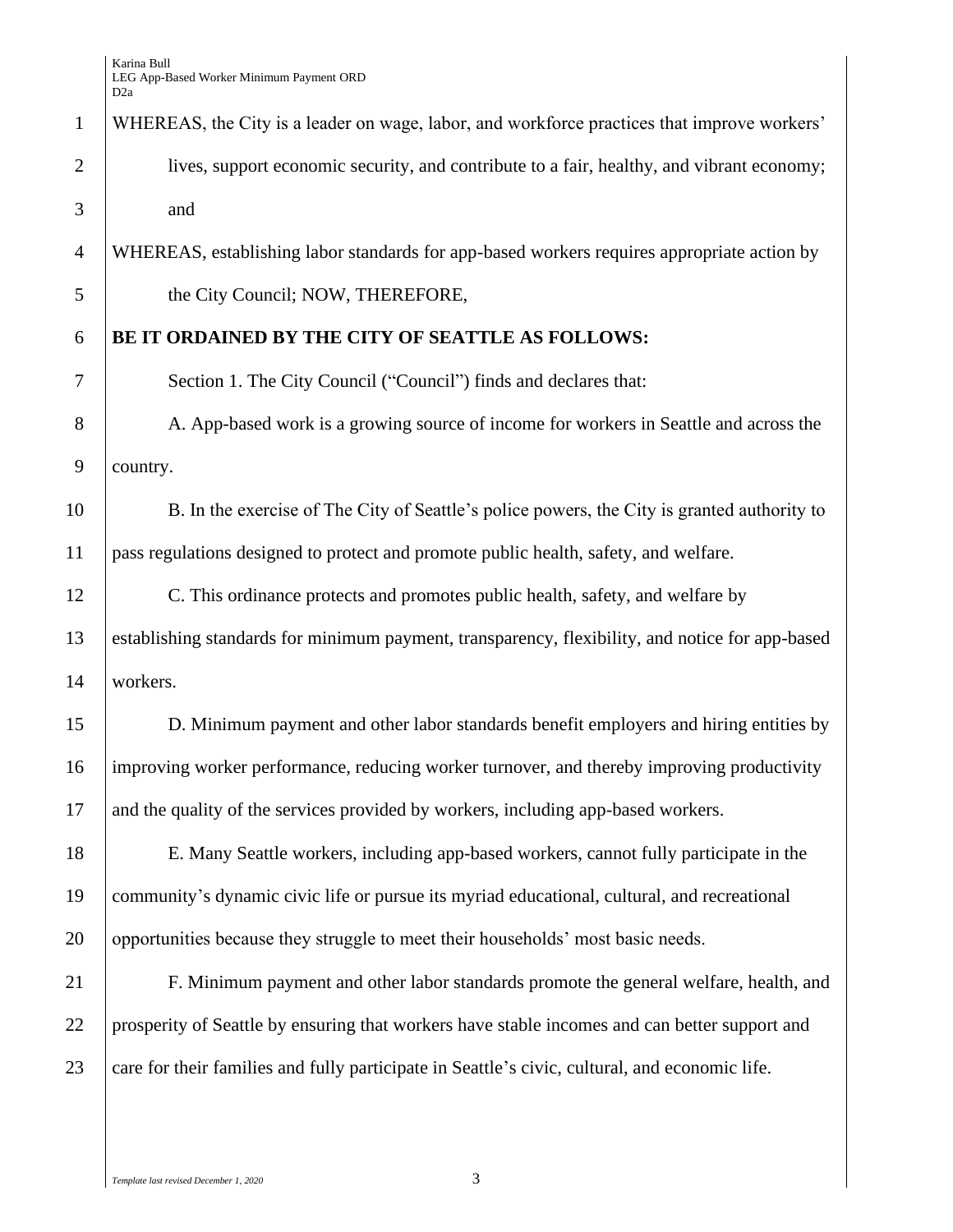G. Establishing these labor standards also benefits the Seattle economy by increasing app-based worker earnings and thereby boosting consumer spending in Seattle and benefiting the economy overall. Section 2. A new Title 8 is added to the Seattle Municipal Code as follows: **TITLE 8 LABOR STANDARDS** Section 3. A new Chapter 8.37 is added to the Seattle Municipal Code as follows: **Chapter 8.37 APP-BASED WORKER MINIMUM PAYMENT 8.37.010 Short title**  This Chapter 8.37 shall constitute the "App-Based Worker Minimum Payment Ordinance" and 10 | may be cited as such. **8.37.020 Definitions**  For purposes of this Chapter 8.37: "Acceptance" means the initial communication from an app-based worker to a network 14 company that the app-based worker intends to perform services in furtherance of an offer, including but not limited to indicating acceptance through the worker platform. "Adverse action" means reducing compensation; garnishing tips or gratuities; temporarily or permanently denying or limiting access to work, incentives, or bonuses; offering less desirable work; terminating; deactivating; threatening; penalizing; retaliating; engaging in unfair immigration-related practices; filing a false report with a government agency; or otherwise discriminating against any person for any reason prohibited by Section 8.37.120. "Adverse 21 action" for an app-based worker may involve any aspect of the app-based worker's work, 22 including compensation, work hours, volume and frequency of offers made available, desirability and compensation rates of offers made available, responsibilities, or other material change in the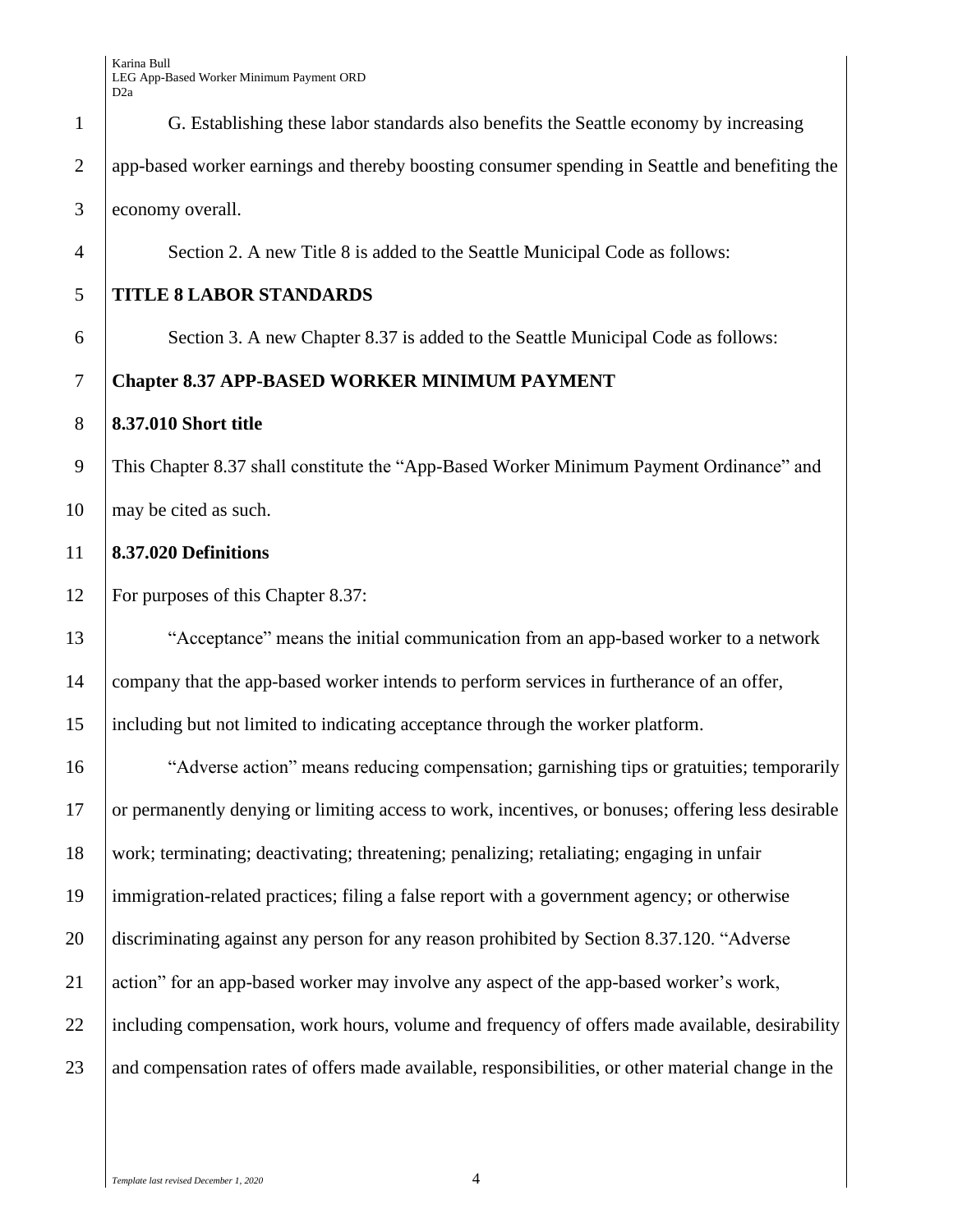1 terms and conditions of work or in the ability of an app-based worker to perform work. "Adverse 2 action" also includes any action by the network company or a person acting on the network 3 company's behalf that would dissuade a reasonable person from exercising any right afforded by 4 | this Chapter 8.37.

5 "Agency" means the Office of Labor Standards and any division therein.

6 "Aggrieved party" means an app-based worker or other person who suffers tangible or 7 intangible harm due to a network company's or other person's violation of this Chapter 8.37.

 "App-based worker" means a person who has entered into an agreement with a network company governing the terms and conditions of use of the network company's worker platform 10 or a person affiliated with and accepting offers to perform services for compensation via a network company's worker platform. For purposes of this Chapter 8.37, at any time, but not limited to, when an app-based worker is logged into the network company's worker platform, the worker is considered an app-based worker.

14 | "Application dispatch" means technology that allows customers to directly request 15 dispatch of app-based workers for provision of services and/or allows app-based workers or 16 network companies to accept offers to perform services for compensation and payments for 17 services via the internet using mobile interfaces including, but not limited to, smartphone and 18 | tablet applications.

19 "Associated cost factor" means the additional percentage of the minimum wage 20 equivalent rate that reasonably accounts for the non-mileage expenses borne by app-based 21 workers, which include but are not limited to the following:

22 1. Employer-side payroll taxes that app-based workers must pay;

23 2. Cost of paid family and medical leave insurance;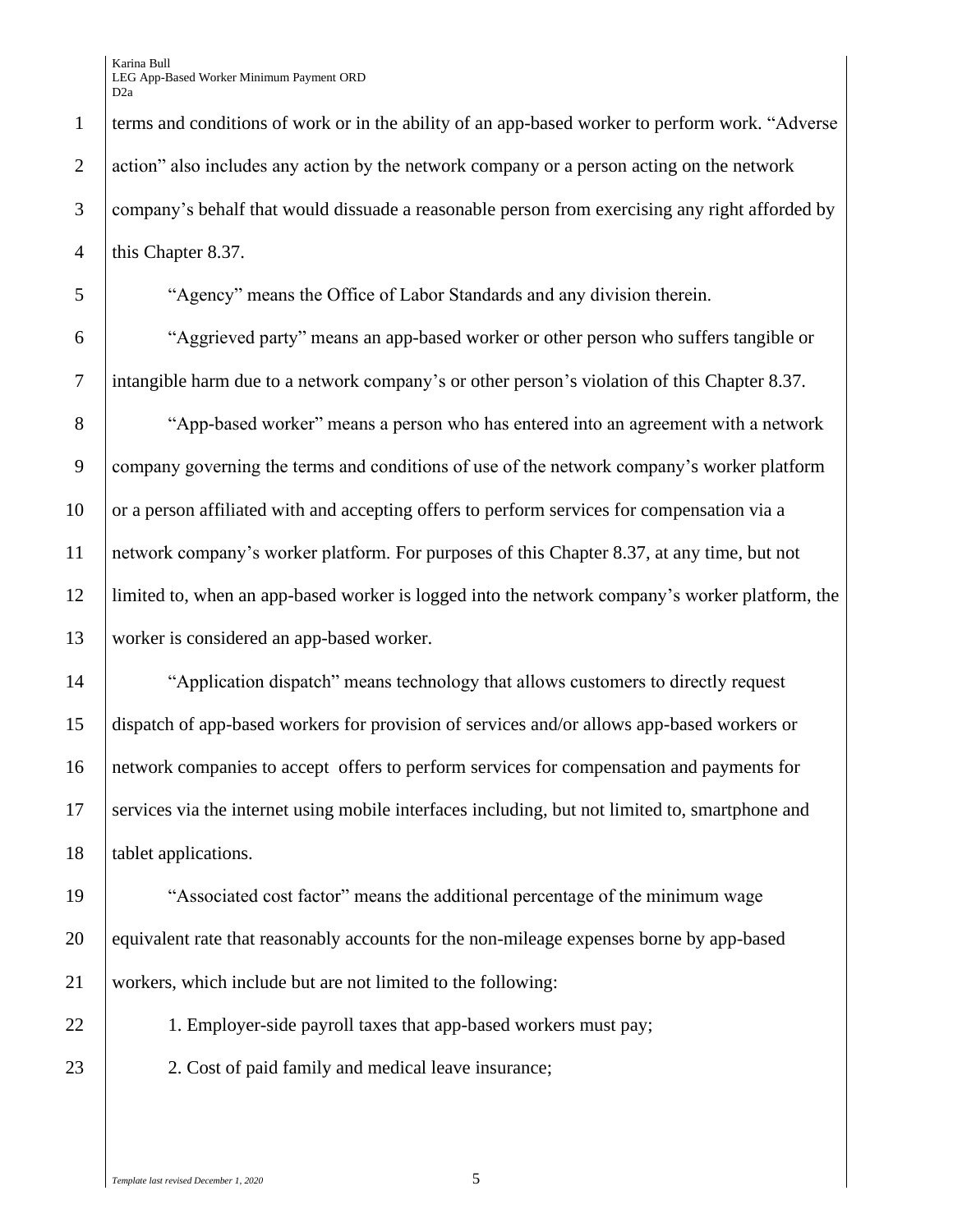|                | D <sub>2</sub> a                                                                                |
|----------------|-------------------------------------------------------------------------------------------------|
| $\mathbf{1}$   | 3. Cost of state-provided unemployment insurance;                                               |
| $\overline{2}$ | 4. Cost of workers' compensation insurance;                                                     |
| 3              | 5. Business taxes that app-based workers must pay;                                              |
| $\overline{4}$ | 6. Business licensing fees that app-based workers must pay; and                                 |
| 5              | 7. Cost of miscellaneous expenses such as purchase of cellular phones, data plans, and          |
| 6              | other equipment required for work.                                                              |
| 7              | "Associated mileage factor" means the additional percentage of the mileage rate that            |
| $8\,$          | reasonably compensates app-based workers for miles traveled that are necessary to conduct app-  |
| 9              | based work, which may include but is not limited to the following:                              |
| 10             | 1. Miles traveled after completing performance of an offer, to relocate to locations where      |
| 11             | additional offers are likely to be available or to return to the starting location; and/or      |
| 12             | 2. Miles traveled to locations for rest breaks, meal breaks, restroom access, and               |
| 13             | administrative needs.                                                                           |
| 14             | "Associated time factor" means the additional percentage of the minimum wage                    |
| 15             | equivalent rate that reasonably accounts for the time that app-based workers must spend working |
| 16             | or engaged to wait for work without compensation to perform app-based work, including but not   |
| 17             | limited to the following:                                                                       |
| 18             | 1. Reviewing offers;                                                                            |
| 19             | 2. Communicating with network companies and customers;                                          |
| 20             | 3. Relocating in anticipation of future offers;                                                 |
| 21             | 4. Conducting administrative tasks; and                                                         |
| 22             | 5. Taking rest breaks.                                                                          |
|                |                                                                                                 |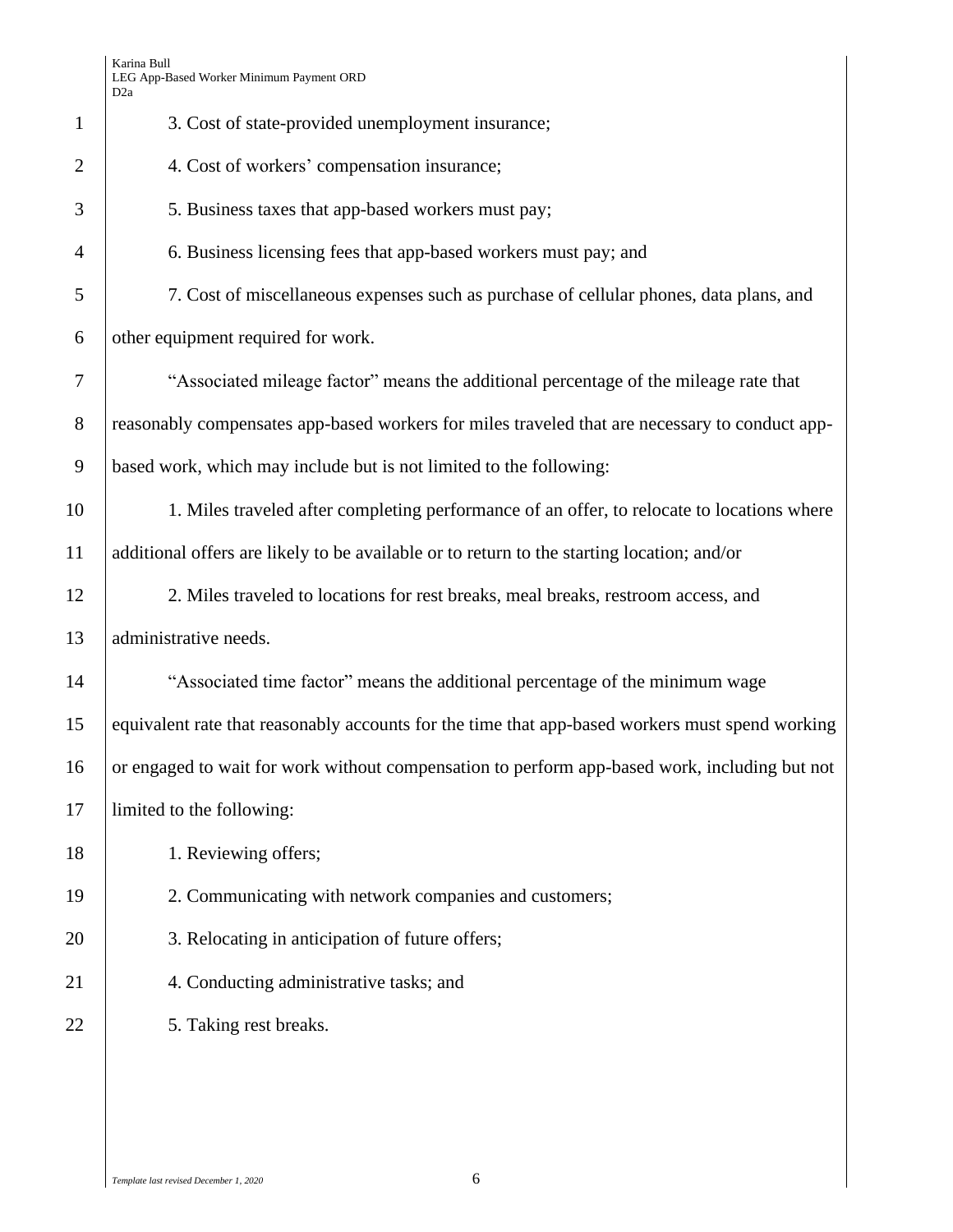| $\mathbf{1}$   | "Cancellation with cause" means cancellation of a previously accepted offer by an app-           |
|----------------|--------------------------------------------------------------------------------------------------|
| $\overline{2}$ | based worker for reasons identified in subsection 8.37.080.B.                                    |
| 3              | "City" means The City of Seattle.                                                                |
| $\overline{4}$ | "Compensation" means the total amount of payment owed to an app-based worker by                  |
| 5              | reason of performing work facilitated or presented by the network company, including but not     |
| 6              | limited to network company payments, bonuses, incentives, and tips earned from customers.        |
| 7              | "Creative services or works" means labor that results in or contributes to the creation of       |
| $8\phantom{1}$ | original works, as well as the works resulting from such labor. The term "creative services or   |
| 9              | works" includes but is not limited to fiction and non-fiction writing, art, photography, graphic |
| 10             | design, marketing, and related consulting services.                                              |
| 11             | "Customer" means an end customer and/or a paying customer.                                       |
| 12             | "Director" means the Director of the Office of Labor Standards or the Director's                 |
| 13             | designee.                                                                                        |
| 14             | "End customer" means the recipient of an online order.                                           |
| 15             | "Engaged miles" means miles traveled during engaged time in a vehicle that the network           |
| 16             | company does not own and maintain, or miles traveled during engaged time in a vehicle leased     |
| 17             | by the network company or its agent to the app-based worker.                                     |
| 18             | "Engaged time" means the period of time in which an app-based worker performs                    |
| 19             | services in furtherance of an offer or any training program required by a network company.       |
| 20             | Engaged time begins and ends as described below:                                                 |
| 21             | 1. If an offer is being facilitated or presented by an on-demand network company, or the         |
| 22             | performance of an offer is expected within two hours of acceptance, "engaged time" begins upon   |
| 23             | the app-based worker's acceptance of the offer and ends upon the app-based worker's              |
|                |                                                                                                  |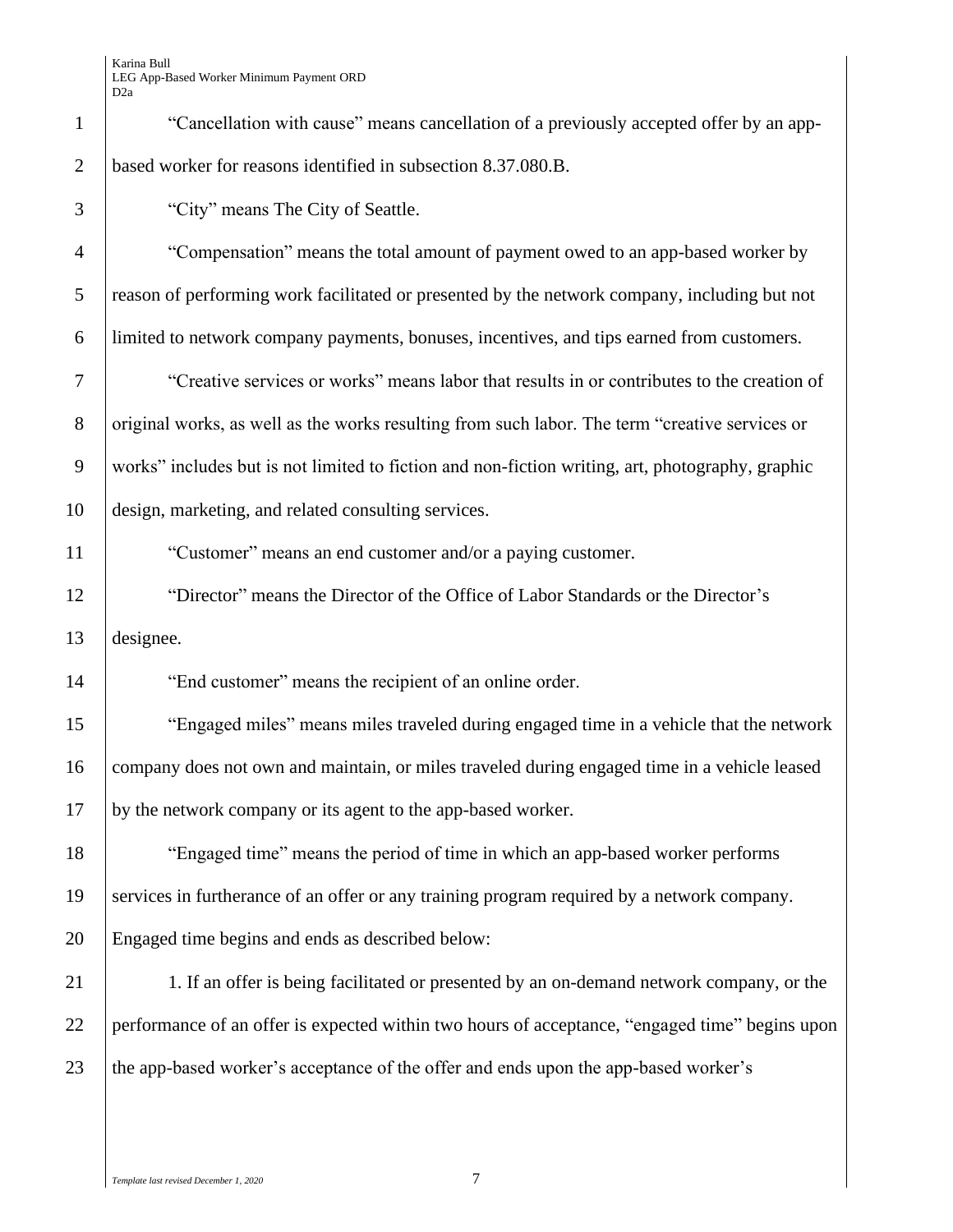completing performance of the offer, cancellation of the offer by the network company or customer, or cancellation with cause of the app-based worker's acceptance of the offer pursuant to subsection 8.37.080.B.

 2. In all other circumstances, "engaged time" begins when the app-based worker begins performance of the offer or when the app-based worker reports to a location designated in the offer. Engaged time ends upon the app-based worker's completing performance of the offer, cancellation of the offer by the network company or customer, or cancellation with cause of the 8 app-based worker's acceptance of the offer pursuant to subsection 8.37.080.B.

 The Director may issue rules on "engaged time" for offers with non-compensable time, such as sleep time or other periods of off-duty time. The Director may also issue rules on the applicability of the minimum network company payment provisions in Section 8.37.050 to "engaged time" for compensable periods of time when the worker is not completely relieved of 13 the duty to perform services for a network company.

 "Eating and drinking establishment" means "eating and drinking establishment" as defined in Section 23.84A.010.

 "Food processing" means "food processing" as defined in Section 23.84A.012. 17 Tranchise" means an agreement by which:

 1. A person is granted the right to engage in the business of offering, selling, or distributing goods or services under a marketing plan prescribed or suggested in substantial part 20 by the grantor or its affiliate;

21 2. The operation of the business is substantially associated with a trademark, service mark, trade name, advertising, or other commercial symbol designated, owned by, or licensed by 23 the grantor or its affiliate; and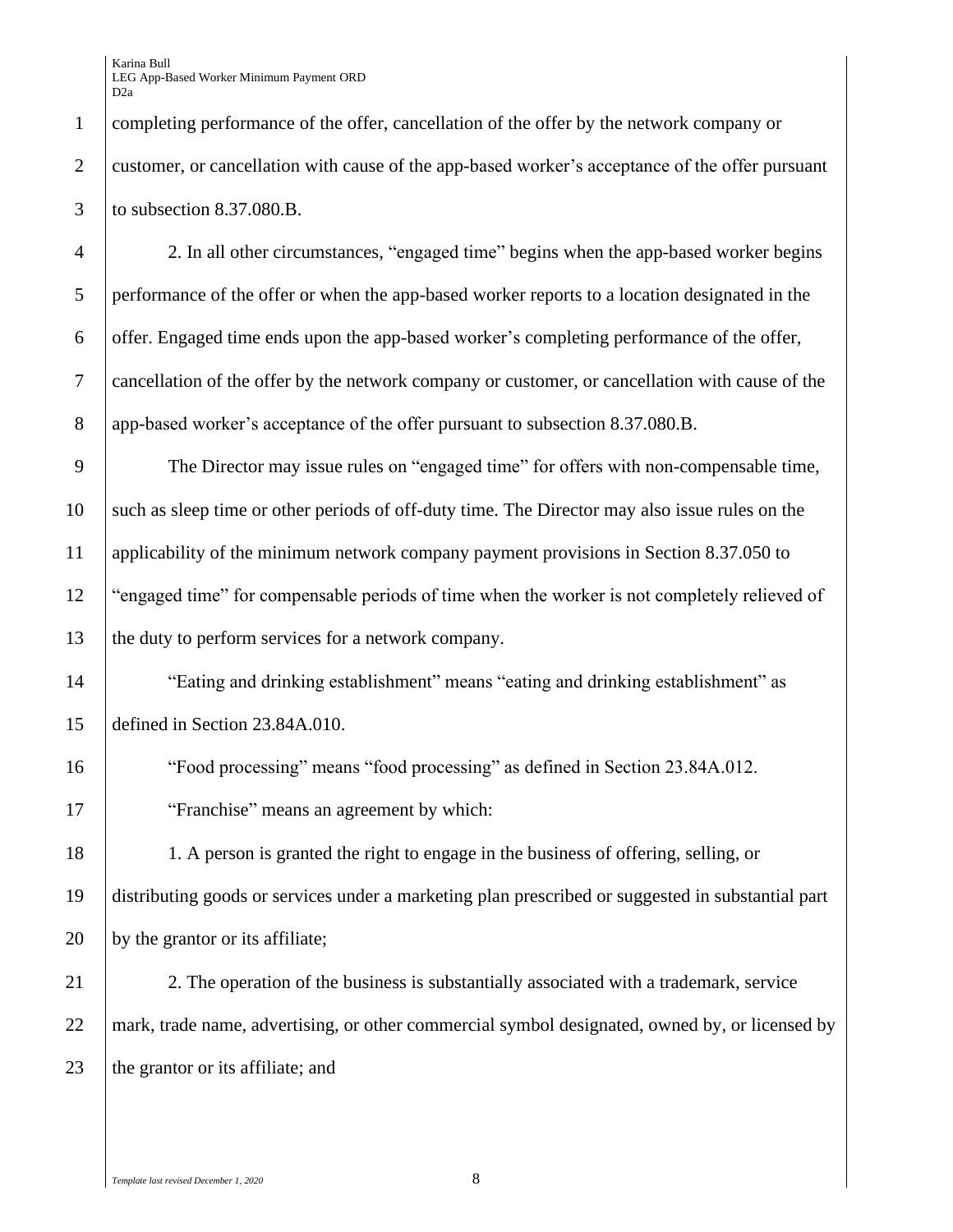1 3. The person pays, agrees to pay, or is required to pay, directly or indirectly, a franchise | fee.

 "Front pay" means the compensation an app-based worker would earn or would have earned if reinstated to their former position.

 "Hearing Examiner" means the official appointed by the City Council and designated as the Hearing Examiner under Chapter 3.02 or that person's designee (e.g., Deputy Hearing Examiner or Hearing Examiner Pro Tem).

 "Incentive" means a sum of money paid to an app-based worker upon completion of 9 Services, including but not limited to completing performance of a certain number of offers, completing performance of a certain number of consecutive offers, completing performance of an offer subject to a price multiplier or variable pricing policy, making oneself available to 12 accept offers in a particular geographic location during a specified period of time, or recruiting 13 new app-based workers.

14 Winimum wage equivalent rate" means the per-minute equivalent of the "hourly" minimum wage" established for Schedule 1 employers in Chapter 14.19. In 2022 the "hourly minimum wage" established for Schedule 1 employers in Chapter 14.19 is \$17.27 and the resultant minimum wage equivalent rate is \$0.288.

 "Network company" means an organization whether a corporation, partnership, sole proprietor, or other form, operating in Seattle, that uses an online-enabled application or platform, such as an application dispatch system, to connect customers with app-based workers, present offers to app-based workers, and/or facilitate the provision of services for compensation 22 by app-based workers.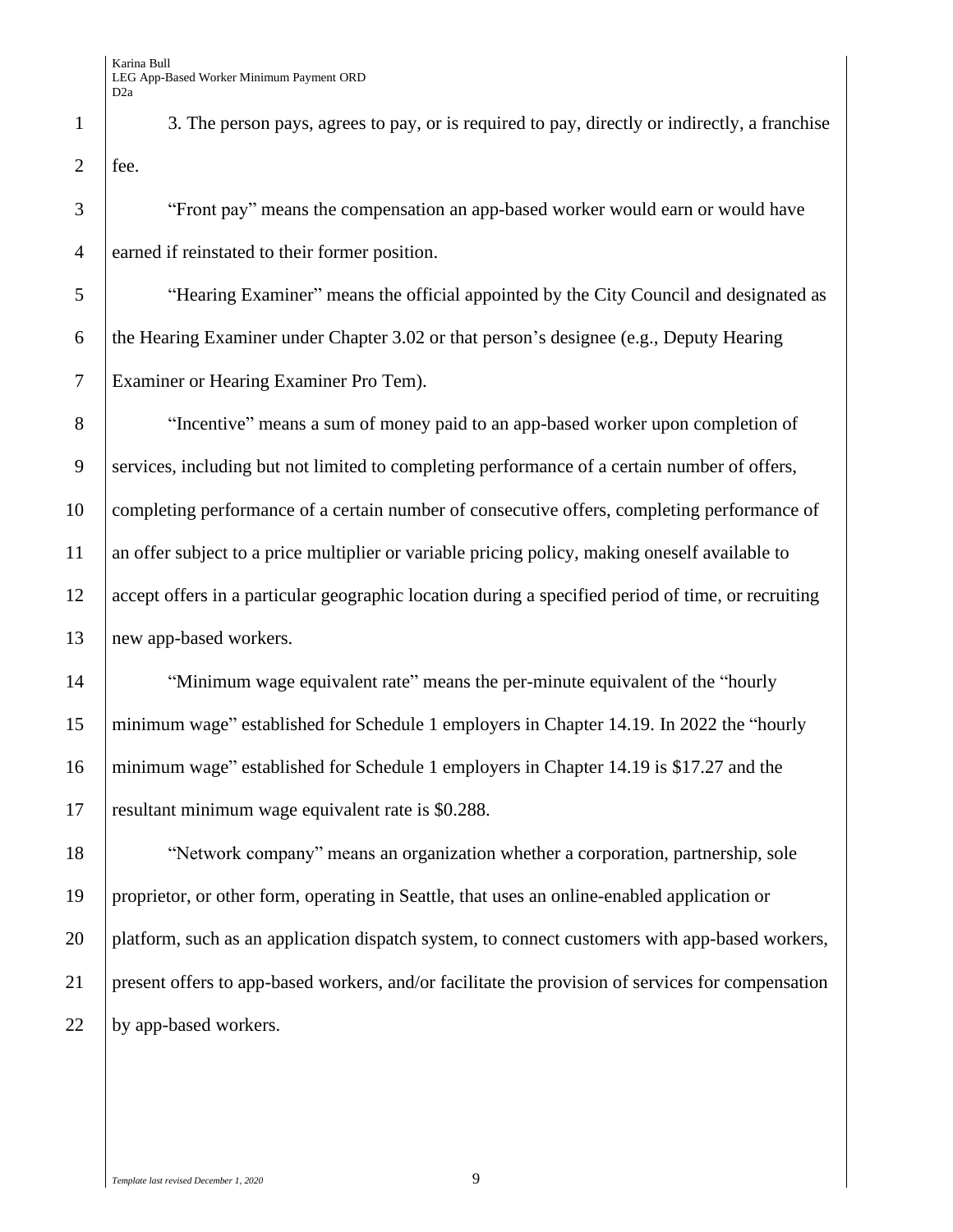| $\mathbf{1}$   | 1. The term "network company" includes any such entity or person acting directly or               |
|----------------|---------------------------------------------------------------------------------------------------|
| $\overline{2}$ | indirectly in the interest of a network company in relation to the app-based worker.              |
| 3              | 2. The term "network company" does not include:                                                   |
| $\overline{4}$ | a. An entity offering services that enable individuals to schedule appointments                   |
| 5              | with and/or process payments to users, when the entity in no manner engages in additional         |
| 6              | intermediation of the relationships between parties to such transactions nor engages in any       |
| $\overline{7}$ | oversight of service provision; or                                                                |
| 8              | b. An entity operating digital advertising and/or messaging platforms, when the                   |
| $\mathbf{9}$   | entity neither engages in intermediation of the payments or relationships between parties to      |
| 10             | resulting transactions nor engages in any oversight of service provision.                         |
| 11             | "Network company payment" means the amount owed to an app-based worker by reason                  |
| 12             | of performing services in furtherance of an offer facilitated or presented by the network         |
| 13             | company, including but not limited to payment for providing services, and commissions.            |
| 14             | "Offer" means one or more online orders presented to an app-based worker as one                   |
| 15             | opportunity to perform services for compensation that the app-based worker may accept or          |
| 16             | reject.                                                                                           |
| 17             | 1. An opportunity to perform services for compensation includes but is not limited to an          |
| 18             | opportunity described via a worker platform as a shift, a period of time to be spent engaged in   |
| 19             | service provision, a continuous period of time in which the app-based worker must make            |
| 20             | themself available to perform services, or any other continuous period of time when the worker    |
| 21             | is not completely relieved of the duty to perform the service(s), and such a period of time shall |
| 22             | be considered as one offer.                                                                       |
| 23             | 2. The term "offer" includes pre-scheduled offers and on-demand offers.                           |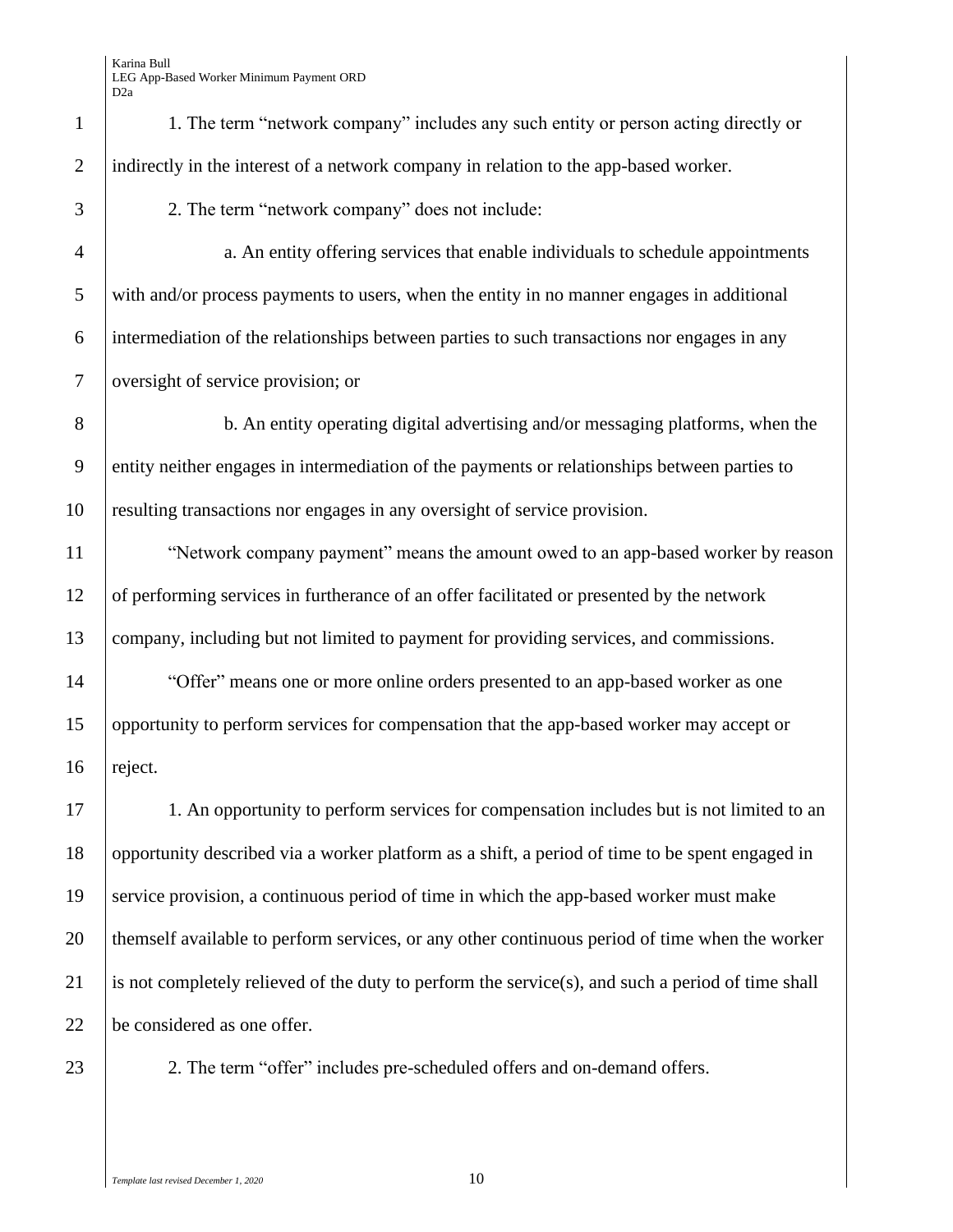1 "On-demand offer" means all offers that are not pre-scheduled offers, including but not 2 limited to offers that require performance within two hours of acceptance.

3 "On-demand network company" means a network company that is primarily engaged in 4 facilitating or presenting on-demand offers to app-based workers.

 1. The term "on-demand network company" includes but is not limited to a network company operating in Seattle that is primarily engaged in facilitating or presenting on-demand offers to app-based workers for delivery services from one or more of the following: (a) eating 8 and drinking establishments, (b) food processing establishments, (c) grocery stores, or (d) any facility supplying groceries or prepared food and beverages for an online order.

10 2. When determining whether a network company is "primarily engaged in facilitating or 11 presenting on-demand offers to app-based workers," the Agency may consider any number of 12 factors, including but not limited to the following examples: number of on-demand offers as a 13 percentage of the network company's overall offers; marketing or promotional materials from 14 the network company; or other public statements from representatives of the network company.

15 The "Online order" means an order for services that is placed through an online-enabled 16 application or platform, such as an application dispatch system, and that is facilitated by a 17 network company or presented by a network company for its own benefit. The term "online 18 order" does not include the following transactions:

19 1. Sale or rental of products or real estate;

20 2. Payment in exchange for a service subject to professional licensure that has been listed 21 by the Director pursuant to this Section 8.37.020;

22 3. Payment in exchange for services wholly provided digitally;

23 4. Payment in exchange for creative services or works;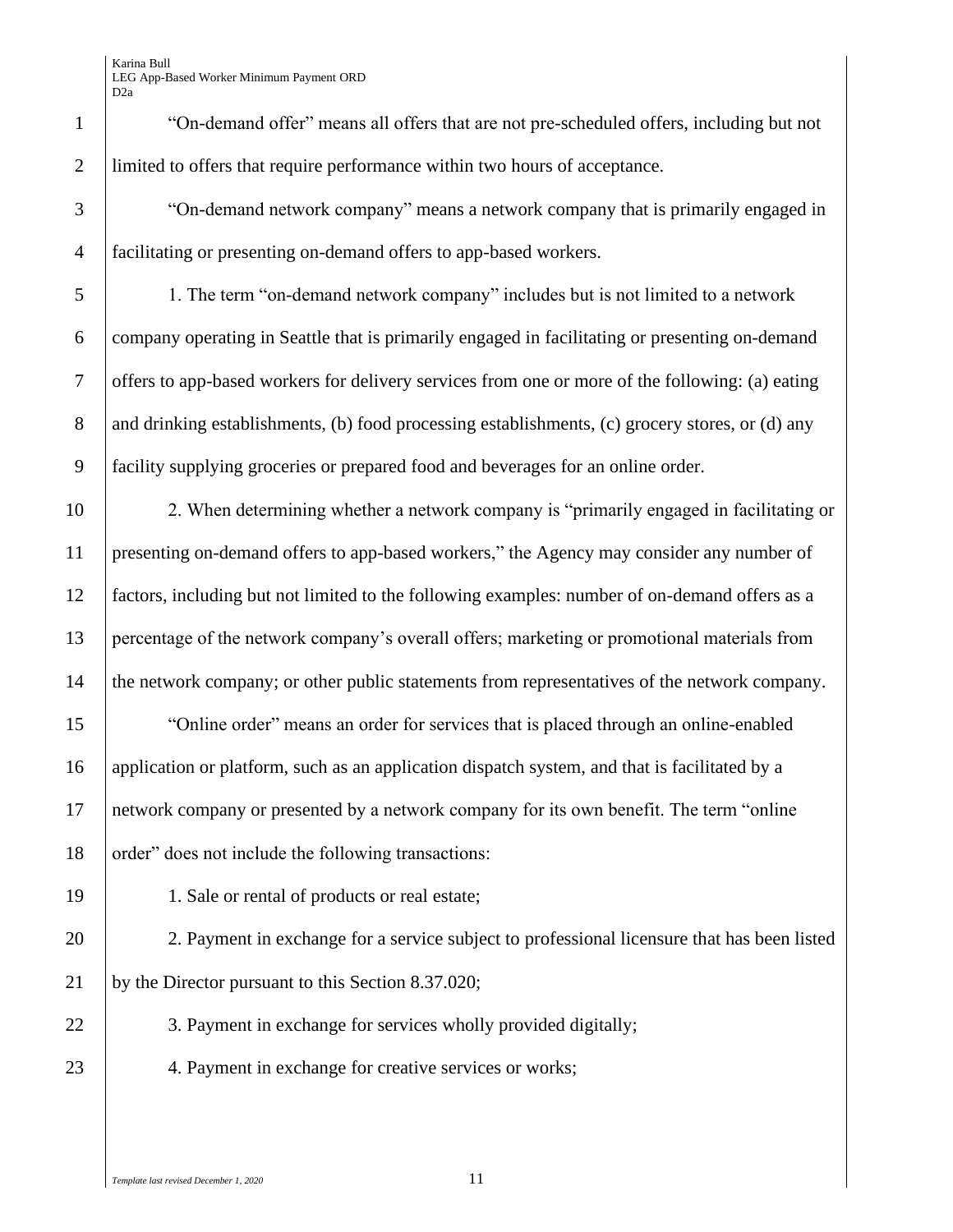5. Transportation Network Company (TNC) dispatched trips, as defined in Section 14.33.020; and

 6. Transportation provided by taxicabs or for-hire vehicles, as defined in Chapter 6.310. "Operating in Seattle" means, with respect to a network company, facilitating or presenting offers to provide services for compensation using an online-enabled application or platform, such as an application dispatch system, to any app-based worker, where such services 7 are performed in Seattle.

 "Paying customer" means a person or entity placing an online order via a network company's online-enabled application or platform.

10 Terform services in Seattle" means activities conducted by an app-based worker that occur within the geographic boundaries of Seattle in furtherance of an offer.

12 1. The term "perform services in Seattle" includes any time spent on a commercial stop in Seattle that is related to the provision of delivery or other services associated with an offer.

14 2. The term "perform services in Seattle" does not include stopping for refueling, stopping for a personal meal or errands, or time spent in Seattle solely for the purpose of travelling through Seattle from a point of origin outside Seattle to a destination outside Seattle with no commercial stops in Seattle.

 "Pre-scheduled offer" means an offer that is facilitated by a network company and/or presented to an app-based worker at least two hours prior to when the app-based worker is expected to initiate performance.

**We are Studied Theories** 100 percent of the annual average growth rate of the bi-22 | monthly Seattle-Tacoma-Bellevue Area Consumer Price Index for Urban Wage Earners and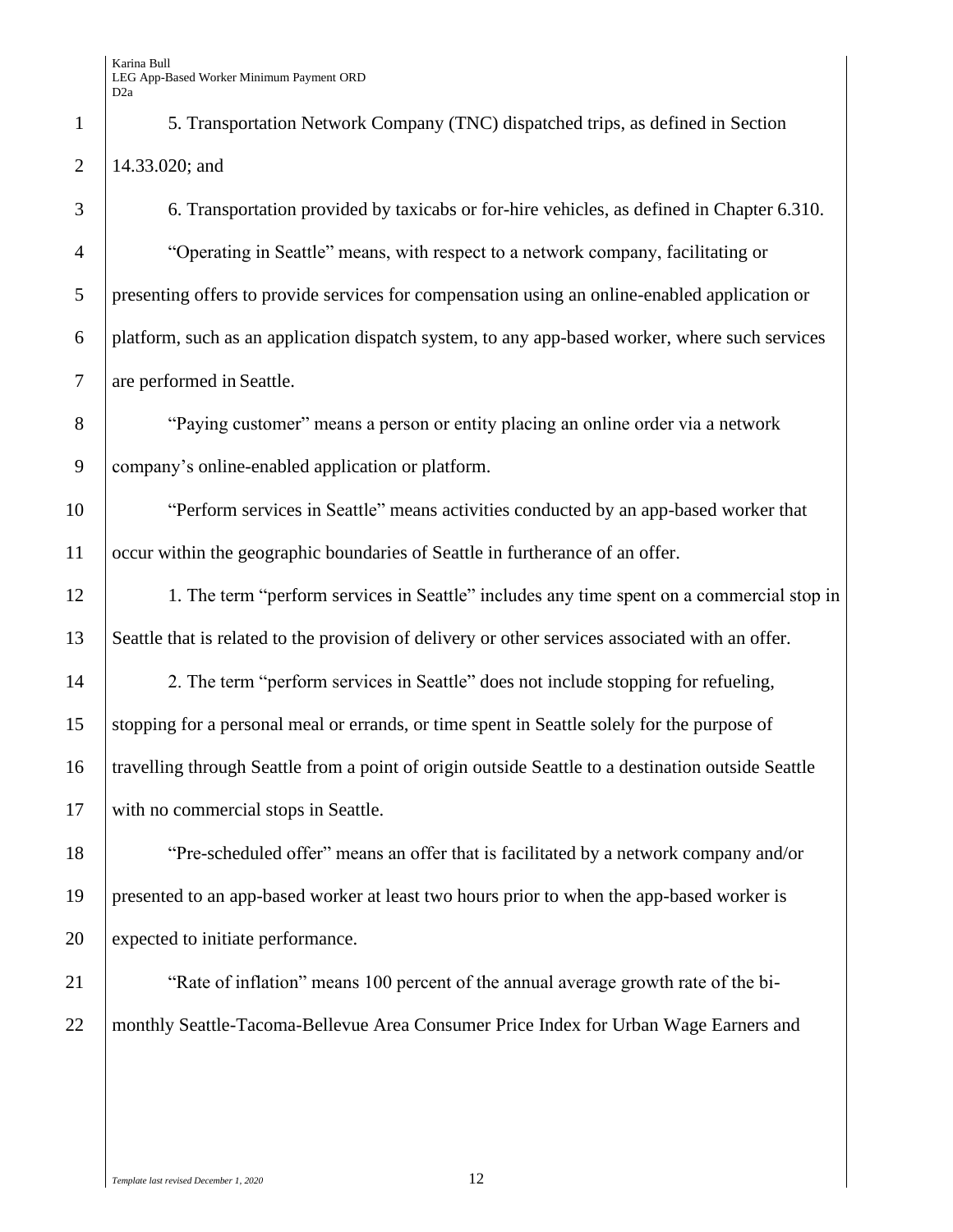Clerical Workers, termed CPI-W, for the 12-month period ending in August; provided, that the percentage increase shall not be less than zero.

 "Respondent" means the network company or any person who is alleged or found to have committed a violation of this Chapter 8.37.

 "Service subject to professional licensure" means a service that legally requires authorization or certification for a regulatory purpose for an individual to engage in the service as an occupation, trade, or business. The Director shall issue rules that establish a list of professional licenses indicative of occupations or trades in which workers possess significant bargaining power and influence over their compensation and conditions of work. In establishing this list, the Director shall consider, at a minimum, the licensing requirements of the Washington State Department of Licensing, the Washington State Bar Association, and the Washington Medical Commission.

 "Standard mileage rate" means the current standard mileage rate established by the United States Internal Revenue Service (IRS) for calculation of the costs of operating an automobile. This mileage rate is adjusted annually by the IRS. For example, the 2022 mileage 16 | rate is \$0.585.

17 Tips" means a verifiable sum to be presented by a customer as a gift or gratuity in recognition of some service performed for the customer by the app-based worker receiving the tip.

20 Worker platform" means the worker-facing application dispatch system software or any 21 online-enabled application service, website, or system, used by an app-based worker, that 22 enables the arrangement of services for compensation.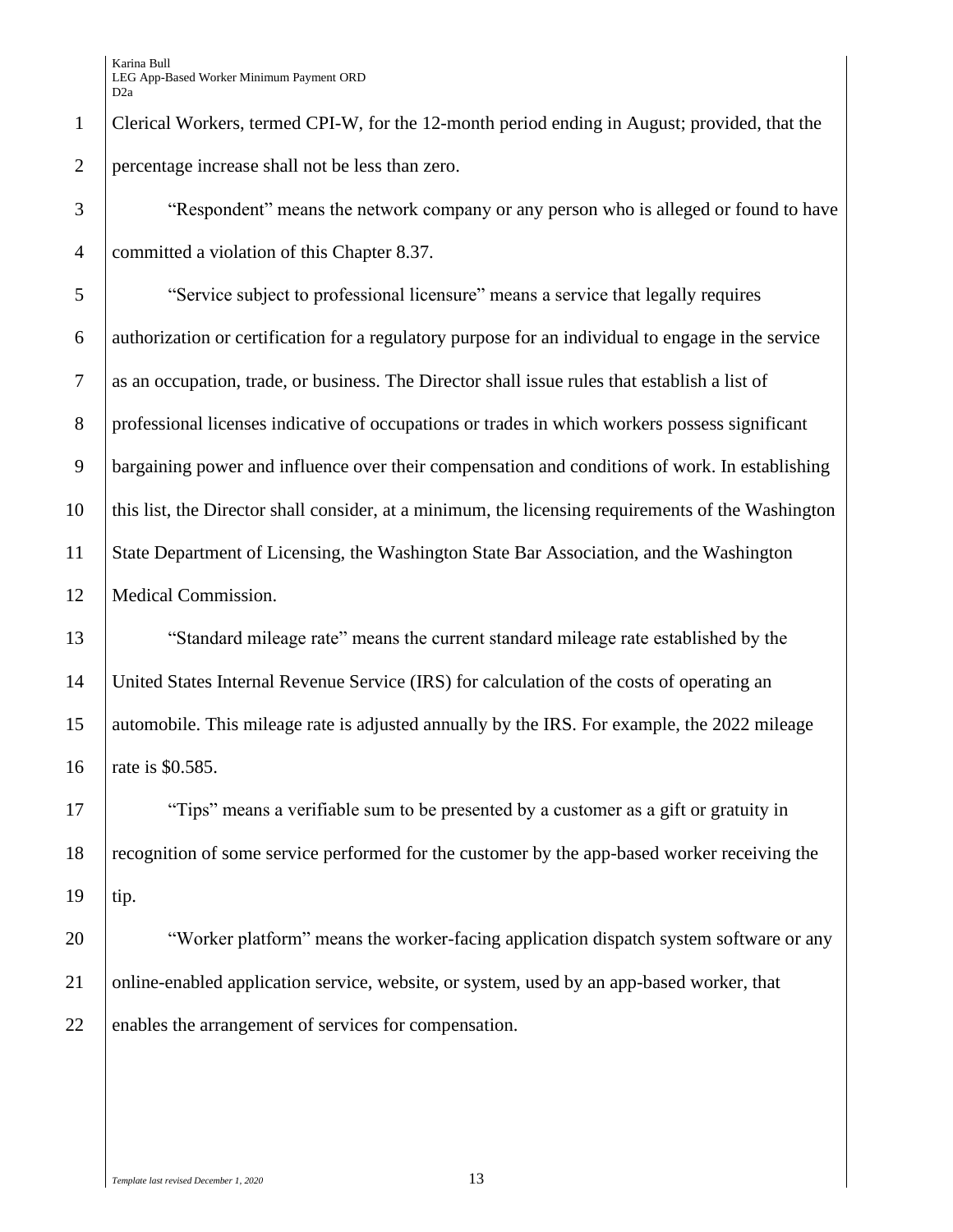"Written or writing" means a printed or printable communication in physical or electronic 2 format including a communication that is transmitted through email, text message, or a computer system, or is otherwise sent or maintained electronically, including via the worker platform.

**8.37.030 App-based worker coverage**

 A. An app-based worker is covered by this Chapter 8.37 if the app-based worker performs services in Seattle in furtherance of an offer facilitated or presented by a network company covered by this Chapter 8.37.

8 B. An app-based worker who is a covered employee under Chapter 14.19 for a covered network company, or a covered employee under Chapter 14.19 for a customer of an online order, is not a covered app-based worker under this Chapter 8.37.

#### **8.37.040 Network company coverage**

12 A. For the purposes of this Chapter 8.37, covered network companies are limited to those that facilitate work performed by 250 or more app-based workers worldwide regardless of where those workers perform work, including but not limited to chains, integrated enterprises, or franchises associated with a franchise or network of franchises that facilitate work performed by 250 or more app-based workers worldwide in aggregate.

 B. To determine the number of app-based workers performing work for the current calendar year:

 1. The calculation is based upon the average number per calendar week of app- based workers who worked for compensation during the preceding calendar year for any and all weeks during which at least one app-based worker worked for compensation. For network 22 companies that did not have any app-based workers during the preceding calendar year, the number of app-based workers hired for the current calendar year is calculated based upon the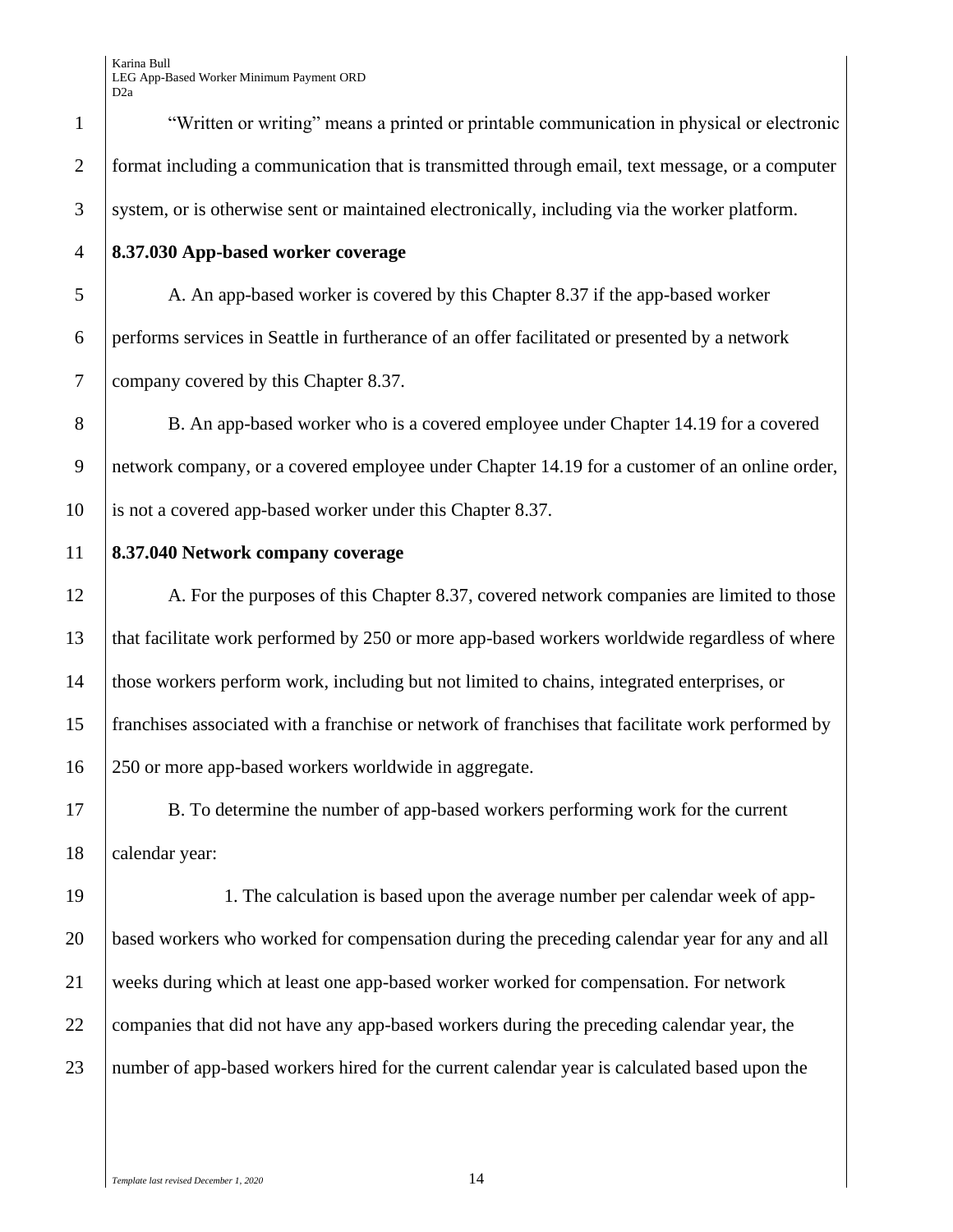| $\mathbf{1}$   | average number per calendar week of app-based workers who worked for compensation during            |
|----------------|-----------------------------------------------------------------------------------------------------|
| $\overline{2}$ | the first 90 calendar days of the current year in which the network company engaged in business.    |
| 3              | 2. All app-based workers who worked for compensation shall be counted,                              |
| $\overline{4}$ | including but not limited to:                                                                       |
| 5              | a. App-based workers who are not covered by this Chapter 8.37;                                      |
| 6              | b. App-based workers who worked in Seattle; and                                                     |
| 7              | c. App-based workers who worked outside Seattle.                                                    |
| 8              | C. Separate entities that form an integrated enterprise shall be considered a single                |
| 9              | network company under this Chapter 8.37. Separate entities will be considered an integrated         |
| 10             | enterprise and a single network company under this Chapter 8.37 where a separate entity controls    |
| 11             | the operation of another entity. The factors to consider in making this assessment include, but are |
| 12             | not limited to:                                                                                     |
| 13             | 1. Degree of interrelation between the operations of multiple entities;                             |
| 14             | 2. Degree to which the entities share common management;                                            |
| 15             | 3. Centralized control of labor relations;                                                          |
| 16             | 4. Degree of common ownership or financial control over the entities; and                           |
| 17             | 5. Use of a common brand, trade, business, or operating name.                                       |
| 18             | 8.37.050 Minimum network company payment                                                            |
| 19             | A. For each offer resulting in engaged time or engaged miles, a network company shall               |
| 20             | compensate app-based workers by providing a minimum network company payment, and/or                 |
| 21             | ensuring app-based workers receive a minimum network company payment, of the greater of             |
| 22             | either:                                                                                             |
|                |                                                                                                     |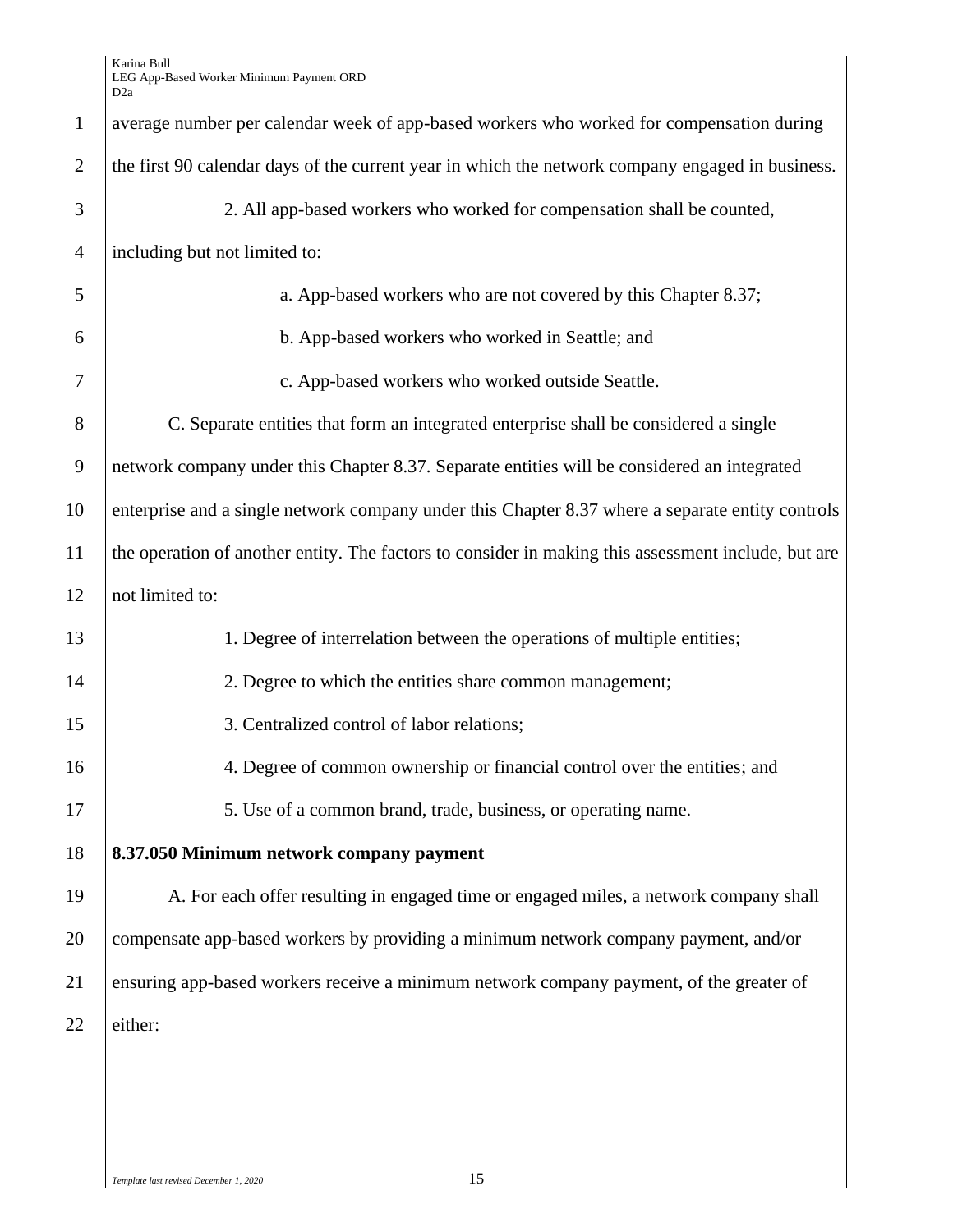| $\mathbf{1}$               | 1. The minimum per-minute amount for engaged time under subsection                                                                                                                                                                |
|----------------------------|-----------------------------------------------------------------------------------------------------------------------------------------------------------------------------------------------------------------------------------|
| $\overline{2}$             | 8.37.050.B.1 plus the minimum per-mile amount for engaged miles under subsection                                                                                                                                                  |
| 3                          | 8.37.050.B.2; or                                                                                                                                                                                                                  |
| $\overline{4}$             | 2. The minimum per-offer amount under subsection 8.37.050.B.4.                                                                                                                                                                    |
| 5                          | B. Minimum network company payment calculation                                                                                                                                                                                    |
| 6                          | 1. Per-minute amount. For each minute of engaged time, a network company                                                                                                                                                          |
| $\overline{7}$             | shall compensate app-based workers, and/or ensure that app-based workers receive, at least the                                                                                                                                    |
| 8                          | equivalent of the total of the minimum wage equivalent rate multiplied by the associated cost                                                                                                                                     |
| 9                          | factor multiplied by the associated time factor. In 2022, the per-minute amount is \$0.39.                                                                                                                                        |
| 10                         | a. Associated cost factor. The associated cost factor is 1.13.                                                                                                                                                                    |
| 11                         | b. Associated time factor. The associated time factor is 1.21.                                                                                                                                                                    |
| 12                         | 2. Per-mile amount. For each engaged mile traveled, a network company shall                                                                                                                                                       |
| 13                         | compensate app-based workers, and/or ensure that app-based workers receive, at least the                                                                                                                                          |
| 14                         | equivalent of the standard mileage rate multiplied by the associated mileage factor. In 2022, the                                                                                                                                 |
| 15                         | per-mile amount is \$0.73.                                                                                                                                                                                                        |
| 16                         | a. Associated mileage factor. The associated mileage factor is 1.25.                                                                                                                                                              |
| 17                         | 3. The calculations described in this subsection 8.37.050.B are expressed in                                                                                                                                                      |
| 18                         | equation form as:                                                                                                                                                                                                                 |
| 19<br>20<br>21<br>22<br>23 | (Engaged minutes x minimum wage equivalent rate)<br>x associated cost factor x associated time factor)<br>+ (engaged miles x standard mileage rate x associated mileage factor)<br>$=$ minimum network company payment per offer. |
| 24                         | The established current rates and factors result in the following calculation for the<br>required minimum network company payment:                                                                                                |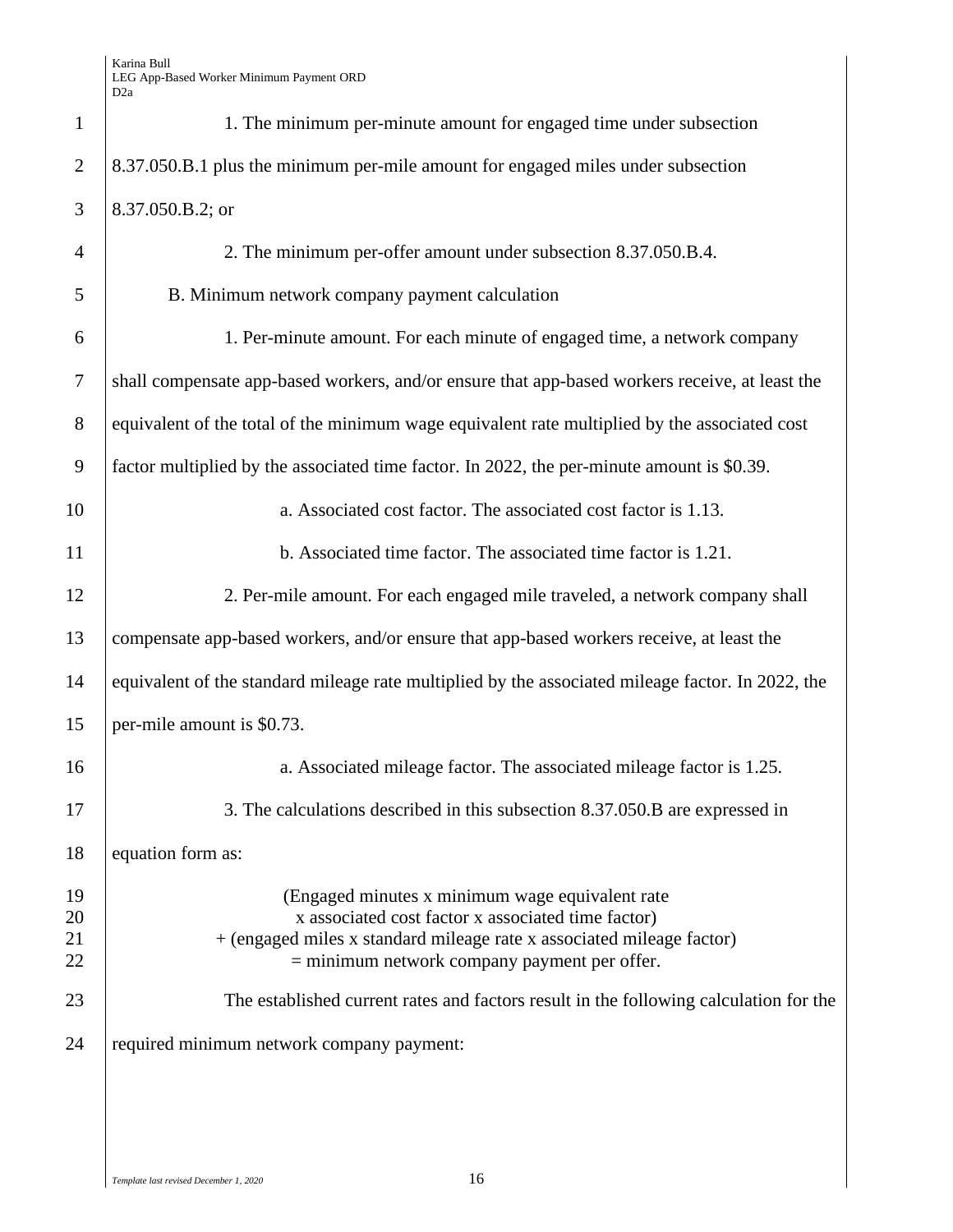| $\mathbf{1}$<br>$\overline{2}$<br>3 | (Engaged minutes x \$0.288 x 1.13 x 1.21)<br>$+$ (Engaged miles x \$0.585 per x 1.25)<br>$=$ \$0.39/minute + \$0.73/mile. |
|-------------------------------------|---------------------------------------------------------------------------------------------------------------------------|
| $\overline{4}$                      | 4. Per-offer amount. For each offer resulting in engaged time or engaged miles, a                                         |
| 5                                   | network company shall compensate app-based workers a minimum per-offer amount of at least                                 |
| 6                                   | \$5.                                                                                                                      |
| 7                                   | a. Effective January 1, 2024, the minimum per-offer amount paid to an                                                     |
| 8                                   | app-based worker shall be increased on a percentage basis to reflect the rate of inflation and                            |
| 9                                   | calculated to the nearest cent on January 1 of each year thereafter. The Agency shall determine                           |
| 10                                  | the amount and file a schedule of such amount with the City Clerk.                                                        |
| 11                                  | 5. Application of minimum network company payment requirements                                                            |
| 12                                  | a. A minimum network company payment shall be provided for any offer                                                      |
| 13                                  | resulting in engaged time and engaged miles by the app-based worker, offers cancelled by a                                |
| 14                                  | customer or the network company, and offers for which acceptance was cancelled with cause by                              |
| 15                                  | the app-based worker pursuant to subsection 8.37.080.B. The Director may issue rules excluding                            |
| 16                                  | certain offers from payment of the minimum per-offer amount under subsection 8.37.050.B.4,                                |
| 17                                  | including but not limited to offers cancelled by the customer within a grace period that occurs                           |
| 18                                  | shortly after acceptance.                                                                                                 |
| 19                                  | b. If an app-based worker accepts a new offer during performance of a                                                     |
| 20                                  | previously accepted offer, and both offers are facilitated or presented by the same network                               |
| 21                                  | company, engaged time and engaged miles accrued during any period of time in which                                        |
| 22                                  | performance of the offers overlaps shall be subject to the minimum compensation requirements                              |
| 23                                  | for a single offer under this subsection 8.37.050.B.                                                                      |
| 24                                  | C. Adjustment of the associated cost factor and associated time factor.                                                   |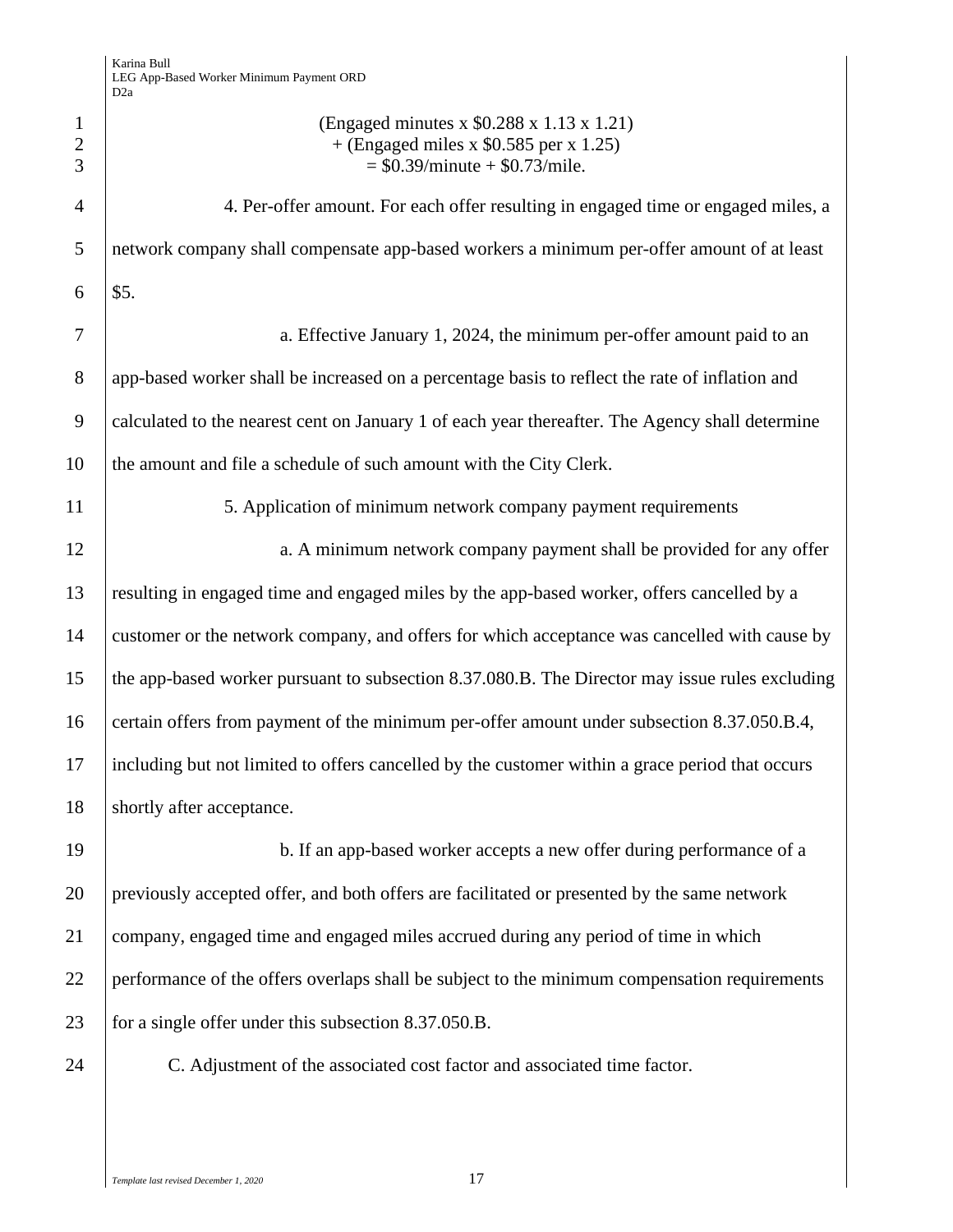1. Adjustment of the associated cost factor. Beginning three years after the effective date of this Chapter 8.37, the Director by rule may adjust the associated cost factor annually; provided, that this adjustment shall not result in reduction of the associated cost factor below 1.13. In adjusting the associated cost factor, the Director shall consider relevant and available sources of data, which may include but are not limited to: app-based worker surveys; data provided by network companies; data provided by app-based workers; data provided by customers; data from other jurisdictions; data available through academic, policy, or community-8 based organizations; public testimony provided; and stakeholder interviews. The Director may consider the non-exhaustive list of factors that comprise the "associated cost factor" as defined in Section 8.37.020, as well as any other factor the Director determines is necessary to further the purposes of this Chapter 8.37. The Agency shall file a schedule of any adjustment(s) to the associated cost factor with the City Clerk.

 2. Adjustment to the associated time factor. Beginning three years after the effective date of this Chapter 8.37, the Director by rule may adjust the associated time factor annually; provided, that this adjustment shall not result in reduction of the associated time factor below 1.21. In adjusting the associated time factor, the Director shall consider relevant and available sources of data, which may include but are not limited to: app-based worker surveys; data provided by network companies; data provided by app-based workers; data provided by customers; data from other jurisdictions; data available through academic, policy, or community- based organizations; public testimony provided; and stakeholder interviews. The Director may consider the non-exhaustive list of factors that comprise the "associated time factor" as defined 22 in Section 8.37.020, as well as any other factor the Director determines is necessary to further the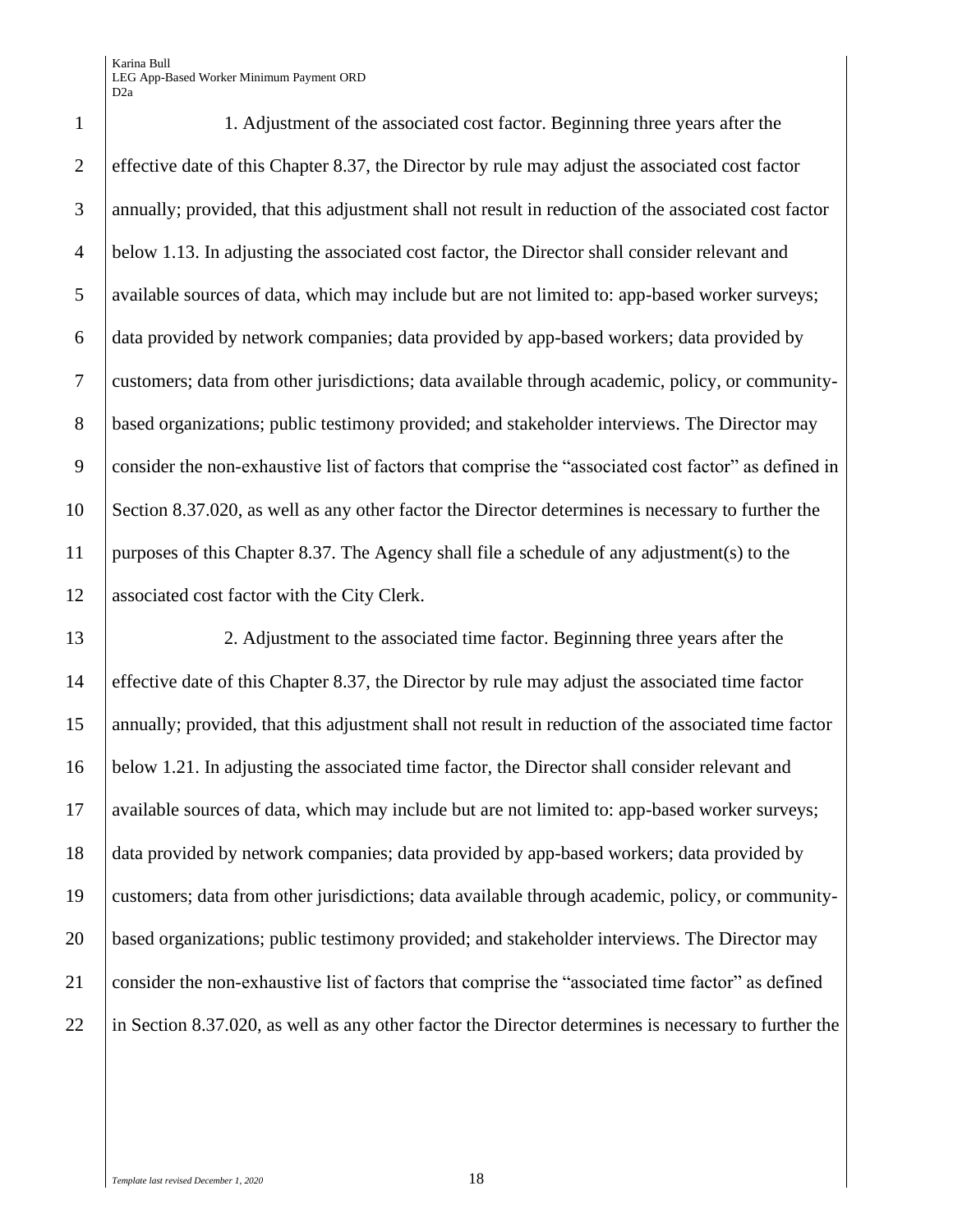purposes of this Chapter 8.37. The Agency shall file a schedule of any adjustment(s) to the associated time factor with the City Clerk.

D. Deductions

 1. A network company may only deduct compensation when the app-based worker expressly authorizes the deduction in writing and does so in advance for a lawful purpose for the benefit of the app-based worker. Any such authorization by an app-based worker must be voluntary and knowing.

 2. Neither the network company nor any person acting in the interest of the network company may derive any financial profit or benefit from any of the deductions under 10 | this subsection 8.37.050.D. For the purposes of this subsection 8.37.050.D, reasonable interest charged by the network company, or any person acting in the interest of a network company, for 12 a loan or credit extended to the app-based worker is not considered to be of financial benefit to the network company, or any person acting in the interest of a network company.

- **8.37.060 Tip and incentive compensation**
- A. Tips

 1. A network company shall pay to its app-based workers all tips and gratuities. 2. Tips paid to an app-based worker are in addition to, and may not count towards: 19 a. The app-based worker's minimum network company payment under Section 8.37.050; **b.** A guaranteed minimum amount of network company payment for an 22 offer, as described in Section 8.37.070, regardless of whether the guaranteed minimum amount

23 exceeds the minimum network company payment owed to the worker;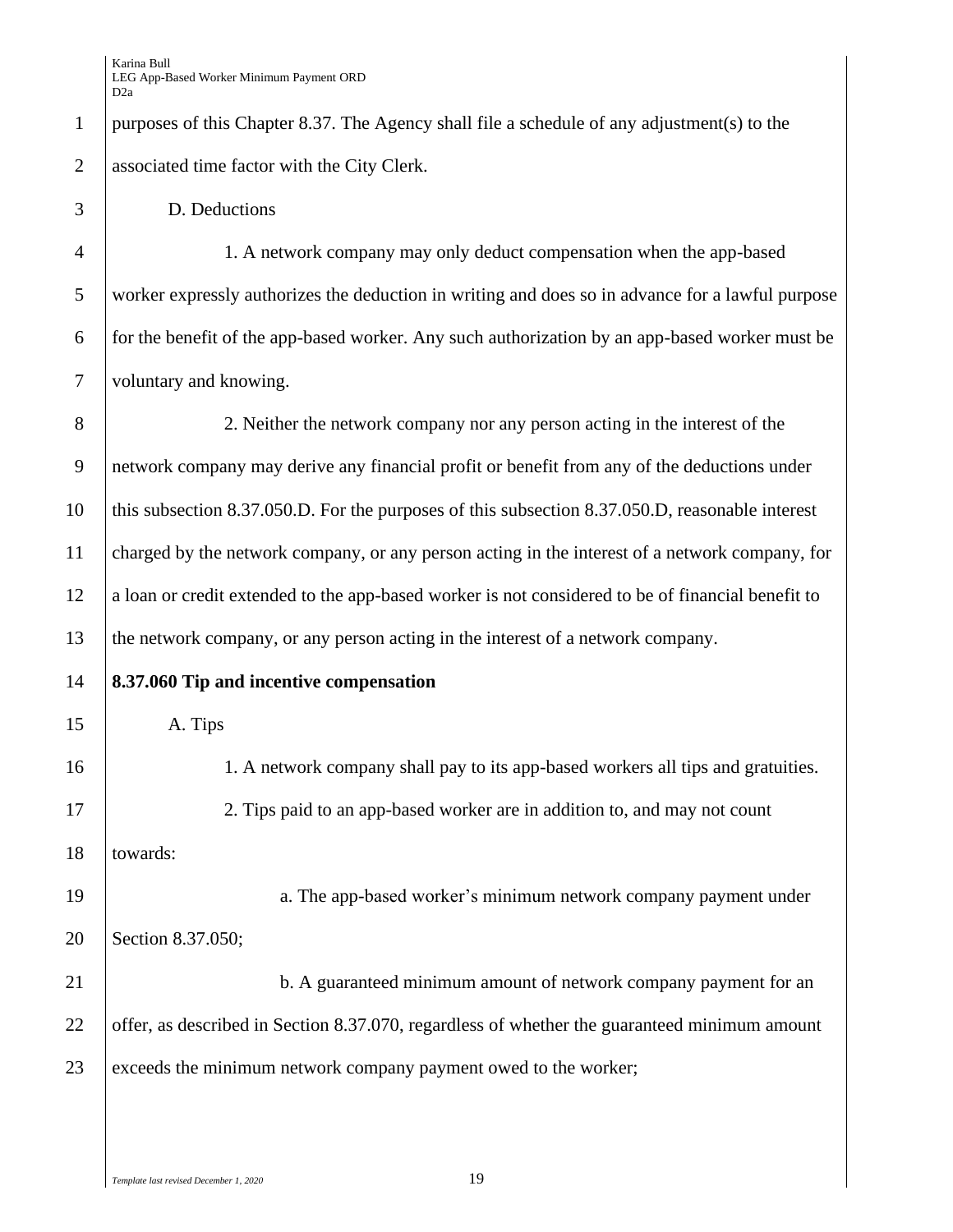| $\mathbf{1}$   | c. An advertised or guaranteed incentive to the app-based worker; or                            |
|----------------|-------------------------------------------------------------------------------------------------|
| $\overline{2}$ | d. An advertised or guaranteed amount of compensation to the app-based                          |
| 3              | worker, including but not limited to compensation per number of offers accepted or per hour in  |
| $\overline{4}$ | which an individual makes themself available to receive offers via the worker platform.         |
| 5              | B. Incentives paid to an app-based worker are in addition to, and may not count towards,        |
| 6              | the app-based worker's minimum network company payment under Section 8.37.050.                  |
| 7              | 8.37.070 Network company transparency                                                           |
| 8              | A. Right to up-front information regarding offers                                               |
| 9              | 1. A network company shall provide, and/or ensure a customer provides, an app-                  |
| 10             | based worker the following information when facilitating or presenting an offer:                |
| 11             | a. A best estimate of the engaged time required to complete performance                         |
| 12             | of the offer;                                                                                   |
| 13             | b. A best estimate of the engaged miles required to complete performance                        |
| 14             | of the offer and the approximate geographic location or locations where work in furtherance of  |
| 15             | the offer will occur, including pick-up and drop-off locations for offers involving deliveries; |
| 16             | c. A guaranteed minimum amount of network company payment for the                               |
| 17             | offer; provided, that it does not fall below the minimum network company payment requirements   |
| 18             | established in Section 8.37.050;                                                                |
| 19             | d. The amount of any tip that each customer has indicated they will                             |
| 20             | provide, if the network company's online-enabled application or platform enables customers to   |
| 21             | tip in advance of completion of an online order, as well as a clear statement of the network    |
| 22             | company's tip policy, included but not limited to whether the network company permits           |
| 23             | customers to modify or remove tips after performance;                                           |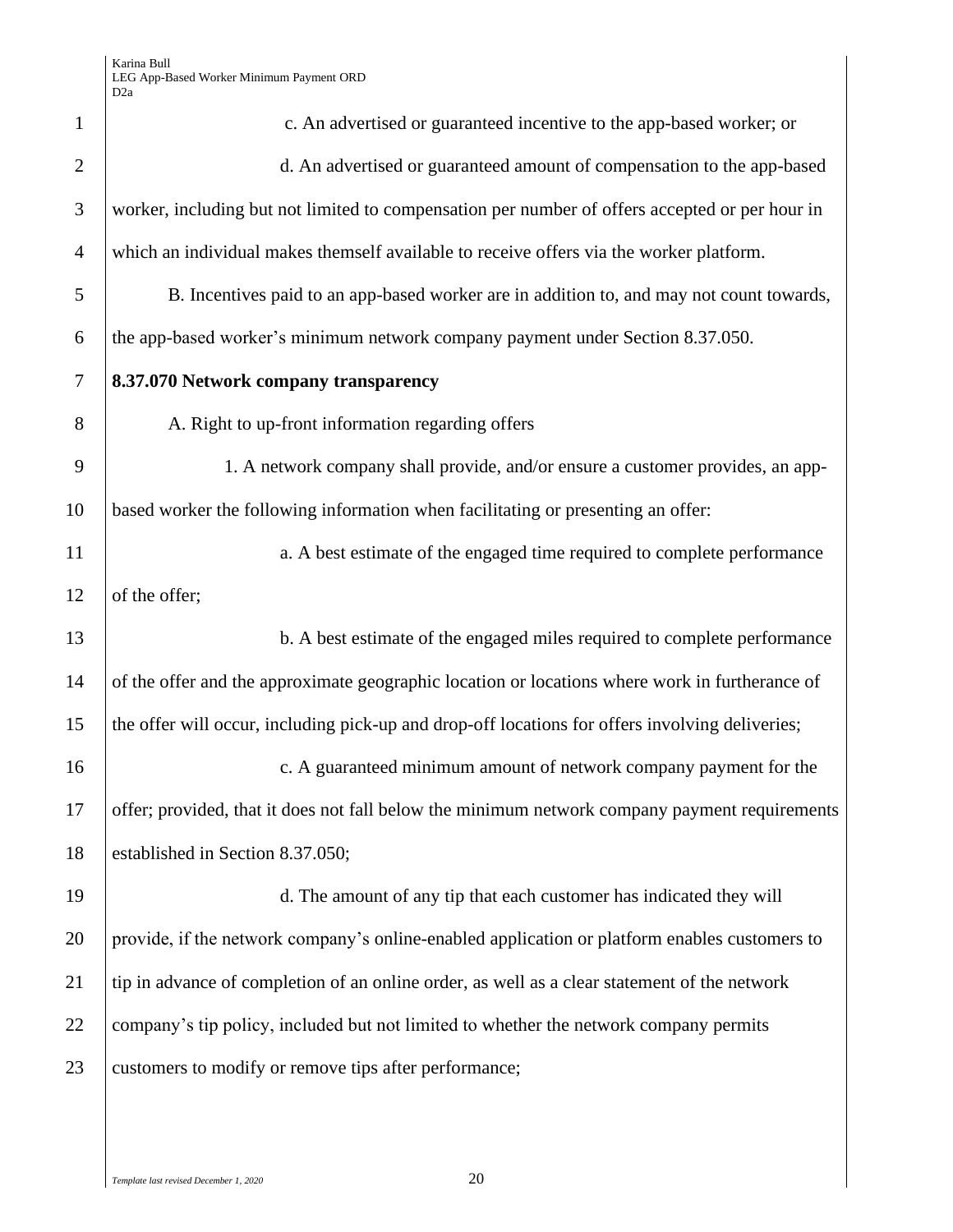| $\mathbf{1}$   | e. When performance of an offer results in a stop or stops at business                              |
|----------------|-----------------------------------------------------------------------------------------------------|
| $\overline{2}$ | establishments, the names of such businesses;                                                       |
| 3              | f. To the extent it is reasonably ascertainable, information regarding                              |
| $\overline{4}$ | physical labor required to perform services in furtherance of the offer and accessibility at        |
| 5              | locations where work will be performed, including but not limited to weights of any goods to be     |
| 6              | handled; numbers of flights of stairs; and availability of elevators, ramps, and other conditions   |
| 7              | affecting accessibility. The Director shall issue rules regarding the types of information required |
| $8\phantom{.}$ | to be disclosed, the format of provision of the information, and efforts to ascertain the           |
| 9              | information that would be considered sufficient; and                                                |
| 10             | g. To the extent it is reasonably ascertainable, the network company shall                          |
| 11             | make available to the app-based worker information that it has about the contents of each online    |
| 12             | order.                                                                                              |
| 13             | 2. An on-demand offer shall be made available for at least three minutes after the                  |
| 14             | app-based worker has been provided the information described in subsection 8.37.070.A.1.            |
| 15             | 3. If an offer entails fulfillment of multiple individual online orders, and the                    |
| 16             | network company lacks advance notice of each online order to provide the information in             |
| 17             | subsections 8.37.070.A.1.f and 8.37.070.A.1.g, the network company shall provide the app-based      |
| 18             | worker with such information prior to assigning them work in furtherance of each online order,      |
| 19             | to the extent it is reasonably ascertainable.                                                       |
| 20             | B. Within 24 hours of each offer's performance or cancellation with cause, a network                |
| 21             | company shall transmit an electronic receipt to the app-based worker that contains the following    |
| 22             | information for each unique offer covered by this Chapter 8.37:                                     |
| 23             | 1. The total amount of engaged time;                                                                |
|                |                                                                                                     |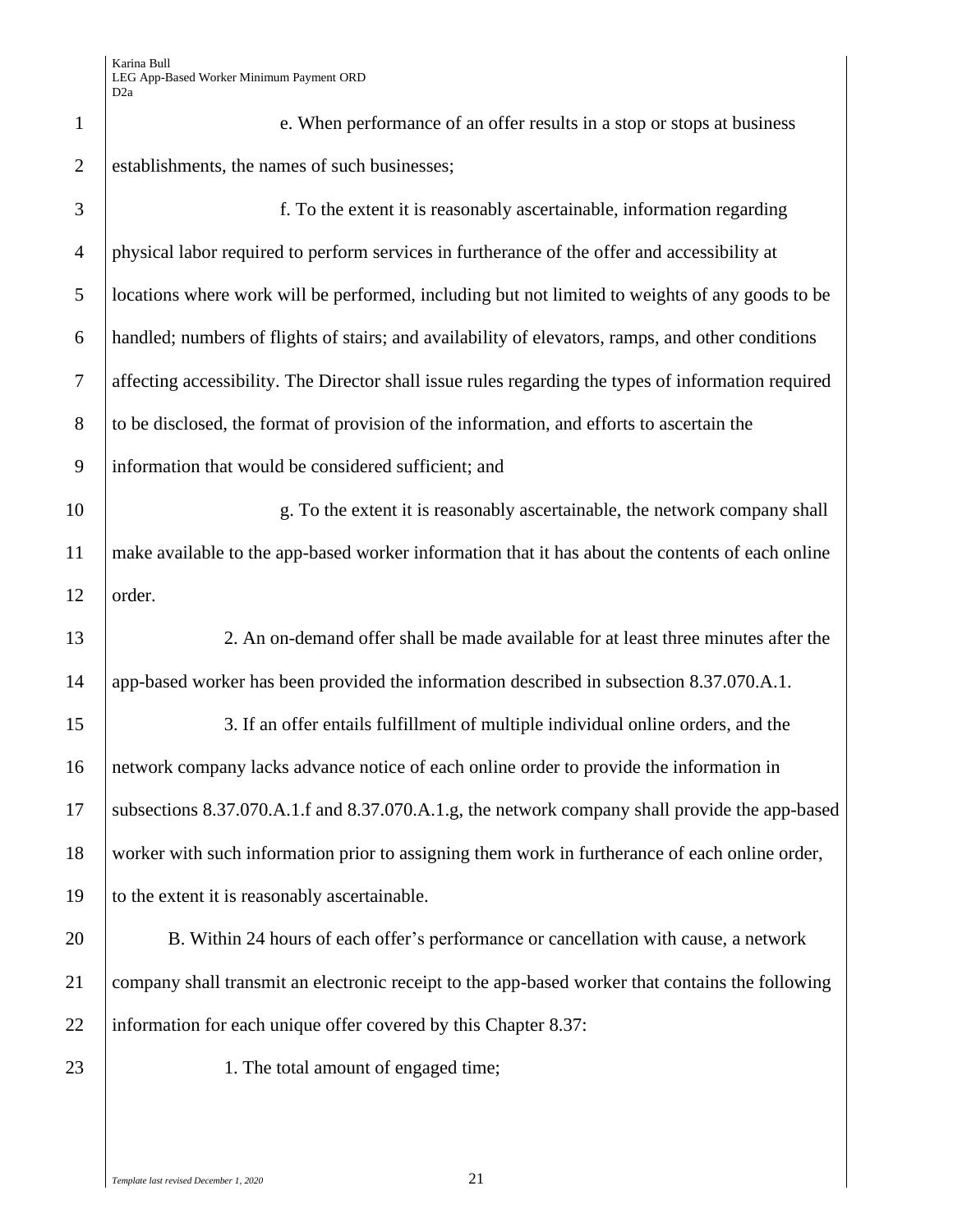| $\mathbf{1}$   | 2. The total amount of engaged miles;                                                            |
|----------------|--------------------------------------------------------------------------------------------------|
| $\overline{2}$ | 3. The approximate geographic location or locations where work occurred,                         |
| 3              | including pick-up and drop-off locations for offers involving deliveries;                        |
| $\overline{4}$ | 4. The total amount charged to the paying customer excluding the cost of any                     |
| 5              | goods purchased;                                                                                 |
| 6              | 5. Amount of any incentive pay;                                                                  |
| 7              | 6. Amount of network company payment paid to the app-based worker;                               |
| 8              | 7. Itemized deductions;                                                                          |
| 9              | 8. Amount of compensation from tips;                                                             |
| 10             | 9. Itemized fees collected from the app-based worker to access the network                       |
| 11             | company's online-enabled application or platform;                                                |
| 12             | 10. Net compensation after tips and deductions; and                                              |
| 13             | 11. Pursuant to rules that the Director may issue, other information that is material            |
| 14             | and necessary to effectuate the terms of this Chapter 8.37.                                      |
| 15             | C. On a weekly basis, the network company shall provide written notice to the app-based          |
| 16             | worker that contains the following information for offers covered by this Chapter 8.37 and which |
| 17             | were performed or cancelled with cause, as well as other engagement with the worker platform,    |
| 18             | during the prior week:                                                                           |
| 19             | 1. The app-based worker's total amount of engaged time;                                          |
| 20             | 2. The app-based worker's total amount of engaged miles;                                         |
| 21             | 3. Total amount charged to paying customers served excluding the cost of any                     |
| 22             | goods purchased;                                                                                 |
| 23             | 4. The app-based worker's total and net compensation, itemized by:                               |
|                |                                                                                                  |
|                |                                                                                                  |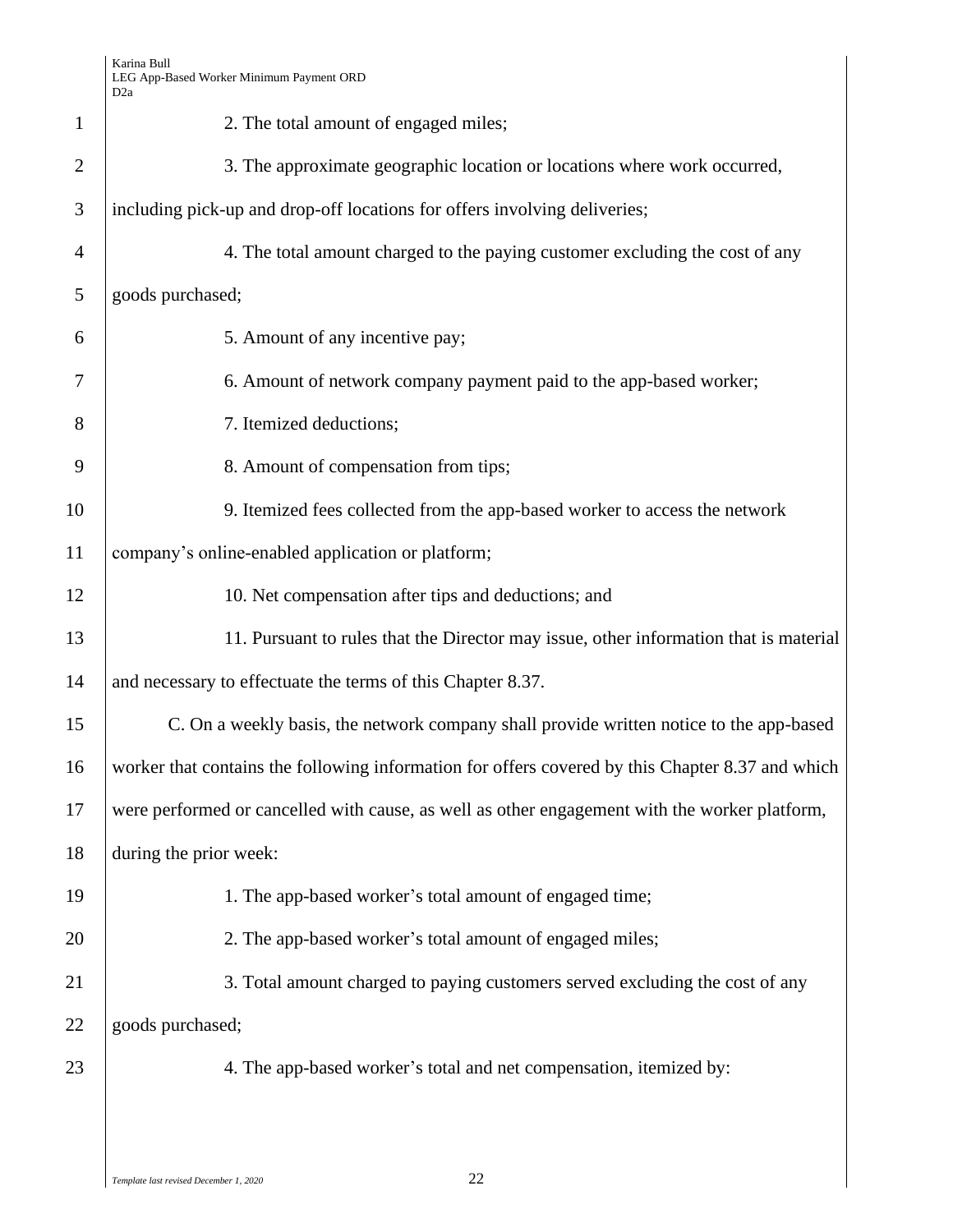| $\mathbf{1}$   | a. Total network company payment, as well as the method used to                               |
|----------------|-----------------------------------------------------------------------------------------------|
| $\overline{2}$ | calculate payment, including but not limited to amount per minute or amount per mile;         |
| 3              | b. Total incentives and the basis for calculating the incentives, if                          |
| $\overline{4}$ | applicable;                                                                                   |
| 5              | b. Total amount of compensation from tips; and                                                |
| 6              | c. Total amount of any deductions, itemized by deduction type.                                |
| 7              | 5. Pursuant to rules that the Director may issue, other information that is material          |
| 8              | and necessary to effectuate the terms of this Chapter 8.37.                                   |
| 9              | D. Within 24 hours of an online order's completion, a network company shall transmit an       |
| 10             | electronic receipt to a paying customer that lists:                                           |
| 11             | 1. The date and time of completion of the online order;                                       |
| 12             | 2. The total amount paid to the network company, itemizing all charges and fees;              |
| 13             | 3. Compensation paid to the app-based worker with tips separately itemized; and               |
| 14             | 4. Pursuant to rules that the Director may issue, other information that is material          |
| 15             | and necessary to effectuate the terms of this Chapter 8.37.                                   |
| 16             | E. A network company shall ensure that its customer-facing websites, applications, and        |
| 17             | platforms do not describe any fees or non-tip charges in a manner that might be reasonably    |
| 18             | misconstrued as a tip, gratuity, or other payment to the app-based worker. Any interface for  |
| 19             | accepting customer orders shall clearly reflect the amount of any tip paid to the app-based   |
| 20             | worker.                                                                                       |
| 21             | F. A network company shall routinely and affirmatively transmit to the Agency such            |
| 22             | records as required by rules issued by the Director. The Director shall have the authority to |
| 23             | require such aggregated or disaggregated records deemed necessary, appropriate, or convenient |
|                |                                                                                               |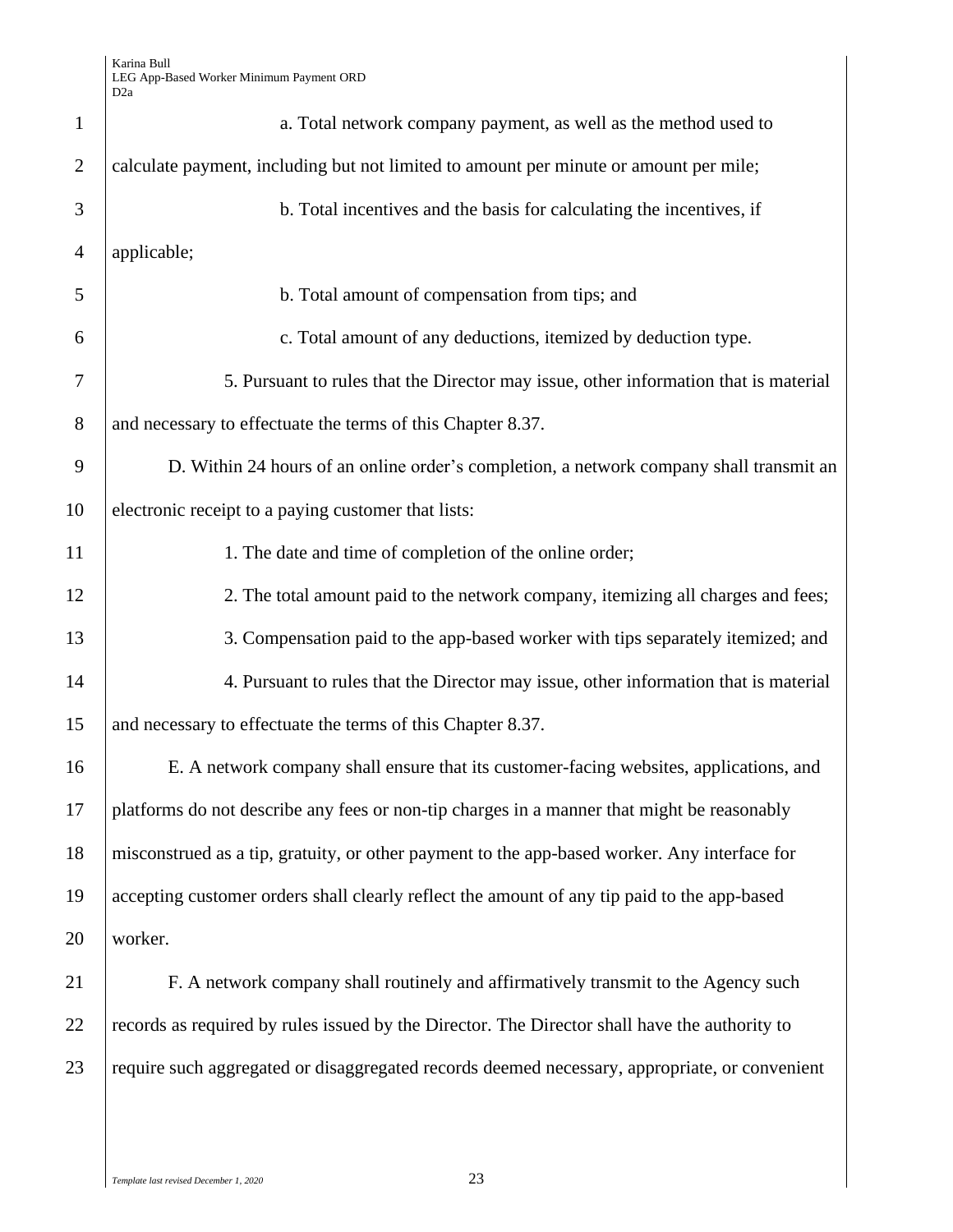| $\mathbf{1}$   | to administer, evaluate, and enforce the provisions of this Chapter 8.37. The Director may issue   |
|----------------|----------------------------------------------------------------------------------------------------|
| $\overline{2}$ | rules requiring that aggregated records be produced as a distribution at defined percentiles. The  |
| 3              | Director may issue data production rules of general applicability as well as rules specific to on- |
| $\overline{4}$ | demand companies. In issuing data production rules, the Director shall consider, among other       |
| 5              | factors, methods to provide workers with information to make informed choices about platforms      |
| 6              | on which they may seek work and to provide the public with information to assess the impact of     |
| 7              | network companies.                                                                                 |
| 8              | 1. Records for production may include, but are not limited to:                                     |
| 9              | a. Records regarding the availability of offers facilitated via the network                        |
| 10             | company platform;                                                                                  |
| 11             | b. Records regarding the amount of engaged time and engaged miles;                                 |
| 12             | c. The amount of time that app-based workers must spend working or                                 |
| 13             | engaged to wait for work without compensation to perform app-based work;                           |
| 14             | d. Records regarding the number of app-based workers who logged onto                               |
| 15             | the worker platform, logged on for the first time in the reporting period, or accepted an offer;   |
| 16             | e. Per-offer or aggregated app-based worker compensation, including but                            |
| 17             | not limited to network company payments, bonuses, incentives, and tips earned from customers;      |
| 18             | and                                                                                                |
| 19             | f. Any other records that the Director determines are material and                                 |
| 20             | necessary to effectuate the purposes of this Chapter 8.37.                                         |
| 21             | 2. The Director shall issue rules governing the submission format, security, and                   |
| 22             | privacy protocols relating to the submission of network company records, to the extent             |
| 23             | permitted by law.                                                                                  |
|                |                                                                                                    |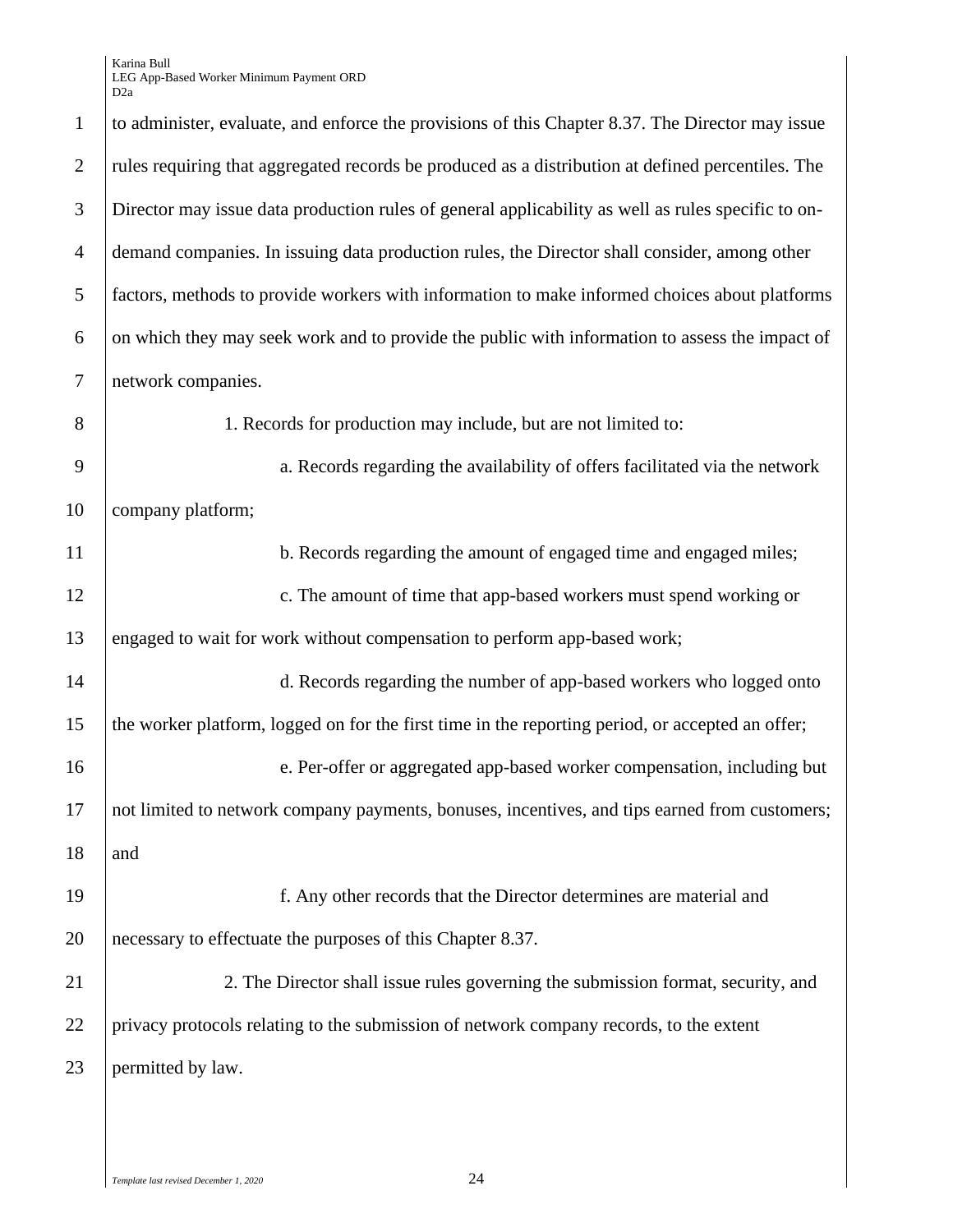G. A network company shall notify app-based workers via a message in the worker platform at least 14 days prior to making a significant change to how network company payment will be calculated.

### **8.37.080 Flexibility**

 A. A network company shall not subject an app-based worker to an adverse action, nor institute a policy subjecting an app-based worker to an adverse action, based on protected activities. The Director shall issue rules on protected activities, including but not limited to:

 1. An app-based worker's right to be logged into the network company's worker platform during any specific dates or times of day or for any minimum amounts of time;

 2. An app-based worker's right to be logged onto the network company's worker platform without limitation, except for limitations on a maximum amount of consecutive work 12 time to protect worker and public safety;

13 3. An app-based worker's right to decide when to make themselves available to work;

 4. An app-based worker's right to accept or reject any individual offer, any types of offers, or any number or proportion of offers. An app-based worker may indicate rejection of an offer by declining to respond to the offer. A network company shall ensure that its worker platform enables an app-based worker to communicate a rejection of each offer.

 B. An app-based worker may cancel their acceptance of an offer with cause. Pursuant to 20 rules that the Director may issue, cancellation of an acceptance of an offer is a cancellation with cause when any of the following conditions occur: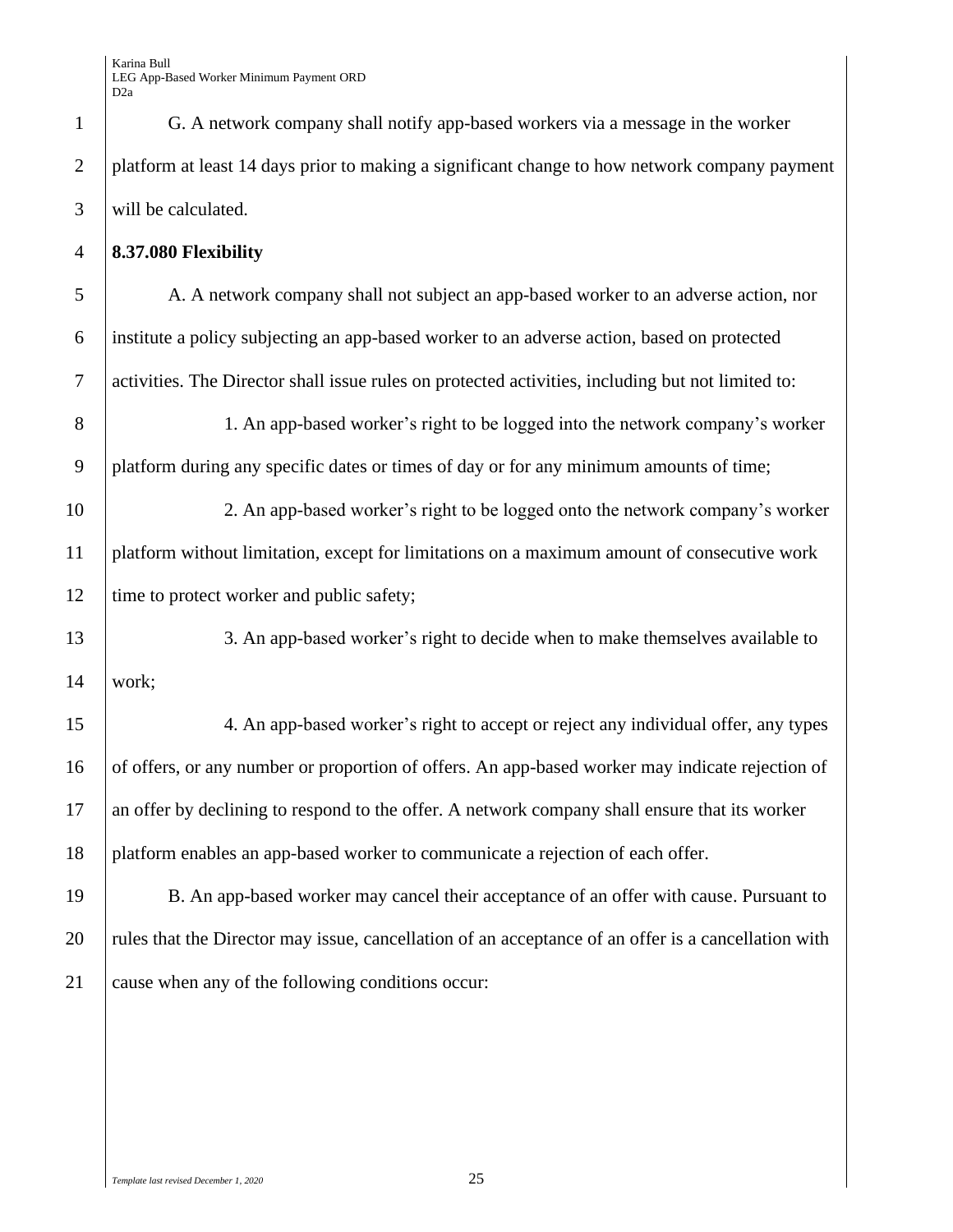| $\mathbf{1}$   | 1. Information provided pursuant to subsection 8.37.070.A.1 was substantially                       |
|----------------|-----------------------------------------------------------------------------------------------------|
| $\overline{2}$ | inaccurate; provided, that a customer's alteration of a tip amount shall not constitute grounds for |
| 3              | cancellation with cause;                                                                            |
| $\overline{4}$ | 2. The end customer is not present or fails to respond to communications from the                   |
| 5              | app-based worker, the end customer's presence or response is required for the app-based work to     |
| 6              | complete performance of the offer, and the app-based worker has made attempts to contact            |
| $\overline{7}$ | and/or wait for the end customer in accordance with an applicable network company policy, and       |
| 8              | as a result, the app-based worker cannot complete performance of the offer;                         |
| 9              | 3. Timely completion of the offer has become impracticable or unsafe due to an                      |
| 10             | unforeseen obstacle or occurrence, including but not limited to a mechanical failure or accident    |
| 11             | that has rendered an app-based worker's automobile inoperable or unsafe to operate; or              |
| 12             | 4. The app-based worker makes a good faith complaint regarding sexual                               |
| 13             | harassment or discrimination that is alleged to have occurred during performance of the offer.      |
| 14             | 8.37.100 Notice of rights                                                                           |
| 15             | A. Network companies shall provide each app-based worker with a written notice of                   |
| 16             | rights established by this Chapter 8.37. The Agency may create and distribute a model notice of     |
| 17             | rights in English and other languages. However, upon the effective date of this Chapter 8.37, and   |
| 18             | subsequently upon any new app-based worker's initial offer, network companies are responsible       |
| 19             | for providing app-based workers with the notice of rights required by subsection 8.37.100.B, in a   |
| 20             | form and manner sufficient to inform app-based workers of their rights under this Chapter 8.37,     |
| 21             | regardless of whether the Agency has created and distributed a model notice of rights.              |
|                |                                                                                                     |

22 B. The notice of rights shall provide information on: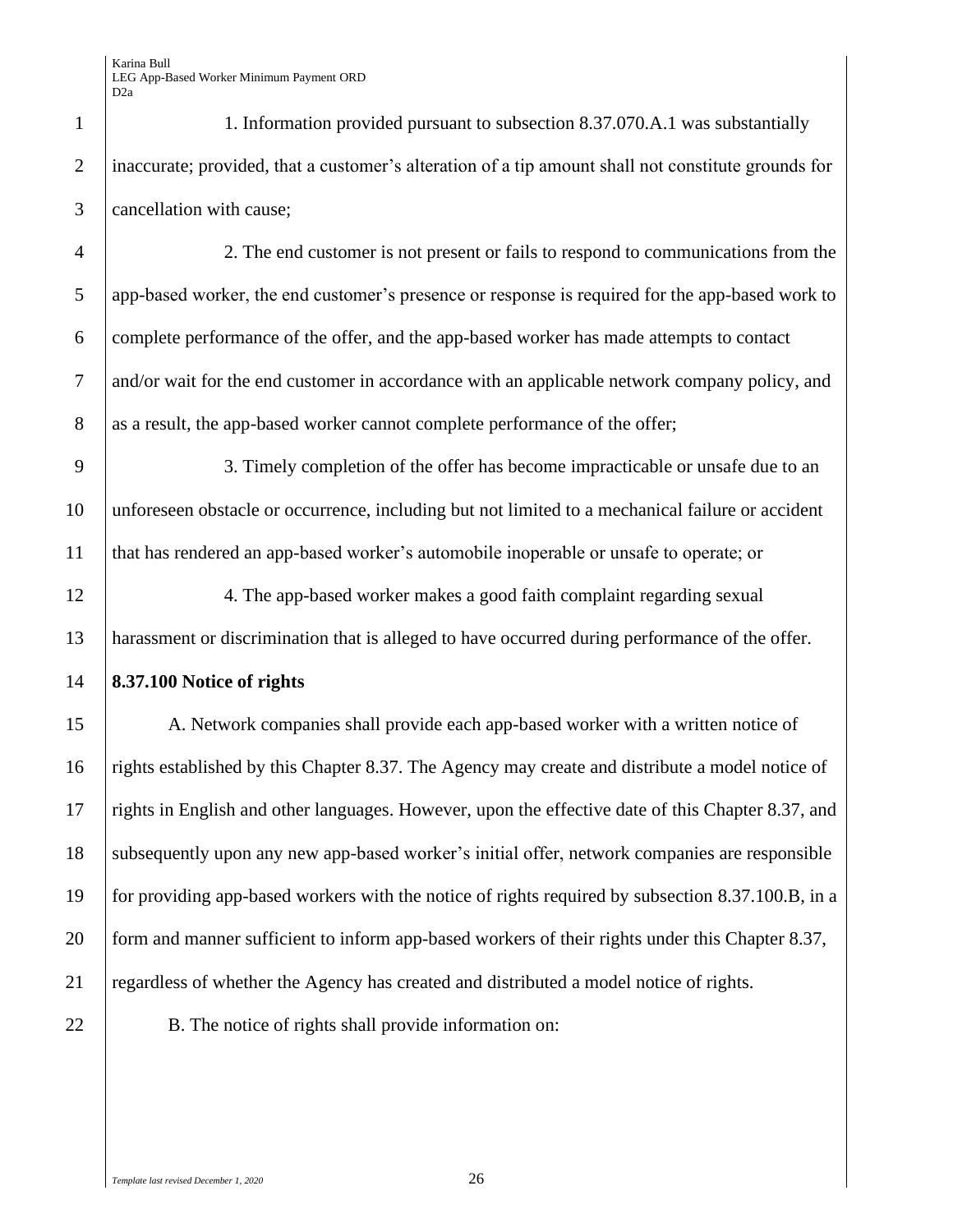| $\mathbf{1}$   | 1. The right to the applicable minimum per-minute amount, per-mile amount, and                       |
|----------------|------------------------------------------------------------------------------------------------------|
| $\overline{2}$ | per-offer amount guaranteed by this Chapter 8.37, including a clear statement of the current         |
| 3              | applicable amounts;                                                                                  |
| $\overline{4}$ | 2. The right to receive the information required to be disclosed by this Chapter                     |
| 5              | 8.37 before accepting an offer and performing services in furtherance of an offer;                   |
| 6              | 3. The right to flexibility in making themselves available for work and accepting,                   |
| $\overline{7}$ | rejecting, or cancelling offers under this Chapter 8.37;                                             |
| 8              | 4. The right to be protected from retaliation for exercising in good faith the rights                |
| 9              | protected by this Chapter 8.37; and                                                                  |
| 10             | 5. The right to file a complaint with the Agency or bring a civil action for                         |
| 11             | violation of the requirements of this Chapter 8.37, including but not limited to a network           |
| 12             | company's or any person's failure to pay the minimum per-minute amount, per-mile amount, or          |
| 13             | per-offer amount, and a network company's or other person's retaliation against an app-based         |
| 14             | worker or other person for engaging in an activity protected by this Chapter 8.37.                   |
| 15             | C. Network companies shall provide the notice of rights required by subsection                       |
| 16             | 8.37.100.B in an electronic format that is readily accessible to the app-based worker. The notice    |
| 17             | of rights shall be made available to the app-based worker via smartphone application or online       |
| 18             | web portal, in English and any language that the network company knows or has reason to know         |
| 19             | is the primary language of the app-based worker. The Director may issue rules governing the          |
| 20             | form and content of the notice of rights, the manner of its distribution, and required languages for |
| 21             | its translation.                                                                                     |
|                |                                                                                                      |

**8.37.110 Network company records**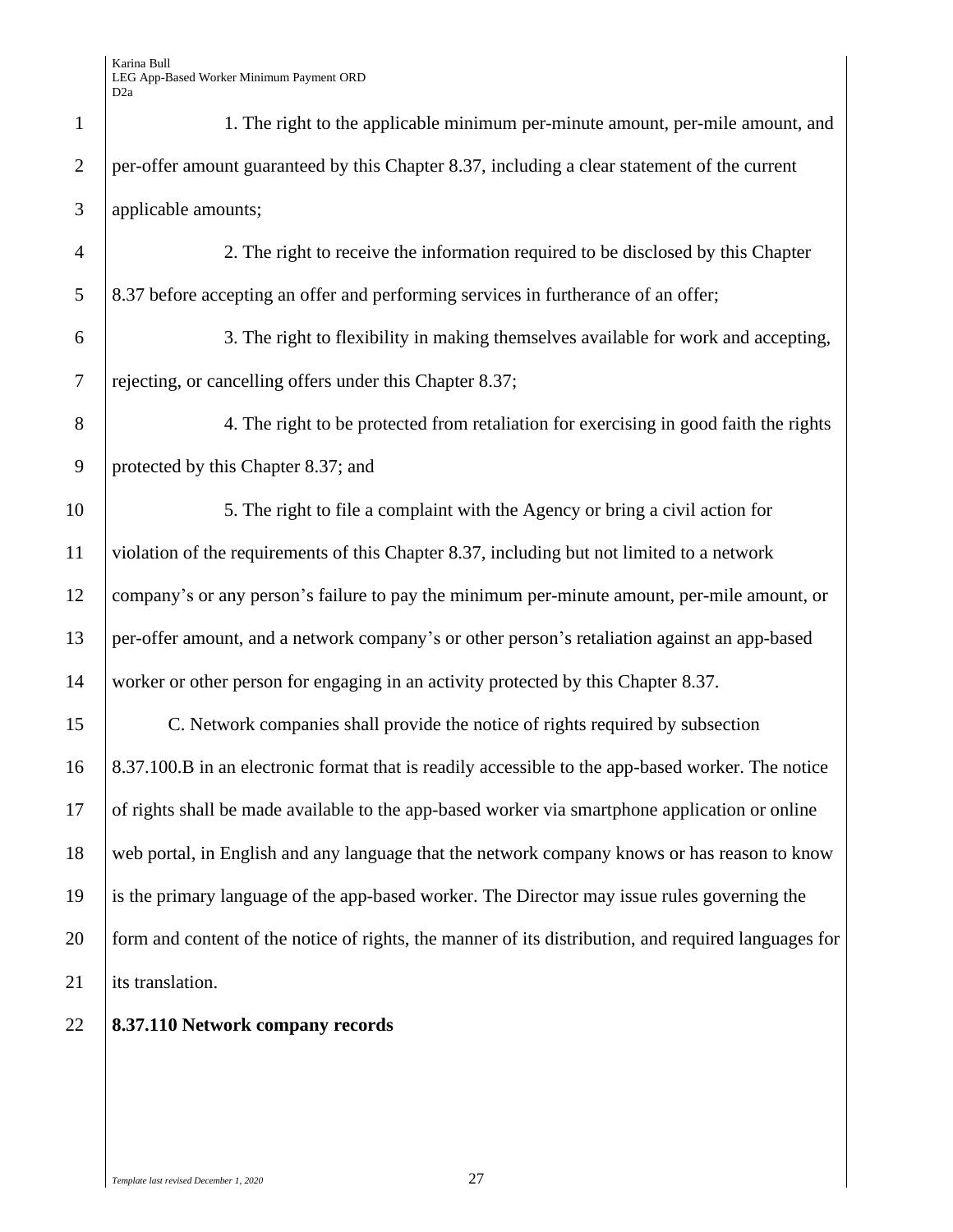A. Network companies shall retain records that document compliance with this Chapter 2 8.37 for each app-based worker.

 B. Network companies shall retain the records required by subsection 8.37.110.A for a period of three years.

 C. If a network company fails to retain adequate records required under subsection 8.37.110.A, there shall be a presumption, rebuttable by clear and convincing evidence, that the network company violated this Chapter 8.37 for the periods and for each app-based worker for 8 whom records were not retained.

## **8.37.120 Retaliation prohibited**

10 A. No network company or any other person shall interfere with, restrain, or deny the exercise of, or the attempt to exercise, any right protected under this Chapter 8.37.

12 B. No network company or any other person shall take any adverse action against any person because the person has exercised in good faith the rights protected under this Chapter 14 8.37. Such rights include, but are not limited to, the right to make inquiries about the rights protected under this Chapter 8.37; the right to inform others about their rights under this Chapter 8.37; the right to inform the person's network company, the person's legal counsel, a union or similar organization, or any other person about an alleged violation of this Chapter 8.37; the right to file an oral or written complaint with the Agency or bring a civil action for an alleged violation of this Chapter 8.37; the right to cooperate with the Agency in its investigations of this Chapter 8.37; the right to testify in a proceeding under or related to this Chapter 8.37; the right to refuse to participate in an activity that would result in a violation of city, state, or federal law; 22 and the right to oppose any policy, practice, or act that is unlawful under this Chapter 8.37.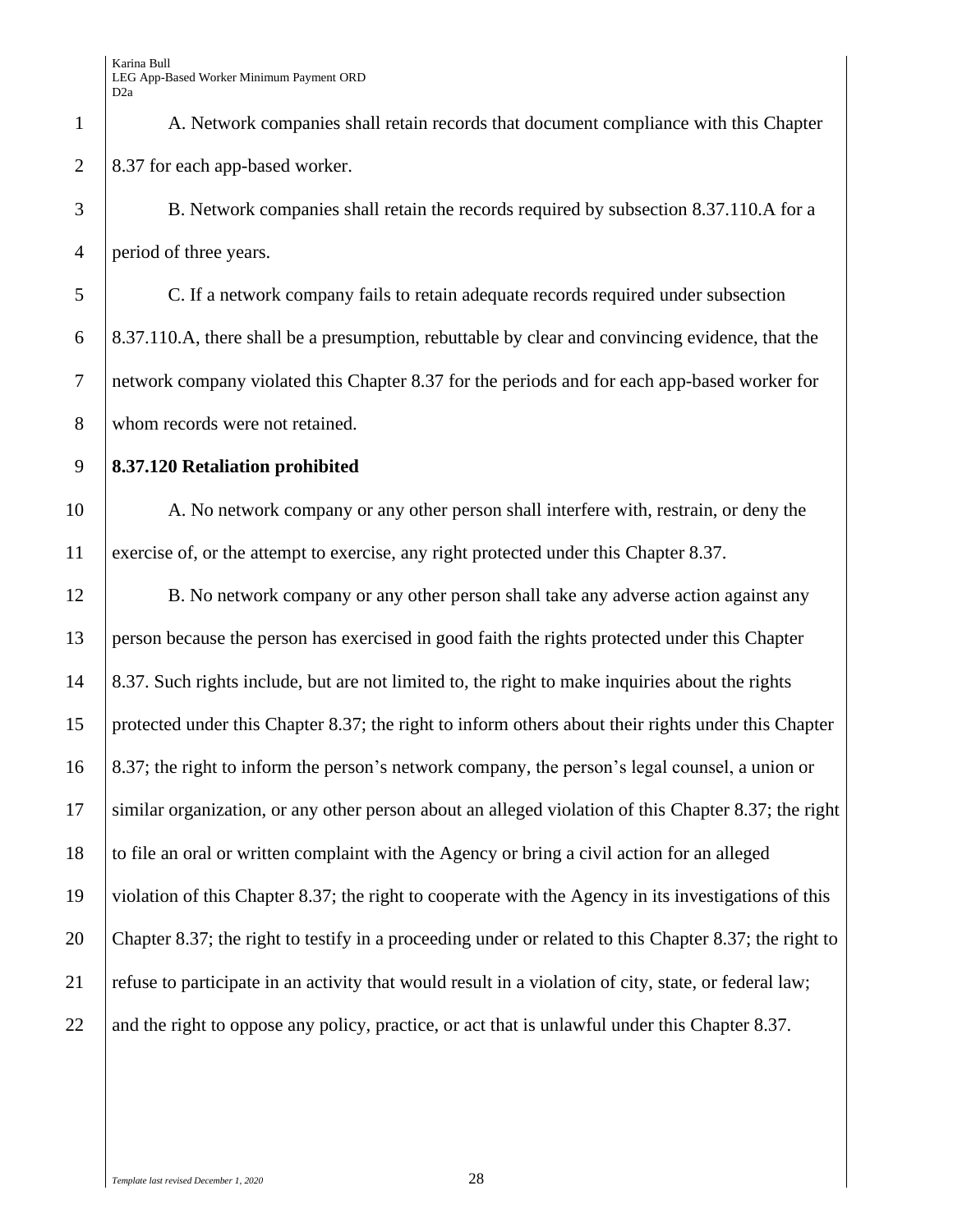C. No network company or any other person shall communicate to a person exercising 2 rights protected in this Section 8.37.120, directly or indirectly, the willingness to inform a government worker that the person is not lawfully in the United States, or to report, or to make an implied or express assertion of a willingness to report, suspected citizenship or immigration 5 status of an app-based worker or family member of an app-based worker to a federal, state, or **local agency because the app-based worker has exercised a right under this Chapter 8.37.** 

7 D. It shall be a rebuttable presumption of retaliation if a network company or any other 8 person takes an adverse action against a person within 90 days of the person's exercise of rights 9 protected in this Section 8.37.120. The network company may rebut the presumption with clear 10 and convincing evidence that the adverse action was taken for a permissible purpose.

11 E. Proof of retaliation under this Section 8.37.120 shall be sufficient upon a showing that 12 a network company or any other person has taken an adverse action against a person and the 13 person's exercise of rights protected in this Section 8.37.120 was a motivating factor in the 14 adverse action, unless the network company can prove that the action would have been taken in 15 the absence of such protected activity.

16 F. The protections afforded under this Section 8.37.120 shall apply to any person who 17 mistakenly but in good faith alleges violations of this Chapter 8.37.

18 G. A complaint or other communication by any person triggers the protections of this 19 Section 8.37.120 regardless of whether the complaint or communication is in writing or makes 20 explicit reference to this Chapter 8.37.

21 **8.37.125 Rulemaking authority**

22 The Director is authorized to administer and enforce this Chapter 8.37. The Director is 23 authorized to promulgate, revise, or rescind rules and regulations deemed necessary,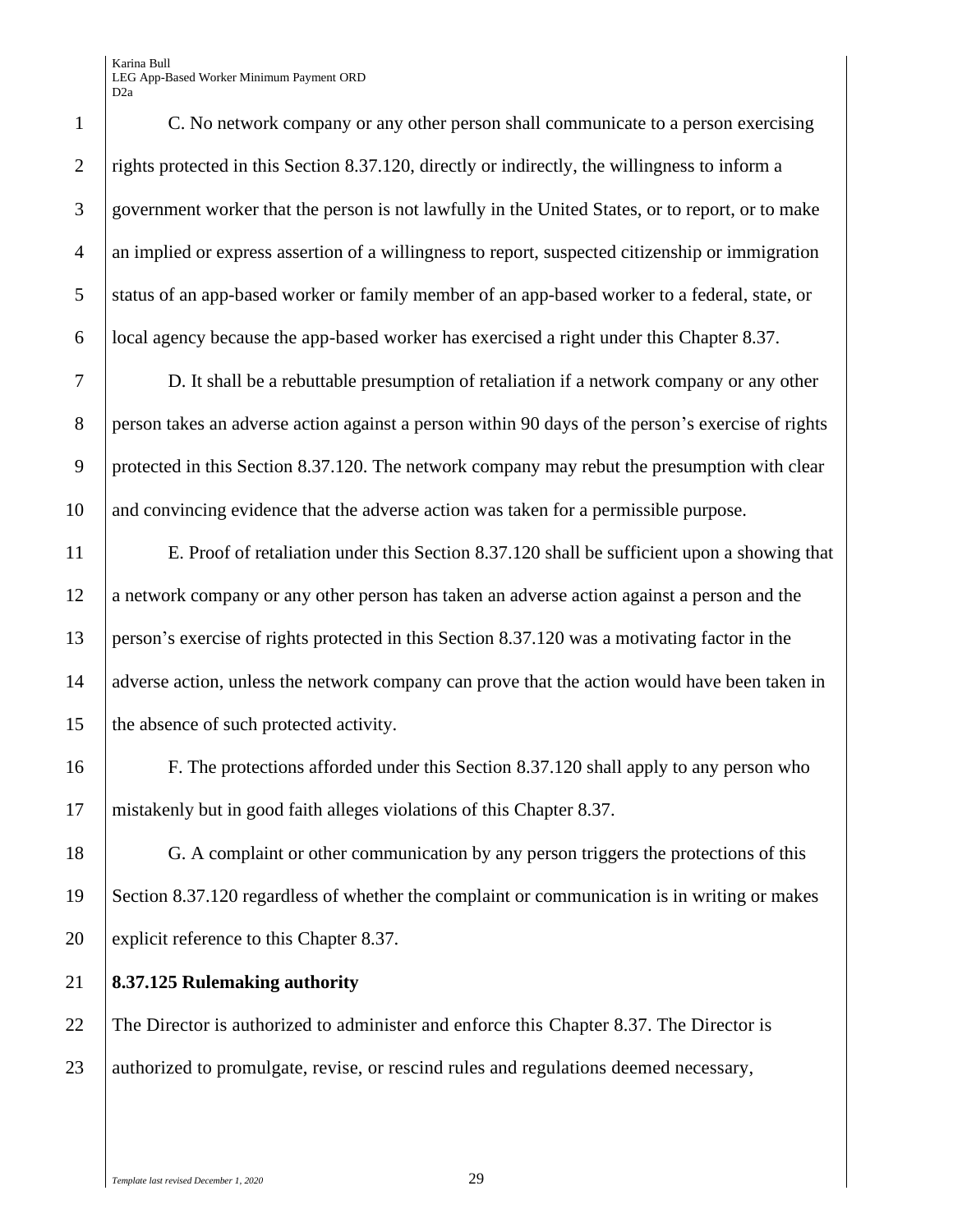appropriate, or convenient to administer, evaluate and enforce the provisions of this Chapter 8.37 pursuant to Chapter 3.02, providing affected entities with due process of law and in conformity with the intent and purpose of this Chapter 8.37. Any rules promulgated by the Director shall have the force and effect of law and may be relied on by network companies, app- based workers, and other parties to determine their rights and responsibilities under this Chapter 6 | 8.37.

#### **8.37.130 Enforcement power and duties**

 The Agency shall have the power to administer and enforce this Chapter 8.37 and shall have 9 such powers and duties in the performance of these functions as are defined in this Chapter 8.37 and otherwise necessary and proper in the performance of the same and provided for by law.

#### **8.37.140 Violation**

12 The failure of any respondent to comply with any requirement imposed on the respondent under 13 | this Chapter 8.37 is a violation.

#### **8.37.150 Investigation**

15 A. The Agency shall have the power to investigate any violations of this Chapter 8.37 by any respondent. The Agency may prioritize investigations of workforces that are vulnerable to violations of this Chapter 8.37. The Agency may initiate an investigation pursuant to Director's Rules, including but not limited to situations when the Director has reason to believe that a violation has occurred or will occur, or when circumstances show that violations are likely to 20 \ occur within a class of network companies or businesses because the workforce contains significant numbers of app-based workers who are vulnerable to violations of this Chapter 8.37 or the workforce is unlikely to volunteer information regarding such violations. An investigation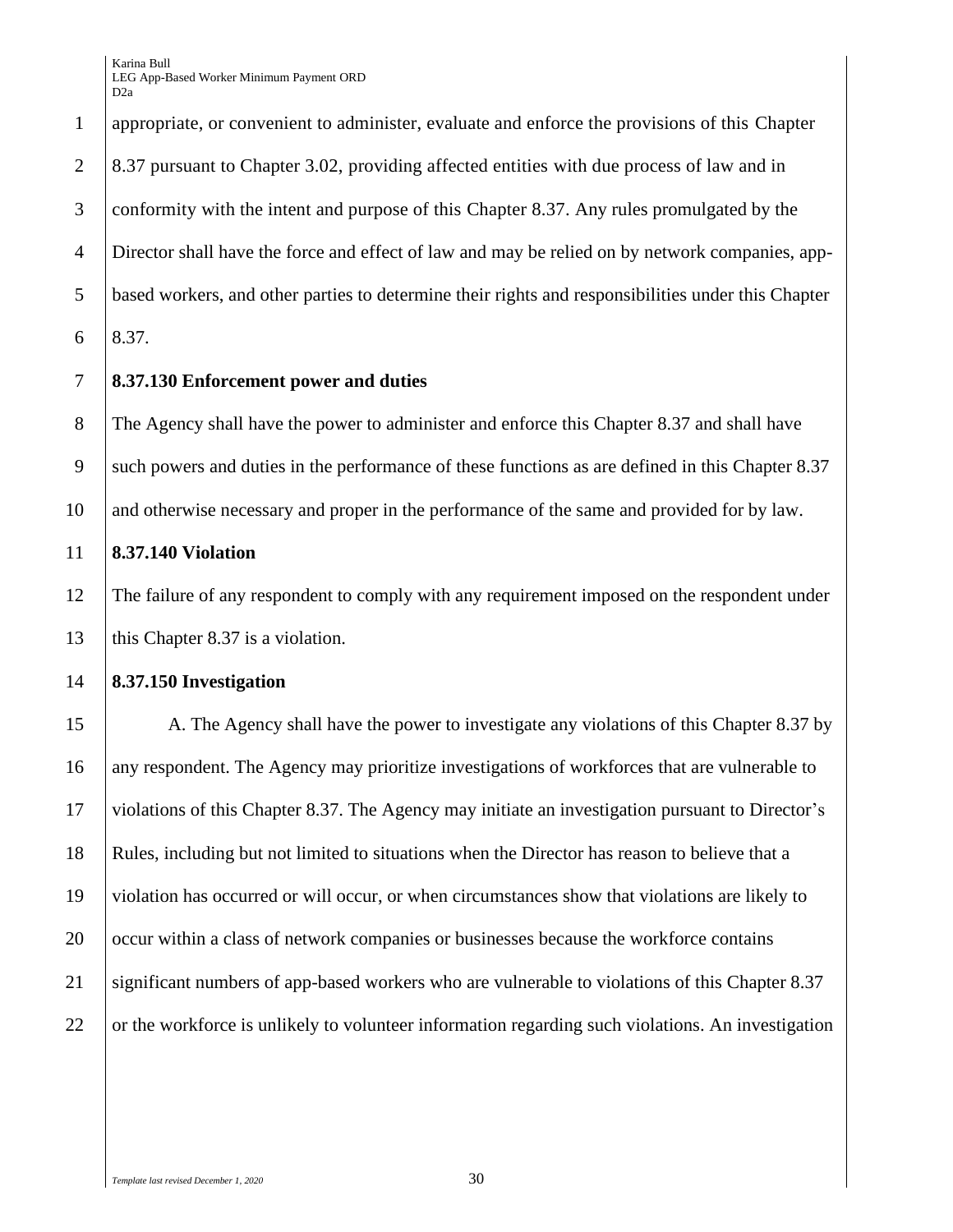may also be initiated through the receipt by the Agency of a report or complaint filed by an app-based worker or other person.

 B. An app-based worker or other person may report to the Agency any suspected violation of this Chapter 8.37. The Agency shall encourage reporting pursuant to this Section 5 8.37.150 by taking the following measures:

 1. The Agency shall keep confidential, to the maximum extent permitted by applicable laws, the name and other identifying information of the app-based worker or person 8 reporting the violation. However, with the authorization of such person, the Agency may disclose the app-based worker's or person's name and identifying information as necessary to enforce this Chapter 8.37 or for other appropriate purposes.

 2. The Agency may require the network company to post or otherwise notify other app-based workers working for the network company that the Agency is conducting an investigation. The network company shall provide the notice of investigation in a form, place, 14 and manner designated by the Agency. The Agency shall create the notice of investigation in English and other languages.

16 16 3. The Agency may certify the eligibility of eligible persons for "U" Visas under 17 the provisions of 8 U.S.C. § 1184(p) and 8 U.S.C. § 1101(a)(15)(U). This certification is subject to applicable federal law and regulations, and Director's Rules.

 C. The Agency's investigation shall commence within three years of the alleged violation. To the extent permitted by law, the applicable statute of limitations for civil actions is tolled during any investigation under this Chapter 8.37 and any administrative enforcement 22 proceeding under this Chapter 8.37 based upon the same facts. For purposes of this Chapter 8.37: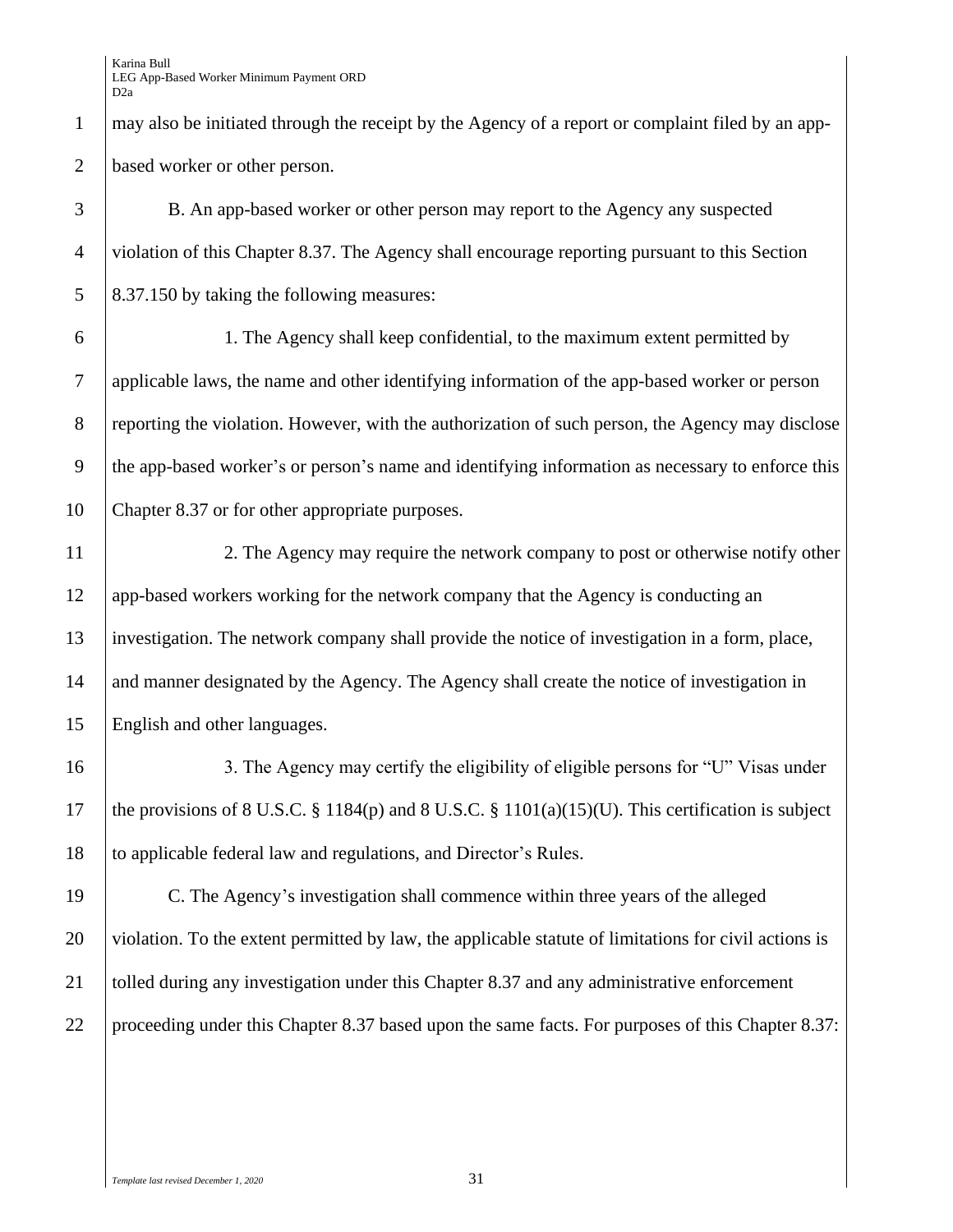1. The Agency's investigation begins on the earlier date of when the Agency 2 receives a complaint from a person under this Chapter 8.37, or when the Agency provides notice to the respondent that an investigation has commenced under this Chapter 8.37.

 2. The Agency's investigation ends when the Agency issues a final order 5 concluding the matter and any appeals have been exhausted; the time to file any appeal has expired; or the Agency notifies the respondent in writing that the investigation has been otherwise resolved.

 D. The Agency's investigation shall be conducted in an objective and impartial manner. E. The Director may apply by affidavit or declaration in the form allowed under RCW 5.50.050 to the Hearing Examiner for the issuance of subpoenas requiring a network company to produce the records required by Section 8.37.110, or for the attendance and testimony of witnesses, or for the production of documents required to be retained under Section 8.37.110, or any other document relevant to the issue of whether any app-based worker or group of app-based workers received the information or other benefits required by this Chapter 8.37, and/or to whether a network company has violated any provision of this Chapter 8.37. The Hearing Examiner shall conduct the review without hearing as soon as practicable and shall issue subpoenas upon a showing that there is reason to believe that: a violation has occurred; a complaint has been filed with the Agency; or circumstances show that violations are likely to occur within a class of businesses because the workforce contains significant numbers of app- based workers who are vulnerable to violations of this Chapter 8.37, the workforce is unlikely to volunteer information regarding such violations, or the Agency has gathered preliminary 22 information indicating that a violation may have occurred.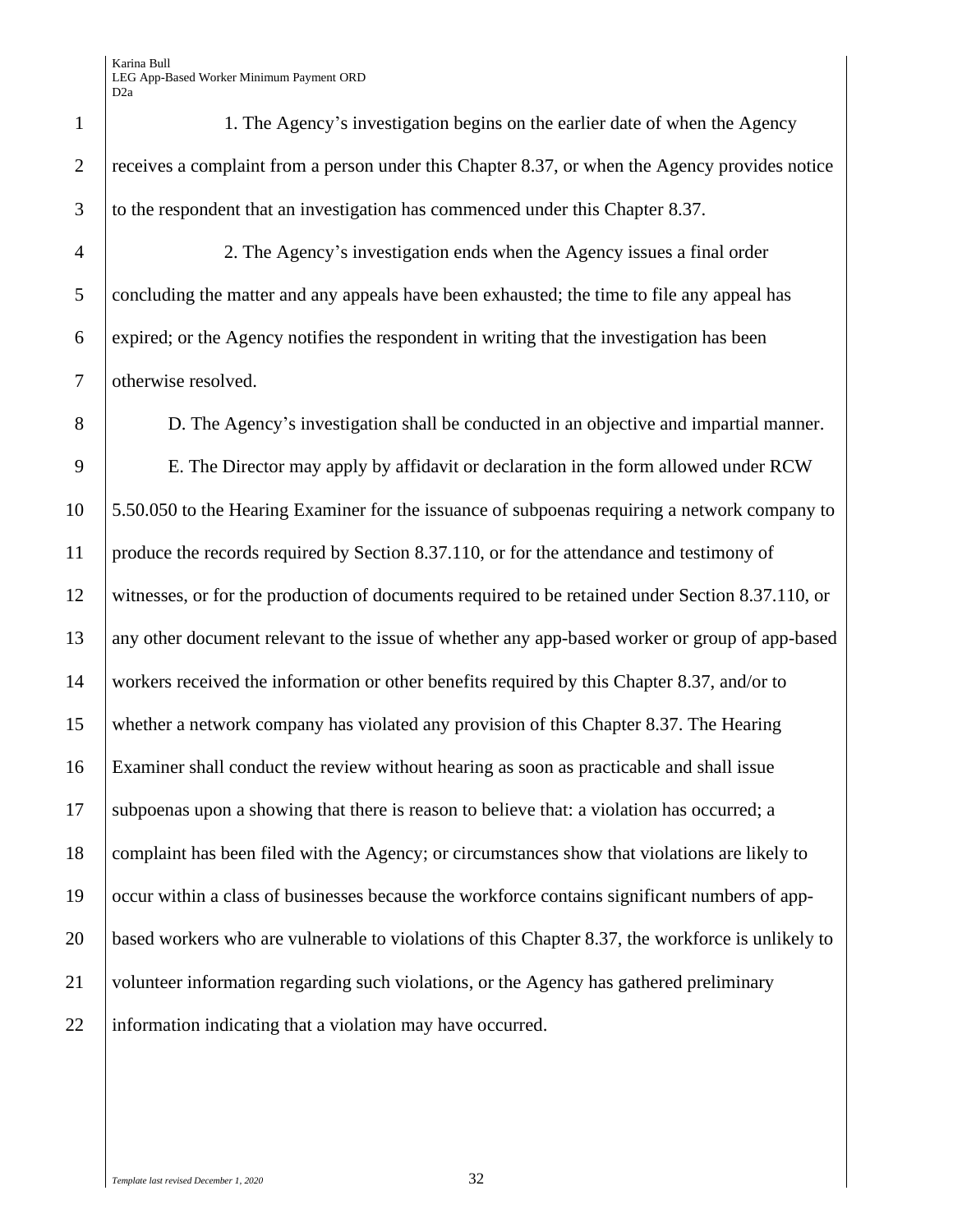F. A network company that fails to comply with the terms of any subpoena issued under 2 Subsection 8.37.150.E in an investigation by the Agency under this Chapter 8.37 before the issuance of a Director's Order issued pursuant to subsection 8.37.160.C may not use such records in any appeal to challenge the correctness of any determination by the Agency of liability, damages owed, or penalties assessed.

 G. In addition to other remedies, the Director may refer any subpoena issued under subsection 8.37.150.E to the City Attorney to seek a court order to enforce any subpoena.

 H. Where the Director has reason to believe that a violation has occurred, the Director may order any appropriate temporary or interim relief to mitigate the violation or maintain the status quo pending completion of a full investigation or hearing, including but not limited to a deposit of funds or bond sufficient to satisfy a good-faith estimate of compensation, interest, damages, and penalties due. A respondent may appeal any such order in accordance with Section 8.37.180.

#### **8.37.160 Findings of fact and determination**

15 A. Except when there is an agreed-upon settlement, the Director shall issue a written determination with findings of fact resulting from the investigation and statement of whether a violation of this Chapter 8.37 has or has not occurred based on a preponderance of the evidence 18 before the Director.

 B. If the Director determines that there is no violation of this Chapter 8.37, the Director 20 Shall issue a "Determination of No Violation" with notice of an app-based worker's or other person's right to appeal the decision, pursuant to Director's Rules.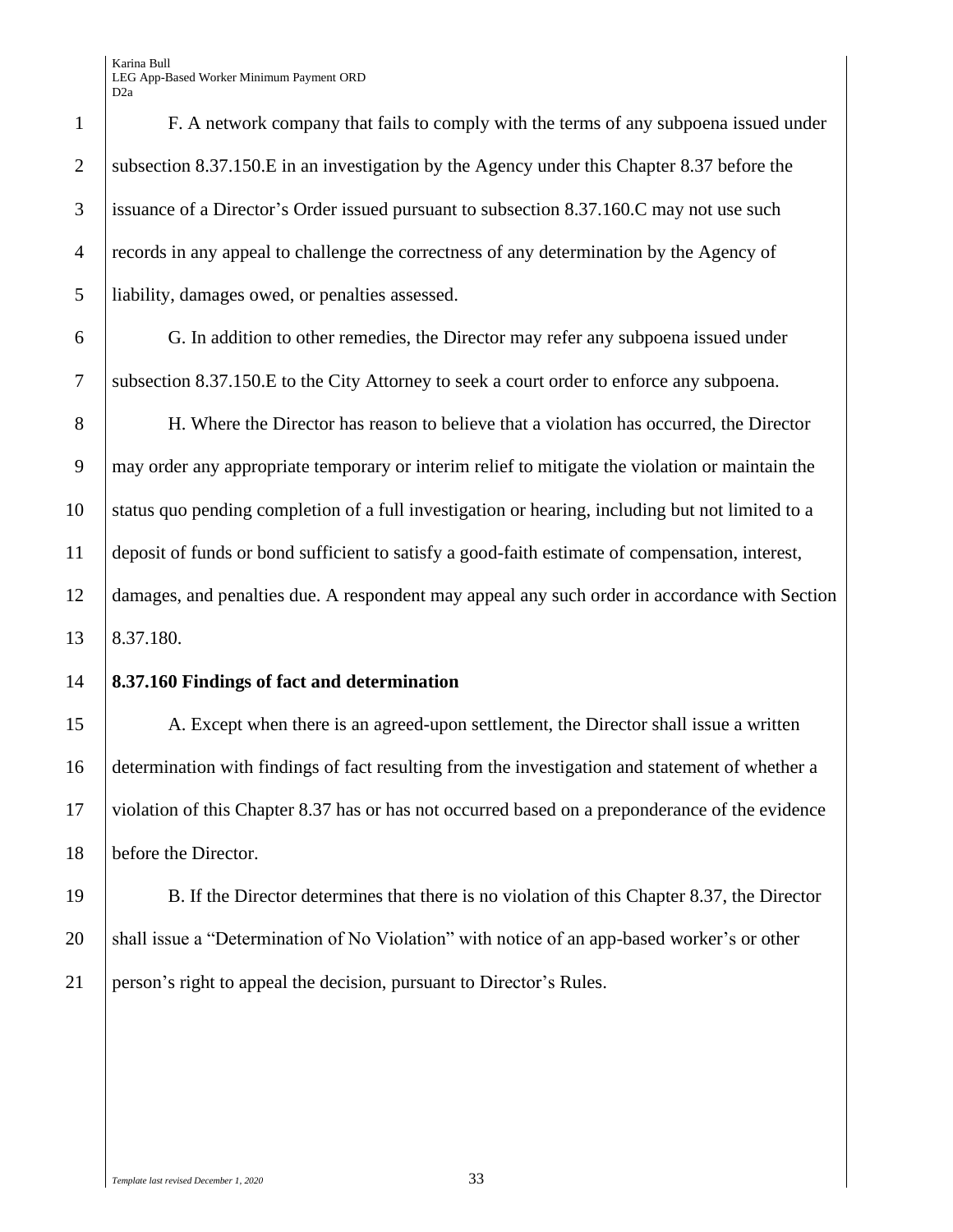| $\mathbf{1}$   | C. If the Director determines that a violation of this Chapter 8.37 has occurred, the              |
|----------------|----------------------------------------------------------------------------------------------------|
| $\overline{2}$ | Director shall issue a "Director's Order" that shall include a notice of violation identifying the |
| 3              | violation or violations.                                                                           |
| $\overline{4}$ | 1. The Director's Order shall state with specificity the amounts due under this                    |
| 5              | Chapter 8.37 for each violation, including payment of unpaid compensation, liquidated damages,     |
| 6              | civil penalties, penalties payable to aggrieved parties, fines, and interest pursuant to Section   |
| 7              | 8.37.170.                                                                                          |
| 8              | 2. The Director's Order may specify that civil penalties and fines due to the                      |
| 9              | Agency can be mitigated for respondent's timely payment of remedy due to an aggrieved party        |
| 10             | pursuant to subsection 8.37.170.A.4.                                                               |
| 11             | 3. The Director's Order may specify that civil penalties and fines are due to the                  |
| 12             | aggrieved party rather than due to the Agency.                                                     |
| 13             | 4. The Director's Order may direct the respondent to take such corrective action                   |
| 14             | as is necessary to comply with the requirements of this Chapter 8.37, including but not limited to |
| 15             | monitored compliance for a reasonable time period.                                                 |
| 16             | 5. The Director's Order shall include notice of the respondent's right to appeal the               |
| 17             | decision pursuant to Section 8.37.180.                                                             |
| 18             | 8.37.165 Complaint procedure                                                                       |
| 19             | A. The Agency shall have the power to respond to any violations of this Chapter 8.37               |
| 20             | with a complaint procedure.                                                                        |
| 21             | B. The Agency may initiate a complaint procedure as an alternative enforcement method              |
| 22             | to an investigation for responding to a report or complaint by any person of a violation of this   |
| 23             | Chapter 8.37. The Director may issue rules for the complaint procedure, including but not          |
|                |                                                                                                    |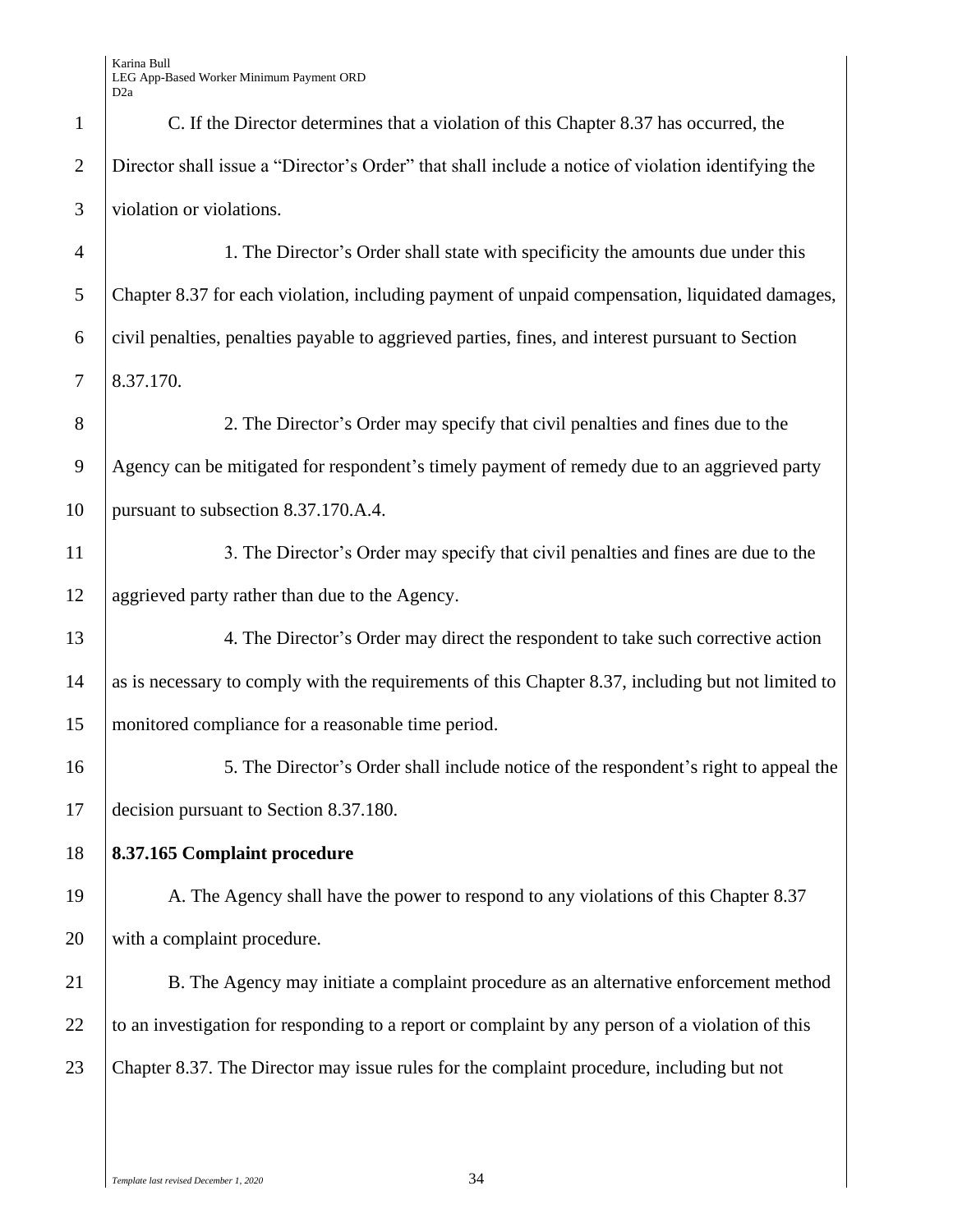| $\mathbf{1}$   | limited to rules to establish the timeline for sending the information required by subsection    |
|----------------|--------------------------------------------------------------------------------------------------|
| $\overline{2}$ | 8.37.165.D, determine the nature and content of information requested from the complainant and   |
| 3              | network company, and indicate when the Agency may prioritize use of a complaint procedure        |
| $\overline{4}$ | prior to an investigation or in lieu of an investigation. The Director may also establish other  |
| 5              | enforcement methods to efficiently resolve violations of this Chapter 8.37.                      |
| 6              | C. The Agency may request the complainant to provide information pursuant to the                 |
| $\overline{7}$ | complaint procedure, including but not limited to:                                               |
| 8              | 1. Contact information for the app-based worker and network company; and                         |
| 9              | 2. A statement describing the alleged violations of this Chapter 8.37.                           |
| 10             | D. The Agency may send notices to the network company and complainant, including but             |
| 11             | not limited to:                                                                                  |
| 12             | 1. Notice of the alleged violation(s). The Agency may send notice to the network                 |
| 13             | company of the alleged violation(s) of this Chapter 8.37. The Agency shall bear any cost of      |
| 14             | sending such notice by certified mail or by other means incurring a cost to the Agency. This     |
| 15             | notice may include but not be limited to:                                                        |
| 16             | a. Statement of the alleged violation(s) of this Chapter 8.37; and                               |
| 17             | b. Description of the remedies available to an app-based worker for                              |
| 18             | violation(s) of this Chapter 8.37;                                                               |
| 19             | 2. Response from the network company. The Agency may request the network                         |
| 20             | company to send the Agency relevant information to respond to the alleged violation(s) within an |
| 21             | identified timeframe.                                                                            |
|                |                                                                                                  |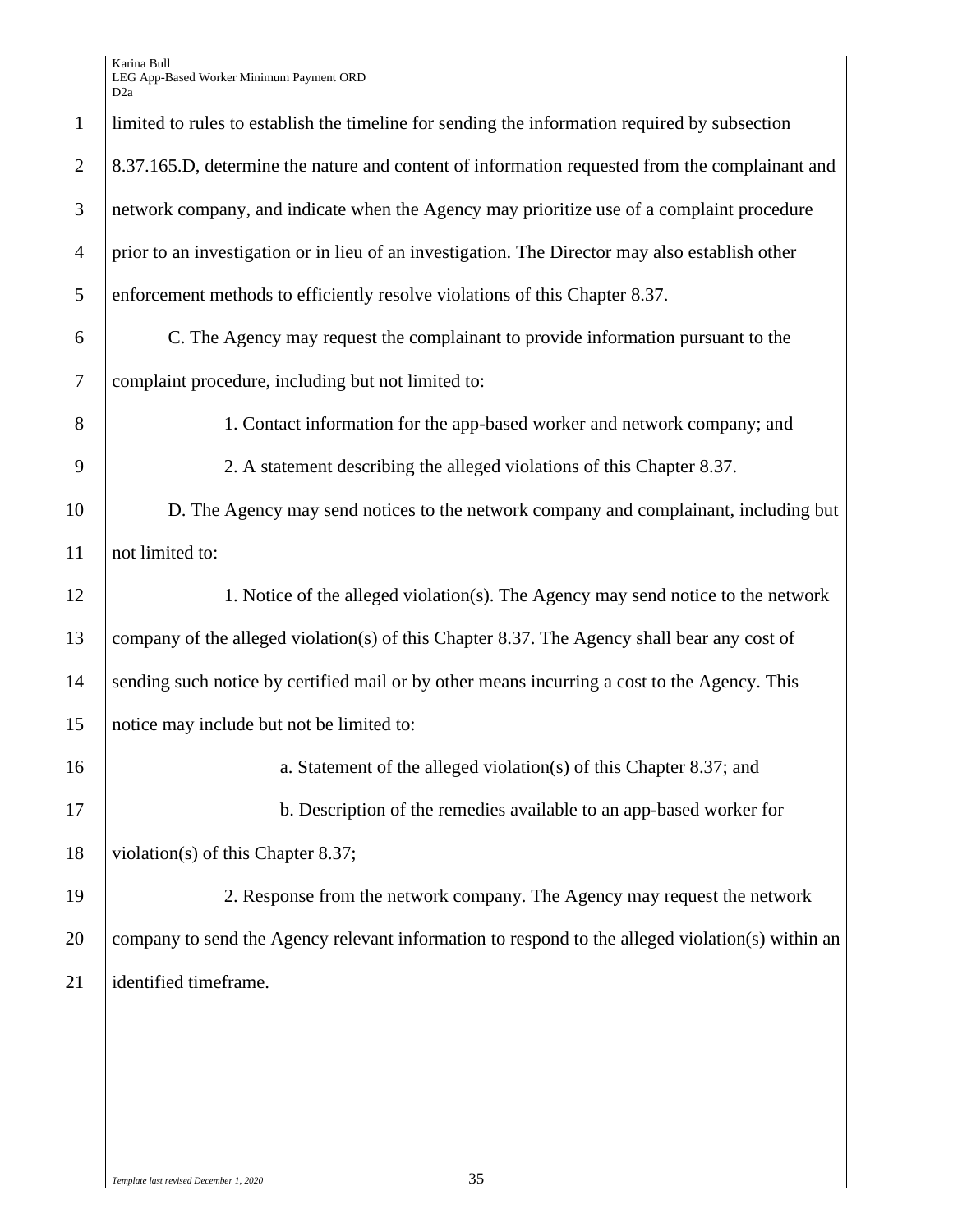| $\mathbf{1}$   | 3. Notice to the complainant of the response from the network company. The                       |
|----------------|--------------------------------------------------------------------------------------------------|
| $\overline{2}$ | Agency may send a notice to the complainant of the response from the network company. This       |
| 3              | notice to the complainant may include but not be limited to:                                     |
| $\overline{4}$ | a. The response from the network company, including any enclosures;                              |
| 5              | b. Information on the right to bring a civil action in a court of competent                      |
| 6              | jurisdiction;                                                                                    |
| 7              | c. Any other information about the status of the complaint; and                                  |
| 8              | d. Information about the navigation program pursuant to Section 8.37.167.                        |
| 9              | 4. Notice of no response. If the Agency receives no response from the network                    |
| 10             | company within the identified timeframe pursuant to subsection 8.37.165.D.2, the Agency may      |
| 11             | send a notice of no response to the complainant and the network company, and may include         |
| 12             | proof that the Agency previously sent notice of the alleged violation(s) to the network company. |
| 13             | 5. Notice of closure. The Agency may send the complainant and network                            |
| 14             | company notice of the Agency's completion of the complaint procedure and/or closure of the       |
| 15             | case.                                                                                            |
| 16             | E. Upon satisfying the requirements of subsections 8.37.165.C and 8.37.165.D, the                |
| 17             | Agency may close the case.                                                                       |
| 18             | 8.37.167 Navigation program                                                                      |
| 19             | A. The Agency may establish a navigation program that provides intake and information            |
| 20             | relating to the provisions of this Chapter 8.37.                                                 |
| 21             | 1. The navigation program may provide a range of information, including but not                  |
| 22             | limited to:                                                                                      |
| 23             | a. Information on the provisions and procedures of this Chapter 8.37;                            |
|                |                                                                                                  |
|                |                                                                                                  |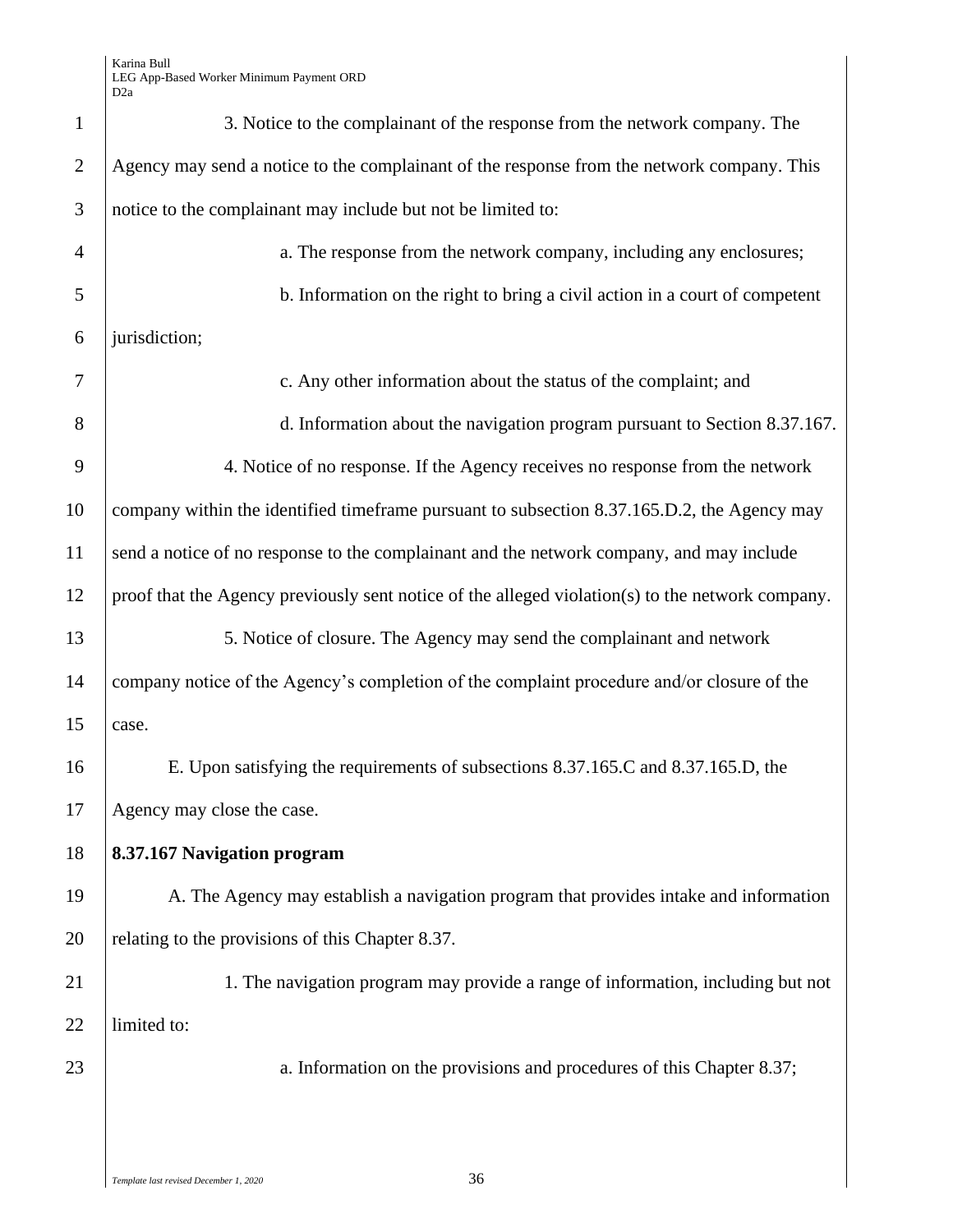| $\mathbf{1}$   | b. General court information, including but not limited to:                                          |
|----------------|------------------------------------------------------------------------------------------------------|
| $\overline{2}$ | 1) Information on court procedures for filing civil actions in small                                 |
| 3              | claims, district court, and superior court; and                                                      |
| $\overline{4}$ | 2) Information on obtaining translation and interpretation services,                                 |
| 5              | and other courtroom services;                                                                        |
| 6              | c. A list of organizations that can be used to identify attorneys;                                   |
| 7              | d. Organizations providing outreach and education, and/or legal                                      |
| 8              | assistance, to app-based workers;                                                                    |
| 9              | e. Information about classifying workers as employees or independent                                 |
| 10             | contractors; and                                                                                     |
| 11             | f. As determined by the Director, additional information related to the                              |
| 12             | provisions of this Chapter 8.37, other workplace protections for independent contractors, or other   |
| 13             | resources for resolving workplace issues.                                                            |
| 14             | 2. The navigation program may include outreach and education to the public on                        |
| 15             | the provisions and procedures of this Chapter 8.37.                                                  |
| 16             | 3. The navigation program shall not include legal advice from the Agency.                            |
| 17             | However, if the Agency provides information to an app-based worker about a community                 |
| 18             | organization through the navigation program, the community organization is not precluded from        |
| 19             | providing legal advice.                                                                              |
| 20             | <b>8.37.170 Remedies</b>                                                                             |
| 21             | A. The payment of unpaid compensation, liquidated damages of up to twice the amount                  |
| 22             | of unpaid compensation, civil penalties, penalties payable to aggrieved parties, fines, and interest |
|                |                                                                                                      |
|                |                                                                                                      |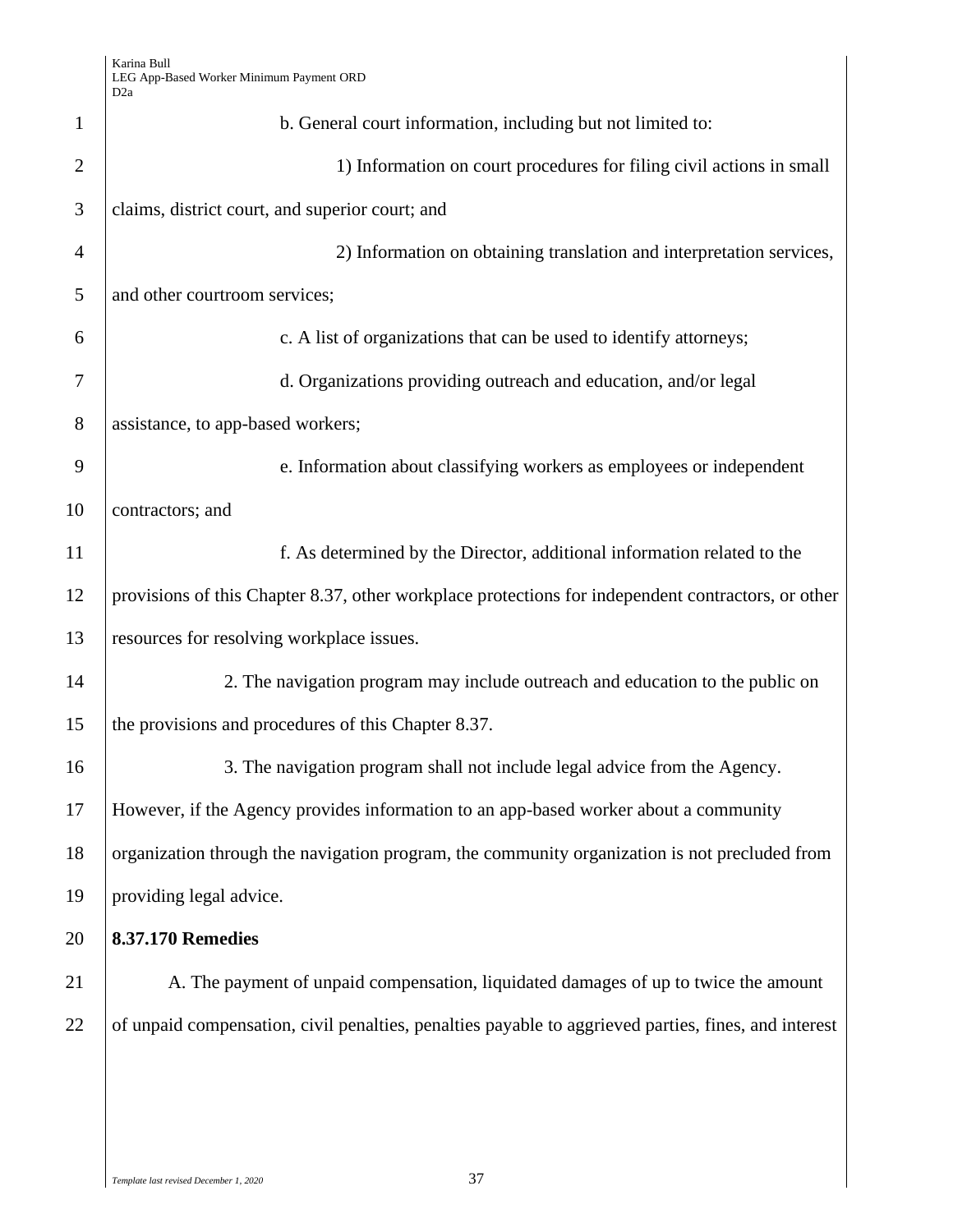| $\mathbf{1}$   | provided under this Chapter 8.37 is cumulative and is not intended to be exclusive of any other       |
|----------------|-------------------------------------------------------------------------------------------------------|
| $\overline{2}$ | available remedies, penalties, fines, and procedures.                                                 |
| 3              | 1. The amounts of all civil penalties, penalties payable to aggrieved parties, and                    |
| $\overline{4}$ | fines contained in this Section 8.37.170 shall be increased annually to reflect the rate of inflation |
| 5              | and calculated to the nearest cent on January 1 of each year thereafter. The Agency shall             |
| 6              | determine the amounts and file a schedule of such amounts with the City Clerk.                        |
| $\tau$         | 2. If a violation is ongoing when the Agency receives a complaint or opens an                         |
| $8\phantom{.}$ | investigation, the Director may order payment of unpaid compensation plus interest that accrues       |
| 9              | after receipt of the complaint or after the investigation opens and before the date of the Director's |
| 10             | Order.                                                                                                |
| 11             | 3. Interest shall accrue from the date the unpaid compensation was first due at 12                    |
| 12             | percent annum, or the maximum rate permitted under RCW 19.52.020.                                     |
| 13             | 4. If there is a remedy due to an aggrieved party, the Director may waive part or                     |
| 14             | all civil penalties and fines due to the Agency based on timely payment of the full remedy due to     |
| 15             | the aggrieved party.                                                                                  |
| 16             | a. The Director may waive the total amount of civil penalties and fines due                           |
| 17             | to the Agency if the Director determines that the respondent paid the full remedy due to the          |
| 18             | aggrieved party within ten days of service of the Director's Order.                                   |
| 19             | b. The Director may waive half the amount of civil penalties and fines due                            |
| 20             | to the Agency if the Director determines that the respondent paid the full remedy due to the          |
| 21             | aggrieved party within 15 days of service of the Director's Order.                                    |
|                |                                                                                                       |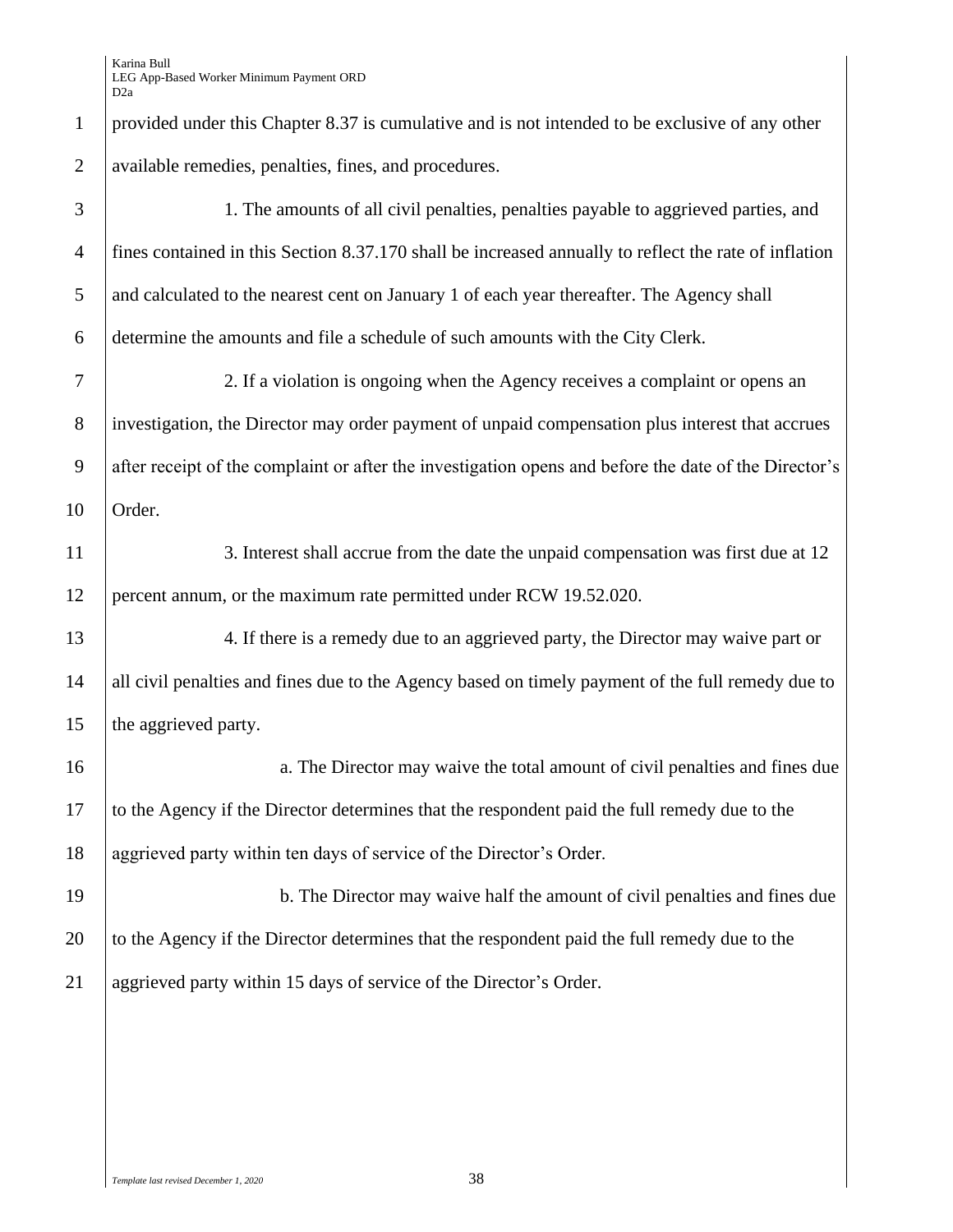| $\mathbf{1}$   | c. The Director shall not waive any amount of civil penalties and fines due                       |
|----------------|---------------------------------------------------------------------------------------------------|
| $\overline{2}$ | to the Agency if the Director determines that the respondent has not paid the full remedy due to  |
| 3              | the aggrieved party after 15 days of service of the Director's Order.                             |
| $\overline{4}$ | 5. When determining the amount of liquidated damages, civil penalties, penalties                  |
| 5              | payable to aggrieved parties, and fines due under this Section 8.37.170 for a settlement          |
| 6              | agreement or Director's Order, including but not limited to the mitigation of civil penalties and |
| $\tau$         | fines due to the Agency for timely payment of remedy due to an aggrieved party under              |
| 8              | subsection 8.37.170.A.4, the Director may consider:                                               |
| 9              | a. The total amount of unpaid compensation, liquidated damages,                                   |
| 10             | penalties, fines, and interest due;                                                               |
| 11             | b. The nature and persistence of the violations;                                                  |
| 12             | c. The extent of the respondent's culpability;                                                    |
| 13             | d. The substantive or technical nature of the violations;                                         |
| 14             | e. The size, revenue, and human resources capacity of the respondent;                             |
| 15             | f. The circumstances of each situation;                                                           |
| 16             | g. The amount of penalties in similar situations; and                                             |
| 17             | h. Pursuant to rules that the Director may issue, other factors that are                          |
| 18             | material and necessary to effectuate the terms of this Chapter 8.37.                              |
| 19             | B. A respondent found to be in violation of this Chapter 8.37 shall be liable for full            |
| 20             | payment of unpaid compensation due plus interest in favor of the aggrieved party under the        |
| 21             | terms of this Chapter 8.37, and other equitable relief. If the precise amount of unpaid           |
| 22             | compensation cannot be determined due to a respondent's failure to produce records or if a        |
| 23             | respondent produces records in a manner or form which makes timely determination of the           |
|                |                                                                                                   |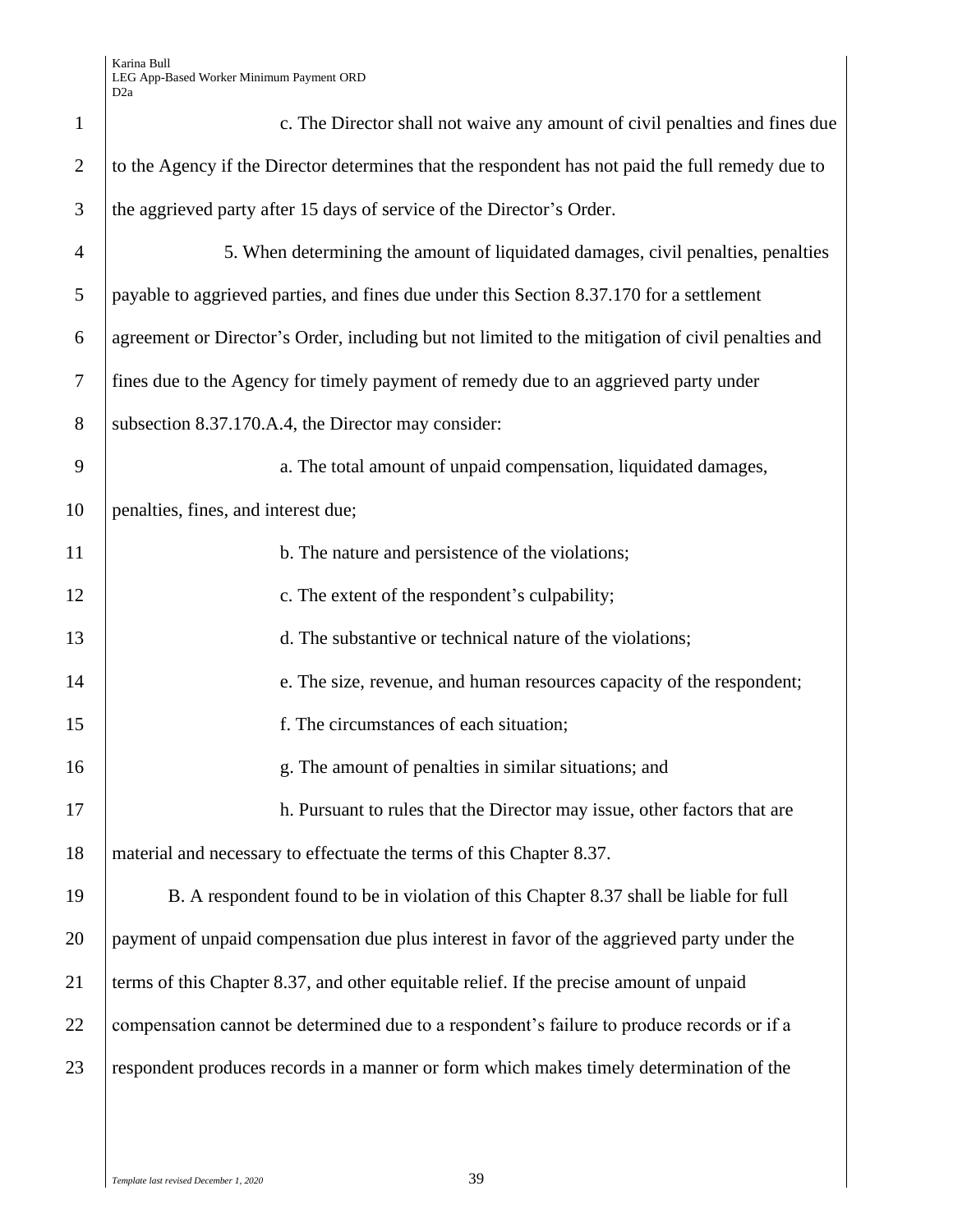amount of unpaid compensation impracticable, the Director may designate a daily amount for unpaid compensation due to aggrieved party. For any violation of this Chapter 8.37, the Director may assess liquidated damages in an additional amount of up to twice the unpaid compensation. C. A respondent found to be in violation of this Chapter 8.37 for retaliation under Section 8.37.120 shall be subject to any appropriate relief at law or equity including, but not limited to, reinstatement of the aggrieved party, front pay in lieu of reinstatement with full payment of unpaid compensation plus interest in favor of the aggrieved party under the terms of this Chapter 8.37, and liquidated damages in an additional amount of up to twice the unpaid compensation. The Director also shall order the imposition of a penalty payable to the aggrieved party of up to \$5,755.31. 11 D. The Director is authorized to assess civil penalties for a violation of this Chapter 8.37 12 and may specify that civil penalties are due to the aggrieved party rather than due to the Agency. 13 1. For a first violation of this Chapter 8.37, the Director may assess a civil penalty 14 of up to \$575.31 per aggrieved party. 2. For a second violation of this Chapter 8.37, the Director shall assess a civil penalty of up to \$1,150.63 per aggrieved party, or an amount equal to ten percent of the total 17 amount of unpaid compensation, whichever is greater. 18 3. For a third or any subsequent violation of this Chapter 8.37, the Director shall assess a civil penalty of up to \$5,755.31 per aggrieved party, or an amount equal to ten percent of 20 the total amount of unpaid compensation, whichever is greater. 4. For purposes of this subsection 8.37.170.D, a violation is a second, third, or 22 Subsequent violation if the respondent has been a party to one, two, or more than two settlement 23 agreements, respectively, stipulating that a violation has occurred; and/or one, two, or more than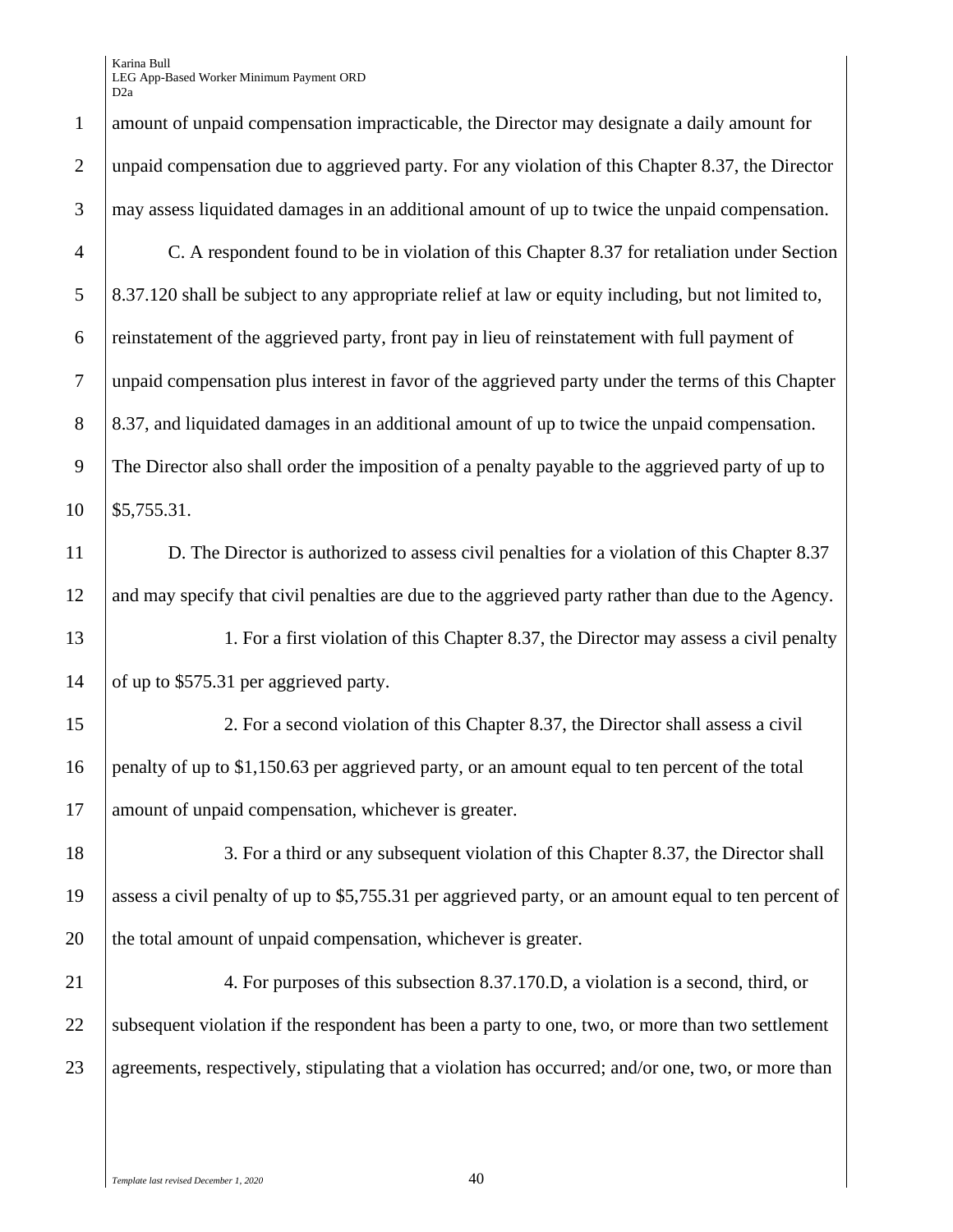## 1 two Director's Orders, respectively, have issued against the respondent in the ten years preceding

2 the date of the violation; otherwise, it is a first violation.

3 E. The Director is authorized to assess fines for a violation of this Chapter 8.37 and may

4 specify that fines are due to the aggrieved party rather than due to the Agency. The Director is

5 authorized to assess fines as follows:

| <b>Violation</b>                                                                                                                                                     | <b>Fine</b>                           |
|----------------------------------------------------------------------------------------------------------------------------------------------------------------------|---------------------------------------|
| Failure to provide app-based worker with up-front information regarding                                                                                              | Up to \$575.31 per                    |
| offers under subsection 8.37.070.A                                                                                                                                   | aggrieved party                       |
| Failure to provide app-based worker with electronic receipts within 24<br>hours of each offer's completion or cancellation with cause under<br>subsection 8.37.070.B | Up to \$575.31 per<br>aggrieved party |
| Failure to provide app-based worker with weekly statements under                                                                                                     | Up to \$575.31 per                    |
| subsection 8.37.070.C                                                                                                                                                | aggrieved party                       |
| Failure to provide the Agency with records required under subsection                                                                                                 | Up to \$575.31 per                    |
| 8.37.070.F                                                                                                                                                           | missing record                        |
| Failure to provide written notice of rights under Section 8.37.100                                                                                                   | Up to \$575.31 per<br>aggrieved party |
| Failure to retain network company records for three years under                                                                                                      | Up to \$575.31 per                    |
| subsections 8.37.110.A and 8.37.110.B                                                                                                                                | missing record                        |
| Failure to comply with prohibitions against retaliation for exercising rights                                                                                        | Up to \$1,150.63 per                  |
| protected under Section 8.37.120                                                                                                                                     | aggrieved party                       |
| Failure to provide notice of investigation to app-based workers under                                                                                                | Up to \$575.31 per                    |
| subsection 8.37.150.B.2                                                                                                                                              | aggrieved party                       |
| Failure to post or distribute public notice of failure to comply with final                                                                                          | Up to \$575.31 per                    |
| order under subsection 8.37.210.A.1                                                                                                                                  | aggrieved party                       |

6 For each app-based worker who performs services in Seattle for the network company and each

7 missing record, the maximum amount that may be imposed in fines in a one-year period for each

8 type of violation listed above is \$5,755.31. For each app-based worker who performs services in

- 9 Seattle for the network company, if a fine for retaliation is issued, the maximum amount that
- 10 | may be imposed in a one-year period is \$23,020.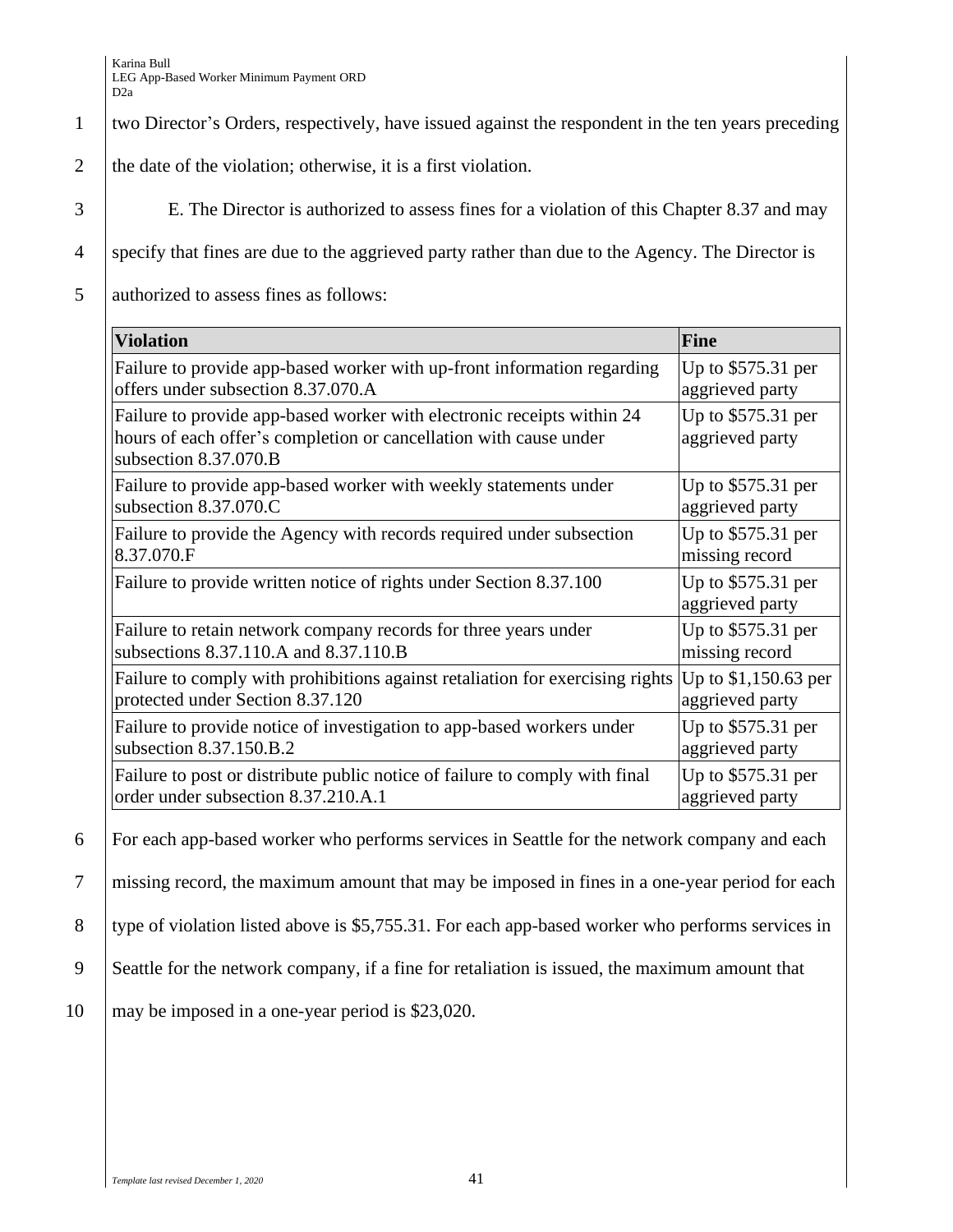4 G. In addition to the unpaid compensation, penalties, fines, liquidated damages, and 5 interest, the Agency may assess against the respondent in favor of the City the reasonable costs 6 incurred in enforcing this Chapter 8.37, including but not limited to reasonable attorneys' fees.

 H. A respondent that is the subject of a settlement agreement stipulating that a violation has occurred shall count for debarment, or a final order for which all appeal rights have been exhausted, shall not be permitted to bid, or have a bid considered, on any City contract until such 10 amounts due under the final order have been paid in full to the Director. If the respondent is the subject of a final order two times or more within a five-year period, the network company shall not be allowed to bid on any City contract for two years. This subsection 8.37.170.H shall be construed to provide grounds for debarment separate from, and in addition to, those contained in 14 Chapter 20.70 and shall not be governed by that chapter; provided, that nothing in this subsection 8.37.170.H shall be construed to limit the application of Chapter 20.70. The Director shall notify the Director of Finance and Administrative Services of all respondents subject to debarment 17 | under this subsection 8.37.170.H.

## 18 **8.37.180 Appeal period and failure to respond**

19 A. An app-based worker or other person who claims an injury as a result of an alleged 20 violation of this Chapter 8.37 may appeal the Determination of No Violation, pursuant to 21 | Director's Rules.

22 B. A respondent may appeal the Director's Order, including all remedies issued pursuant 23 to Section 8.37.170, by requesting a contested hearing before the Hearing Examiner in writing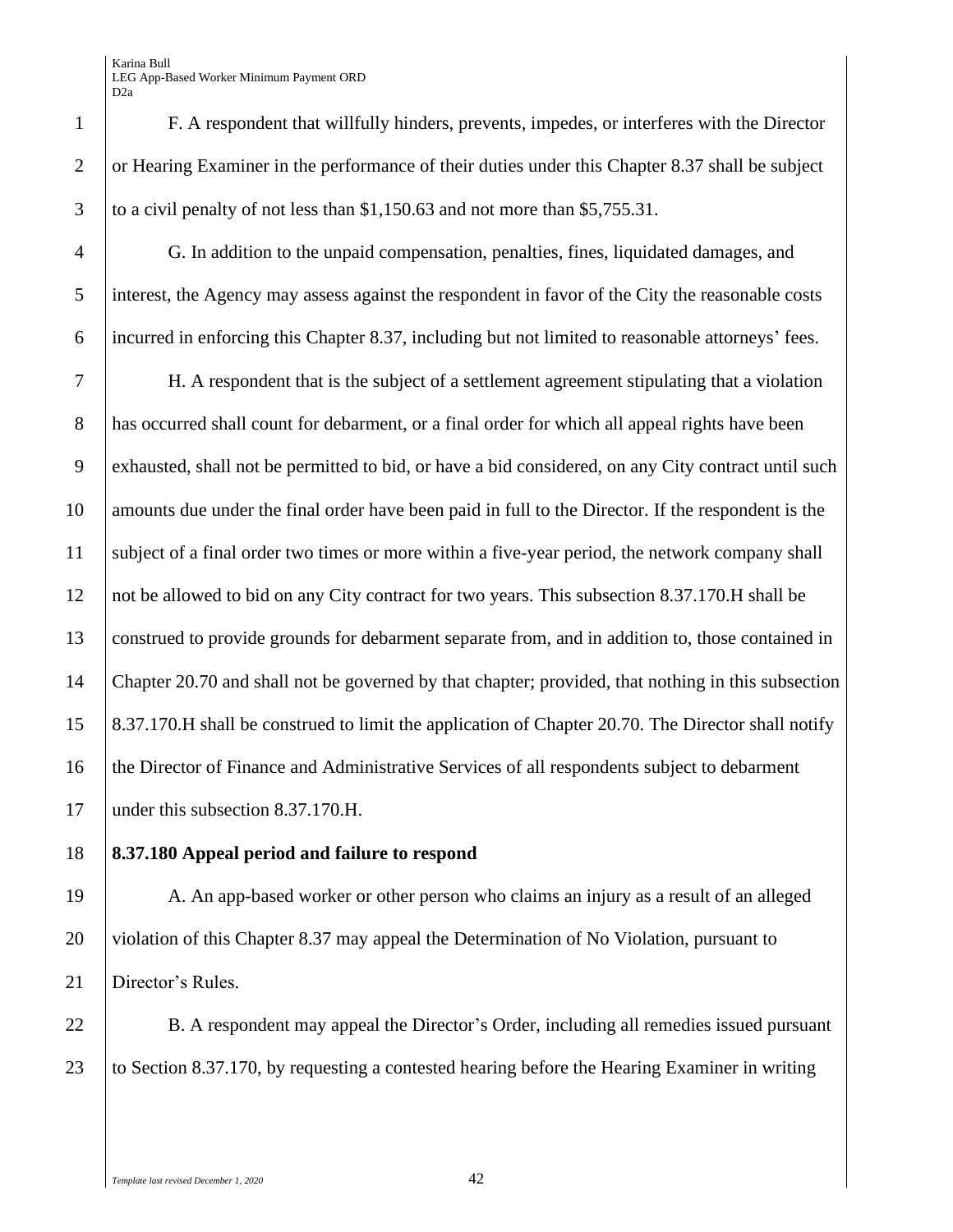within 15 days of service of the Director's Order. If a respondent fails to appeal the Director's Order within 15 days of service, the Director's Order shall be final. If the last day of the appeal period so computed is a Saturday, Sunday, or federal or City holiday, the appeal period shall run until 5 p.m. on the next business day.

## 5 **8.37.190 Appeal procedure and failure to appear**

 A. Contested hearings shall be conducted pursuant to the procedures for hearing contested cases contained in Section 3.02.090 and the rules adopted by the Hearing Examiner for hearing contested cases. The hearing shall be conducted de novo and the Director shall have the burden of proving by a preponderance of the evidence that the violation or violations occurred. Upon establishing such proof, the remedies and penalties imposed by the Director shall be upheld unless it is shown that the Director abused discretion. Failure to appear for a contested hearing shall result in an order being entered finding that the respondent committed the violation stated in the Director's Order. For good cause shown and upon terms the Hearing Examiner 14 deems just, the Hearing Examiner may set aside an order entered upon a failure to appear.

15 B. In all contested cases, the Hearing Examiner shall enter an order affirming, modifying, 16 or reversing the Director's Order, consistent with Ordinance 126068.

### 17 **8.37.200 Appeal from Hearing Examiner order**

18 A. The respondent may obtain judicial review of the decision of the Hearing Examiner by 19 applying for a Writ of Review in the King County Superior Court within 30 days from the date 20 of the decision in accordance with the procedure set forth in chapter 7.16 RCW, other applicable 21 | law, and court rules.

22 B. The decision of the Hearing Examiner shall be final and conclusive unless review is 23 Sought in compliance with this Section 8.37.200.

*Template last revised December 1, 2020* 43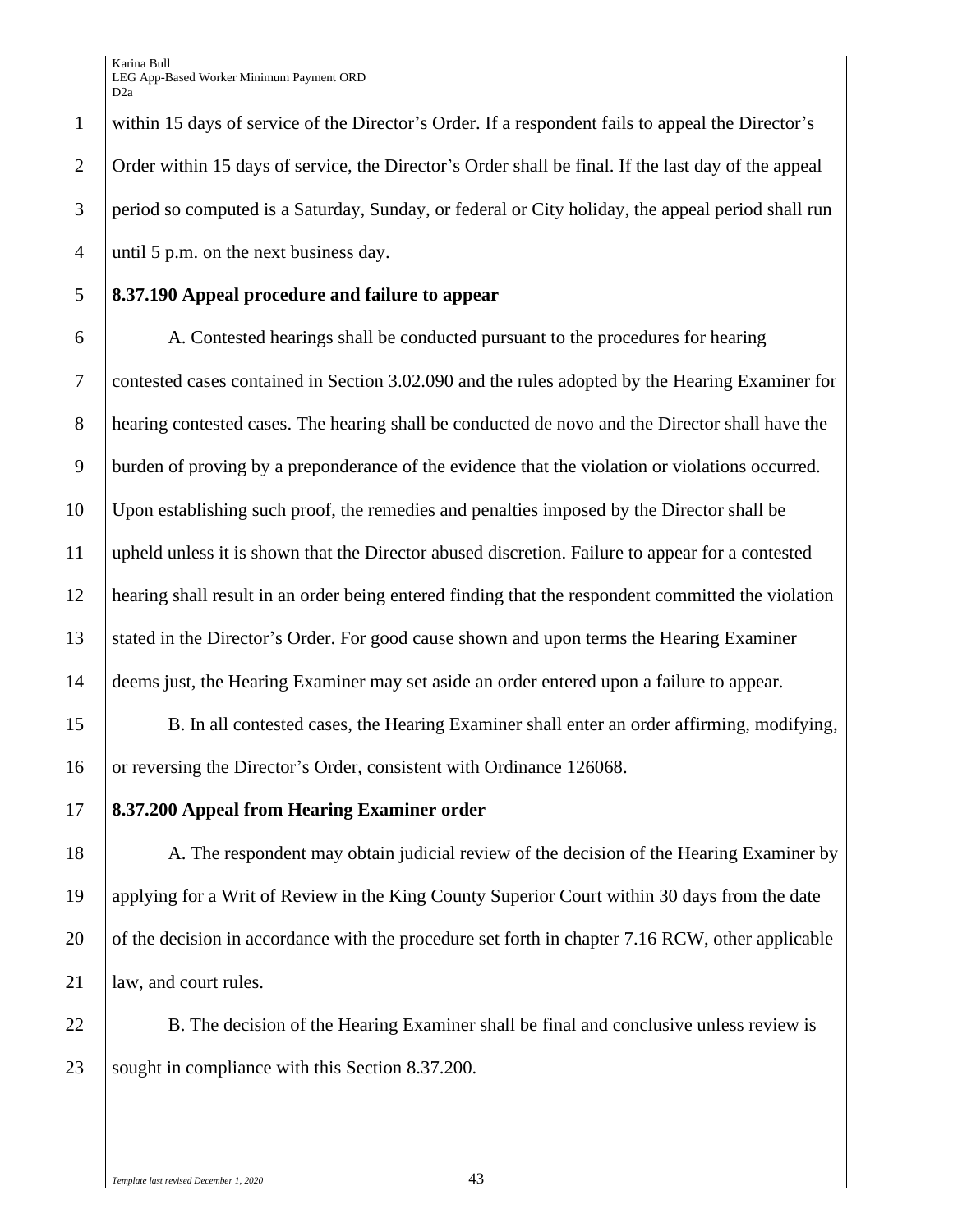**8.37.210 Failure to comply with final order**  2 A. If a respondent fails to comply within 30 days of service of any settlement agreement 3 with the Agency, or with any final order issued by the Director or the Hearing Examiner for which all appeal rights have been exhausted, the Agency may pursue, but is not limited to, the following measures to secure compliance: 1. The Director may require the respondent to post or distribute public notice of the respondent's failure to comply in a form and manner determined by the Agency. 2. The Director may refer the matter to a collection agency. The cost to the City for the collection services will be assessed as costs, at the rate agreed to between the City and the 10 collection agency, and added to the amounts due. 11 3. The Director may refer the matter to the City Attorney for the filing of a civil 12 action in King County Superior Court, the Seattle Municipal Court, or any other court of competent jurisdiction to enforce such order or to collect amounts due. In the alternative, the Director may seek to enforce a Director's Order or a final order of the Hearing Examiner under Section 8.37.190. 4. The Director may request that the City's Department of Finance and Administrative Services deny, suspend, refuse to renew, or revoke any business license held or requested by the network company or person until such time as the network company complies with the remedy as defined in the settlement agreement or final order. The City's Department of Finance and Administrative Services shall have the authority to deny, refuse to renew, or revoke any business license in accordance with this subsection 8.37.210.A.4. 22 B. No respondent that is the subject of a final order issued under this Chapter 8.37 shall 23 quit business, sell out, exchange, convey, or otherwise dispose of the respondent's business or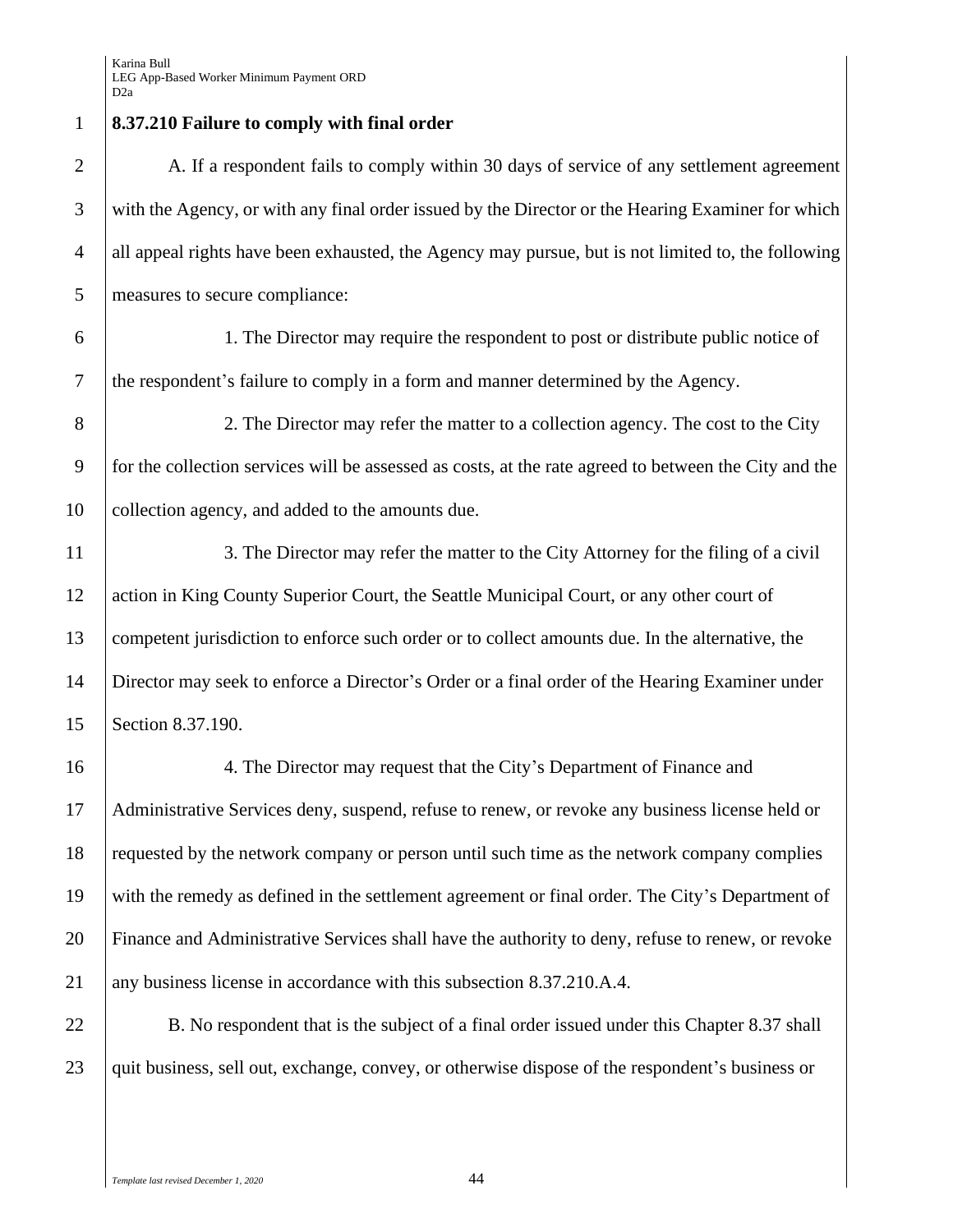stock of goods without first notifying the Agency and without first notifying the respondent's 2 successor of the amounts owed under the final order at least three business days before such transaction. At the time the respondent quits business, or sells out, exchanges, or otherwise disposes of the respondent's business or stock of goods, the full amount of the remedy, as defined in a final order issued by the Director or the Hearing Examiner, shall become immediately due and payable. If the amount due under the final order is not paid by respondent within ten days from the date of such sale, exchange, conveyance, or disposal, the successor shall become liable for the payment of the amount due; provided, that the successor has actual knowledge of the order and the amounts due or has prompt, reasonable, and effective means of accessing and verifying the fact and amount of the order and the amounts due. The successor shall withhold from the purchase price a sum sufficient to pay the amount of the full remedy. When the successor makes such payment, that payment shall be deemed a payment upon the purchase price in the amount paid, and if such payment is greater in amount than the purchase price the amount of the difference shall become a debt due such successor from the network company.

#### **8.37.220 Debt owed The City of Seattle**

17 A. All monetary amounts due under the Director's Order shall be a debt owed to the City 18 and may be collected in the same manner as any other debt in like amount, which remedy shall be in addition to all other existing remedies; provided, that amounts collected by the City for unpaid compensation, liquidated damages, penalties payable to aggrieved parties, or front pay 21 shall be held in trust by the City for the aggrieved party and, once collected by the City, shall be 22 | paid by the City to the aggrieved party.

*Template last revised December 1, 2020* 45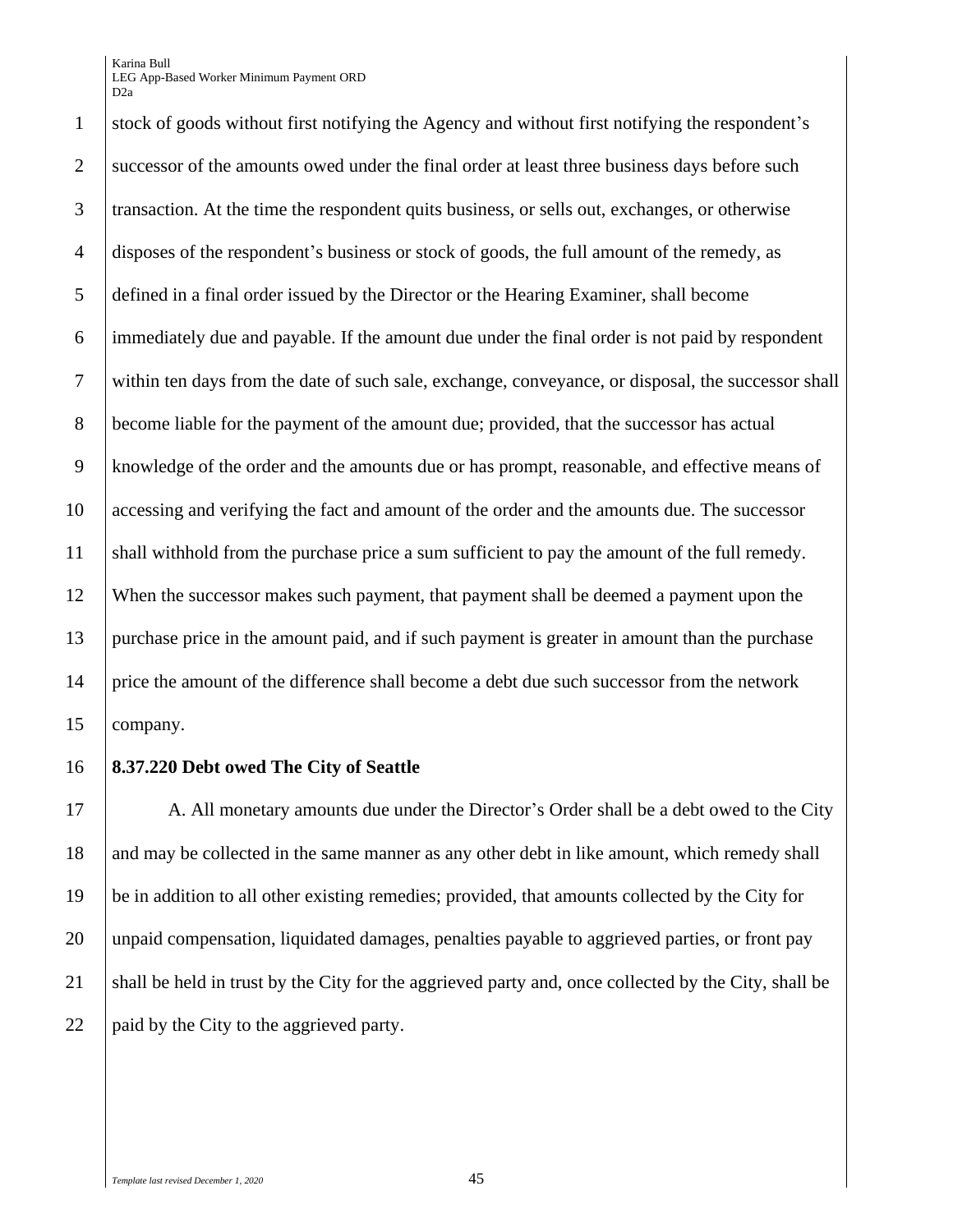B. If a respondent fails to appeal a Director's Order to the Hearing Examiner within the 2 time period set forth in subsection 8.37.180.B, the Director's Order shall be final, and the Director may petition the Seattle Municipal Court, or any court of competent jurisdiction, to enforce the Director's Order by entering judgment in favor of the City finding that the respondent has failed to exhaust its administrative remedies and that all amounts and relief contained in the order are due. The Director's Order shall constitute prima facie evidence that a violation occurred and shall be admissible without further evidentiary foundation. Any 8 certifications or declarations authorized under RCW 5.50.050 containing evidence that the respondent has failed to comply with the order or any parts thereof, and is therefore in default, or that the respondent has failed to appeal the Director's Order to the Hearing Examiner within the time period set forth in subsection 8.37.180.B, and therefore has failed to exhaust the respondent's administrative remedies, shall also be admissible without further evidentiary foundation.

 C. If a respondent fails to obtain judicial review of an order of the Hearing Examiner within the time period set forth in subsection 8.37.200.A, the order of the Hearing Examiner shall be final, and the Director may petition the Seattle Municipal Court to enforce the Director's Order by entering judgment in favor of the City for all amounts and relief due under the order of 18 the Hearing Examiner. The order of the Hearing Examiner shall constitute conclusive evidence that the violations contained therein occurred and shall be admissible without further evidentiary 20 foundation. Any certifications or declarations authorized under RCW 9A.72.085 containing 21 evidence that the respondent has failed to comply with the order or any parts thereof, and is 22 therefore in default, or that the respondent has failed to avail itself of judicial review in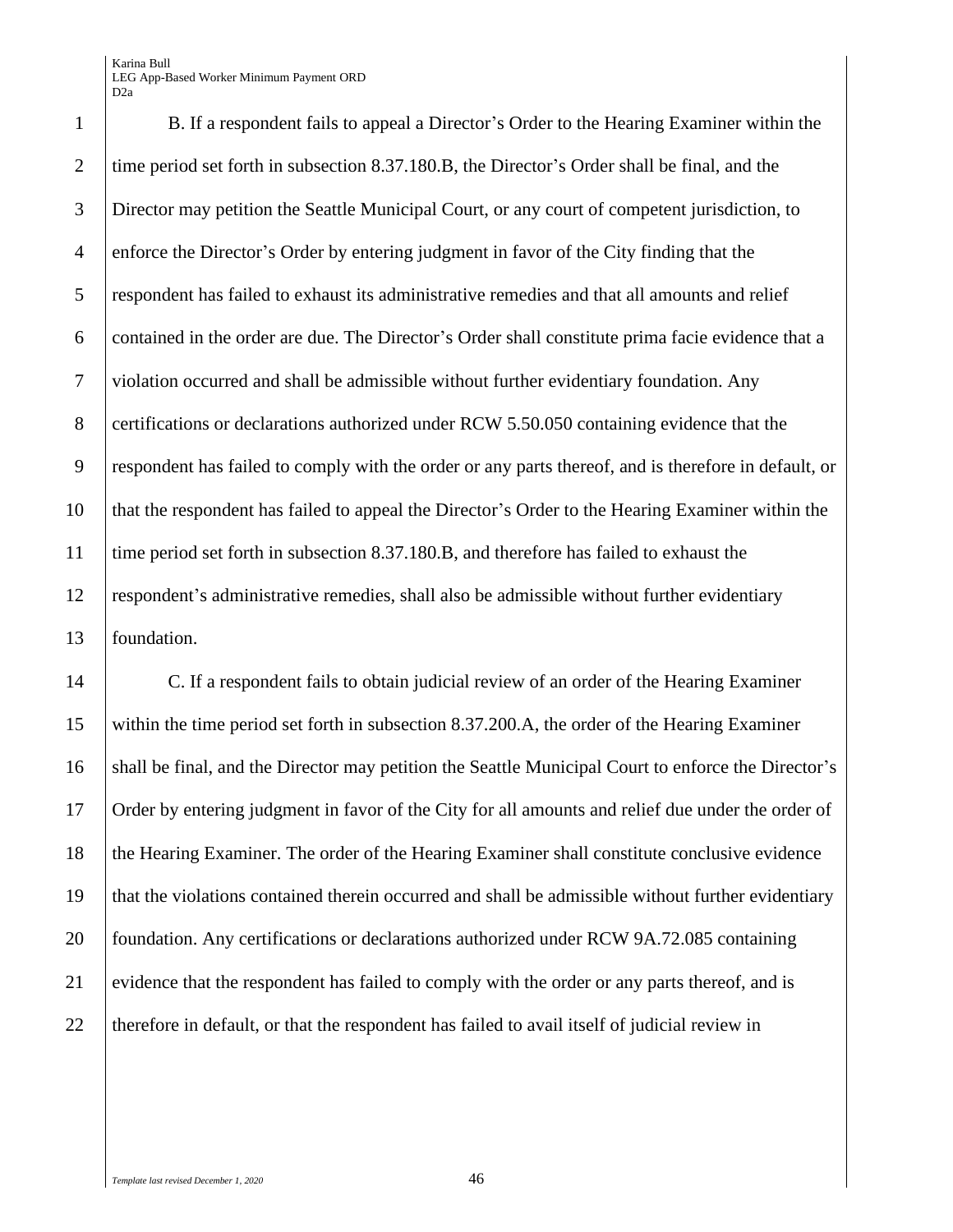1 accordance with subsection 8.37.200.A, shall also be admissible without further evidentiary 2 foundation.

 D. In considering matters brought under subsections 8.37.220.B and 8.37.220.C, the Seattle Municipal Court may include within its judgment all terms, conditions, and remedies 5 contained in the Director's Order or the order of the Hearing Examiner, whichever is applicable,  $\theta$  that are consistent with the provisions of this Chapter 8.37.

7 **8.37.230 Private right of action** 

8 A. Any person or class of persons that suffers an injury as a result of a violation of this Chapter 8.37, or is the subject of prohibited retaliation under Section 8.37.120, may bring a civil action in a court of competent jurisdiction against the network company or other person violating this Chapter 8.37 and, upon prevailing, may be awarded reasonable attorney fees and costs and 12 such legal or equitable relief as may be appropriate to remedy the violation including, without limitation: the payment of any unpaid compensation plus interest due to the person and liquidated damages in an additional amount of up to twice the unpaid compensation; and a penalty payable to any aggrieved party of up to \$5,565.10 if the aggrieved party was subject to prohibited retaliation. Interest shall accrue from the date the unpaid compensation was first due 17 at 12 percent per annum, or the maximum rate permitted under RCW 19.52.020.

18 B. For purposes of this Section 8.37.230, "person" includes any entity a member of which 19 has suffered an injury or retaliation, or any other individual or entity acting on behalf of an 20 aggrieved party that has suffered an injury or retaliation.

21 C. For purposes of determining membership within a class of persons entitled to bring an 22 action under this Section 8.37.230, two or more app-based workers are similarly situated if they: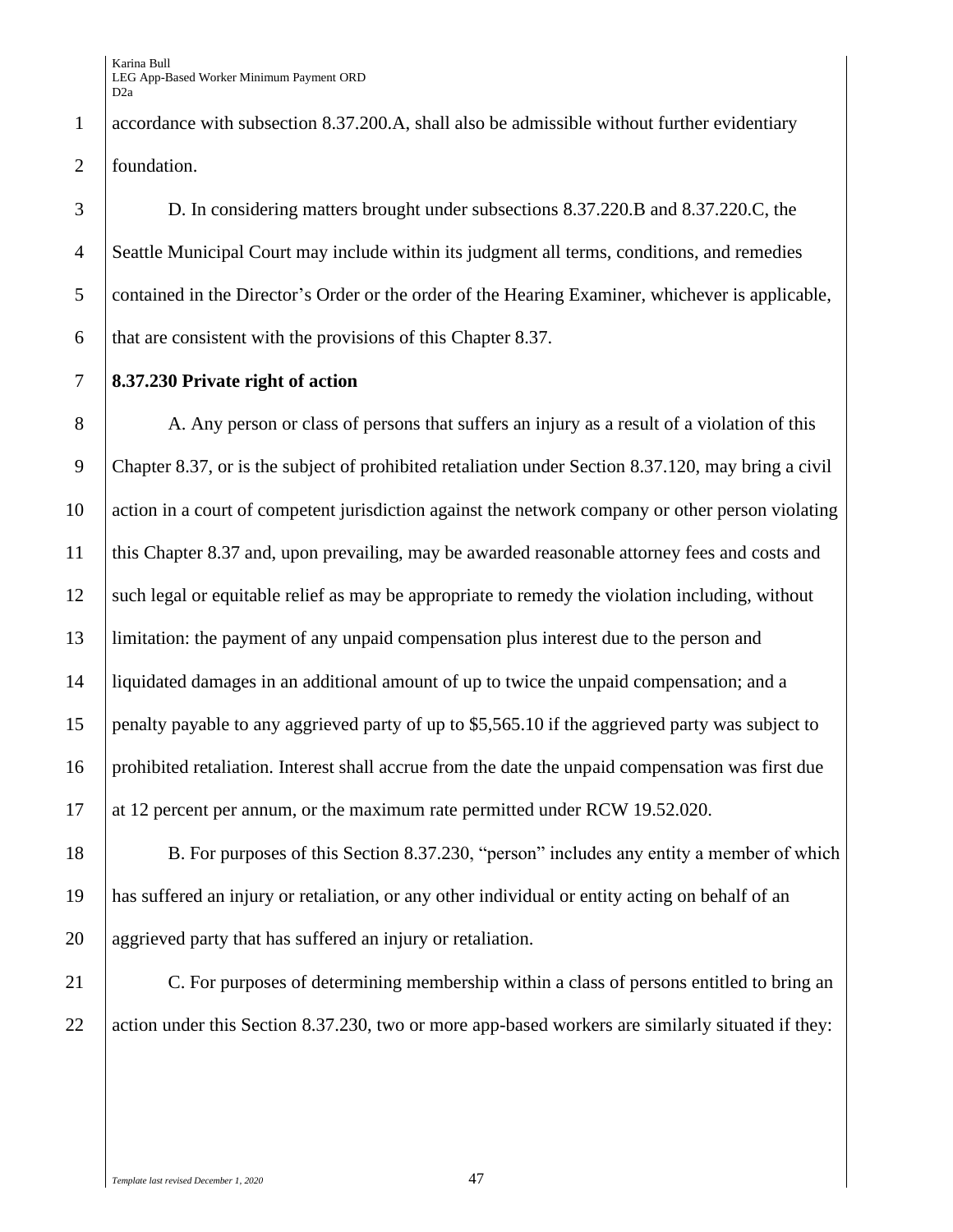| $\mathbf{1}$   | 1. Are or were hired for the same network company or network companies,                        |
|----------------|------------------------------------------------------------------------------------------------|
| 2              | whether concurrently or otherwise, at some point during the applicable statute of limitations  |
| 3              | period,                                                                                        |
| $\overline{4}$ | 2. Allege one or more violations that raise similar questions as to liability, and             |
| 5              | 3. Seek similar forms of relief.                                                               |
| 6              | D. For purposes of subsection 8.37.230.C, app-based workers shall not be considered            |
| $\overline{7}$ | dissimilar solely because:                                                                     |
| 8              | 1. The app-based workers' claims seek damages that differ in amount, or                        |
| 9              | 2. The job titles of or other means of classifying the app-based workers differ in             |
| 10             | ways that are unrelated to their claims.                                                       |
| 11             | E. An order issued by the court may include a requirement for a network company to             |
| 12             | submit a compliance report to the court and to the Agency.                                     |
| 13             | 8.37.233 Waiver                                                                                |
| 14             | Any waiver by an individual of any provisions of this Chapter 8.37 shall be deemed contrary to |
| 15             | public policy and shall be void and unenforceable.                                             |
| 16             | 8.37.235 Encouragement of more generous policies                                               |
| 17             | A. Nothing in this Chapter 8.37 shall be construed to discourage or prohibit a network         |
| 18             | company from the adoption or retention of minimum labor and compensation standards more        |
| 19             | generous than the one required by this Chapter 8.37.                                           |
| 20             | B. Nothing in this Chapter 8.37 shall be construed as diminishing the obligation of the        |
| 21             | network company to comply with any contract, or other agreement providing more generous        |
| 22             | minimum labor and compensation standards to an app-based worker than required by this          |
| 23             | Chapter 8.37.                                                                                  |
|                |                                                                                                |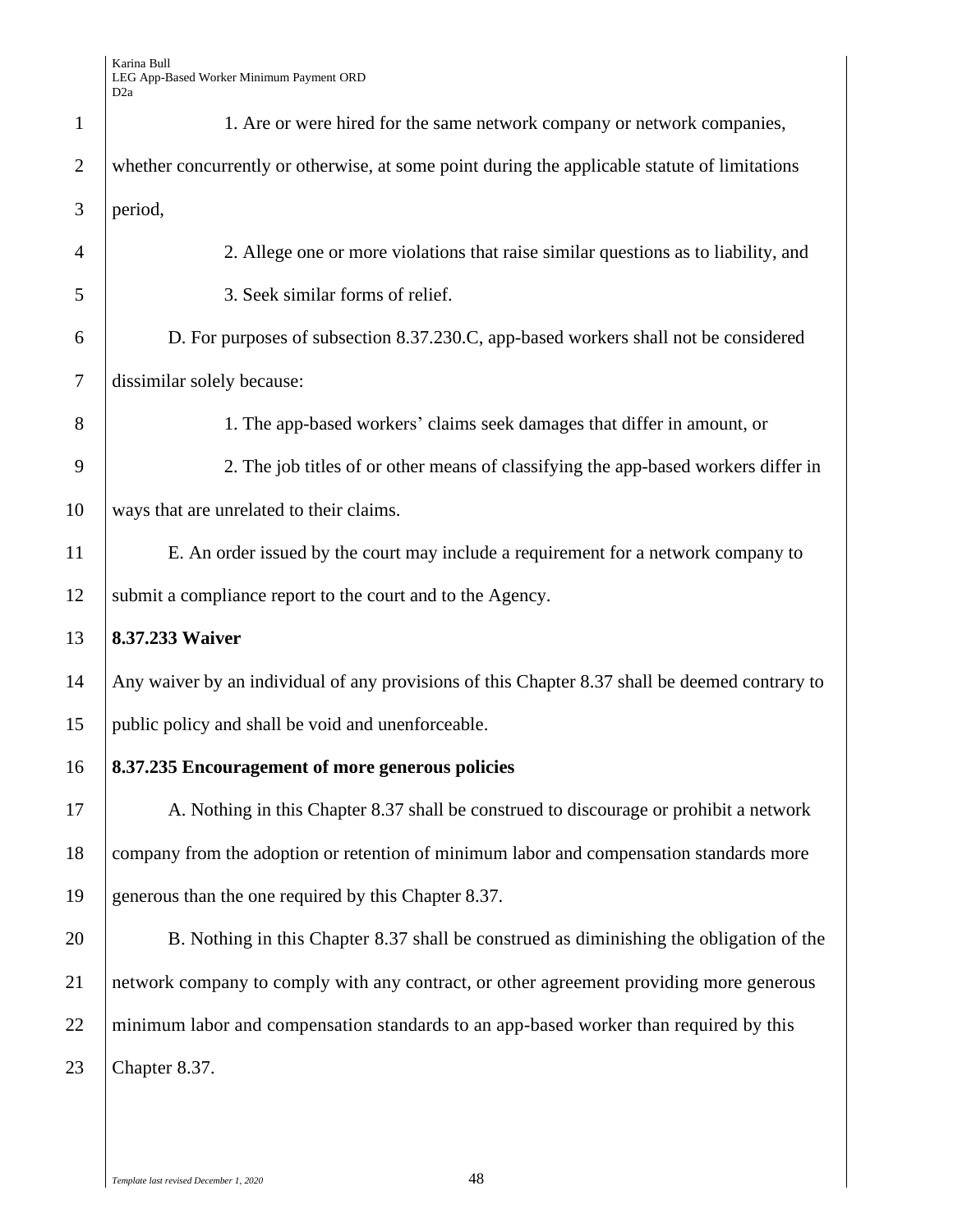| $\mathbf{1}$   | 8.37.240 Other legal requirements-Effect on other laws                                            |
|----------------|---------------------------------------------------------------------------------------------------|
| $\overline{2}$ | A. The provisions of this Chapter 8.37:                                                           |
| 3              | 1. Supplement and do not diminish or replace any other basis of liability or                      |
| $\overline{4}$ | requirement established by statute or common law;                                                 |
| 5              | 2. Shall not be construed to preempt, limit, or otherwise affect the applicability of             |
| 6              | any other law, regulation, requirement, policy, or standard for minimum labor and compensation    |
| $\overline{7}$ | requirements, or which extends other protections to app-based workers; and                        |
| 8              | 3. Shall not be interpreted or applied so as to create any power or duty in conflict              |
| 9              | with federal or state law.                                                                        |
| 10             | B. This Chapter 8.37 shall not be construed to preclude any person aggrieved from                 |
| 11             | seeking judicial review of any final administrative decision or order made under this Chapter     |
| 12             | 8.37 affecting such person. Nothing in this Section 8.37.240 shall be construed as restricting an |
| 13             | app-based worker's right to pursue any other remedies at law or equity for violation of the       |
| 14             | contractor's rights.                                                                              |
| 15             | C. A network company's failure to comply with the provisions of this Chapter 8.37 shall           |
| 16             | not render any contract between the network company and an app-based worker void or               |
| 17             | voidable.                                                                                         |
| 18             | D. No provision of this Chapter 8.37 shall be construed as providing a determination              |
| 19             | about the legal classification of any individual as an employee or independent contractor.        |
| 20             | 8.37.250 Severability                                                                             |
| 21             | The provisions of this Chapter 8.37 are declared to be separate and severable. If any clause,     |
| 22             | sentence, paragraph, subdivision, section, subsection, or portion of this Chapter 8.37, or the    |
| 23             | application thereof to any network company, app-based worker, person, or circumstance, is held    |
|                |                                                                                                   |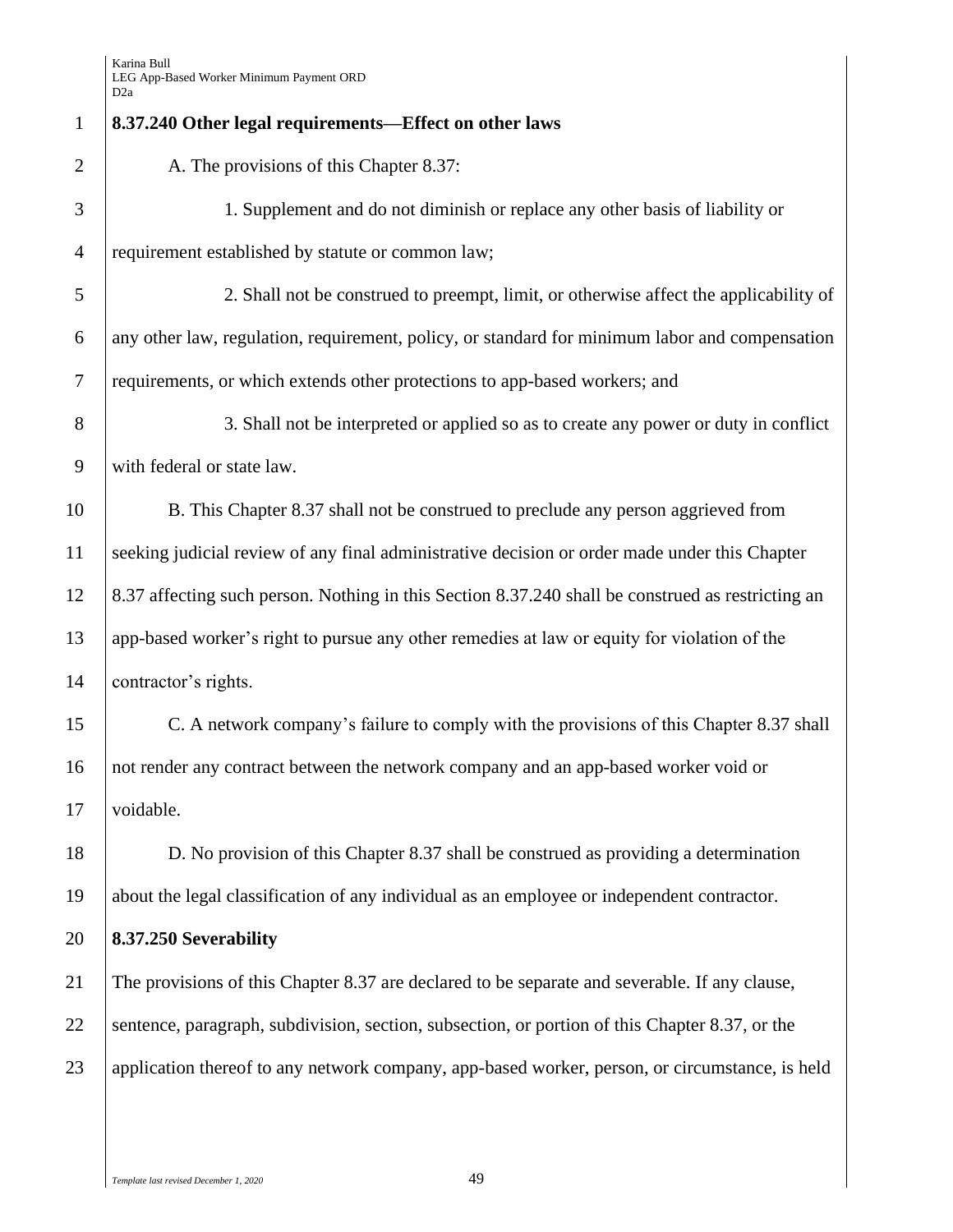1 to be invalid, it shall not affect the validity of the remainder of this Chapter 8.37, or the validity

2 of its application to other persons or circumstances.

3 | Section 4. Section 3.02.125 of the Seattle Municipal Code, last amended by Ordinance

4 126283, is amended as follows:

# 5 **3.02.125 Hearing Examiner filing fees**

6 A. The filing fee for a case before the City Hearing Examiner is \$85, with the following

## 7 exceptions:

| <b>Basis for Case</b>                                       | <b>Fee in</b><br>dollars |
|-------------------------------------------------------------|--------------------------|
| * * *                                                       |                          |
| All-Gender Restroom Notice of Violation (Section 14.07.040) | No fee                   |
| App-Based Worker Minimum Payment Ordinance (Chapter 8.37)   | No fee                   |
| Cable Communications (Chapter 21.60)                        | No fee                   |
| * * *                                                       |                          |

8  $^*$ 

9 Section 5. Section 3.15.000 of the Seattle Municipal Code, last amended by Ordinance

10 126189, is amended as follows:

# 11 **3.15.000 Office of Labor Standards created—Functions**

 There is created within the Executive Department an Office of Labor Standards, under the direction of the Mayor. The mission of the Office of Labor Standards is to advance labor standards through thoughtful community and business engagement, strategic enforcement and innovative policy development, with a commitment to race and social justice. The Office of Labor Standards seeks to promote greater economic opportunity and further the health, safety, and welfare of employees; support employers in their implementation of labor standards requirements; and end barriers to workplace equity for women, communities of color, immigrants and refugees, and other vulnerable workers.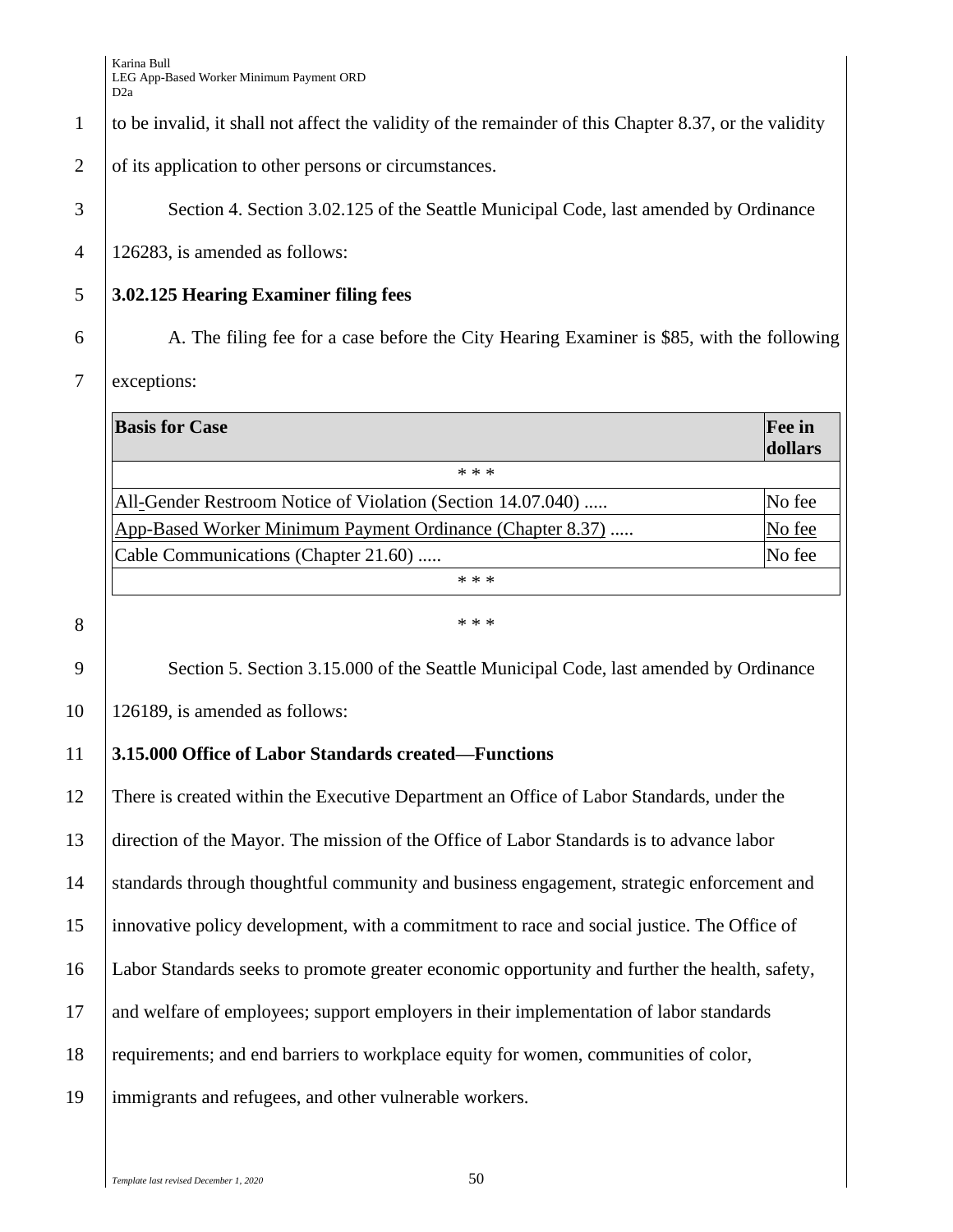| $\mathbf{1}$   | The functions of the Office of Labor Standards are as follows:                                  |
|----------------|-------------------------------------------------------------------------------------------------|
| $\overline{2}$ | A. Promoting labor standards through outreach, education, technical assistance, and             |
| 3              | training for employees and employers;                                                           |
| $\overline{4}$ | B. Collecting and analyzing data on labor standards enforcement;                                |
| 5              | C. Partnering with community, businesses, and workers for stakeholder input and                 |
| 6              | collaboration;                                                                                  |
| 7              | D. Developing innovative labor standards policy;                                                |
| 8              | E. Administering and enforcing labor standards (Title 8), City of Seattle ordinances            |
| 9              | relating to paid sick and safe time (Chapter 14.16), use of criminal history in employment      |
| 10             | decisions (Chapter 14.17), minimum wage and minimum compensation (Chapter 14.19), wage          |
| 11             | and tip compensation requirements (Chapter 14.20), secure scheduling (Chapter 14.22), domestic  |
| 12             | workers (Chapter 14.23), hotel employees safety protections (Chapter 14.26), protecting hotel   |
| 13             | employees from injury (Chapter 14.27), improving access to medical care for hotel employees     |
| 14             | (Chapter 14.28), hotel employees job retention (Chapter 14.29), commuter benefits (Chapter      |
| 15             | 14.30), transportation network company driver deactivation protections (Chapter 14.32),         |
| 16             | transportation network company driver minimum compensation (Chapter 14.33), and other labor     |
| 17             | standards ordinances that may be enacted in the future.                                         |
| 18             | Section 6. Subsection 6.208.020.A of the Seattle Municipal Code, which section was last         |
| 19             | amended by Ordinance 126274, is amended as follows:                                             |
| 20             | 6.208.020 Denial, revocation of, or refusal to renew business license                           |
| 21             | A. In addition to any other powers and authority provided under this Title 6, the Director,     |
| 22             | or the Director's designee, has the power and authority to deny, revoke, or refuse to renew any |
| 23             | business license issued under the provisions of this Chapter 6.208. The Director, or the        |
|                |                                                                                                 |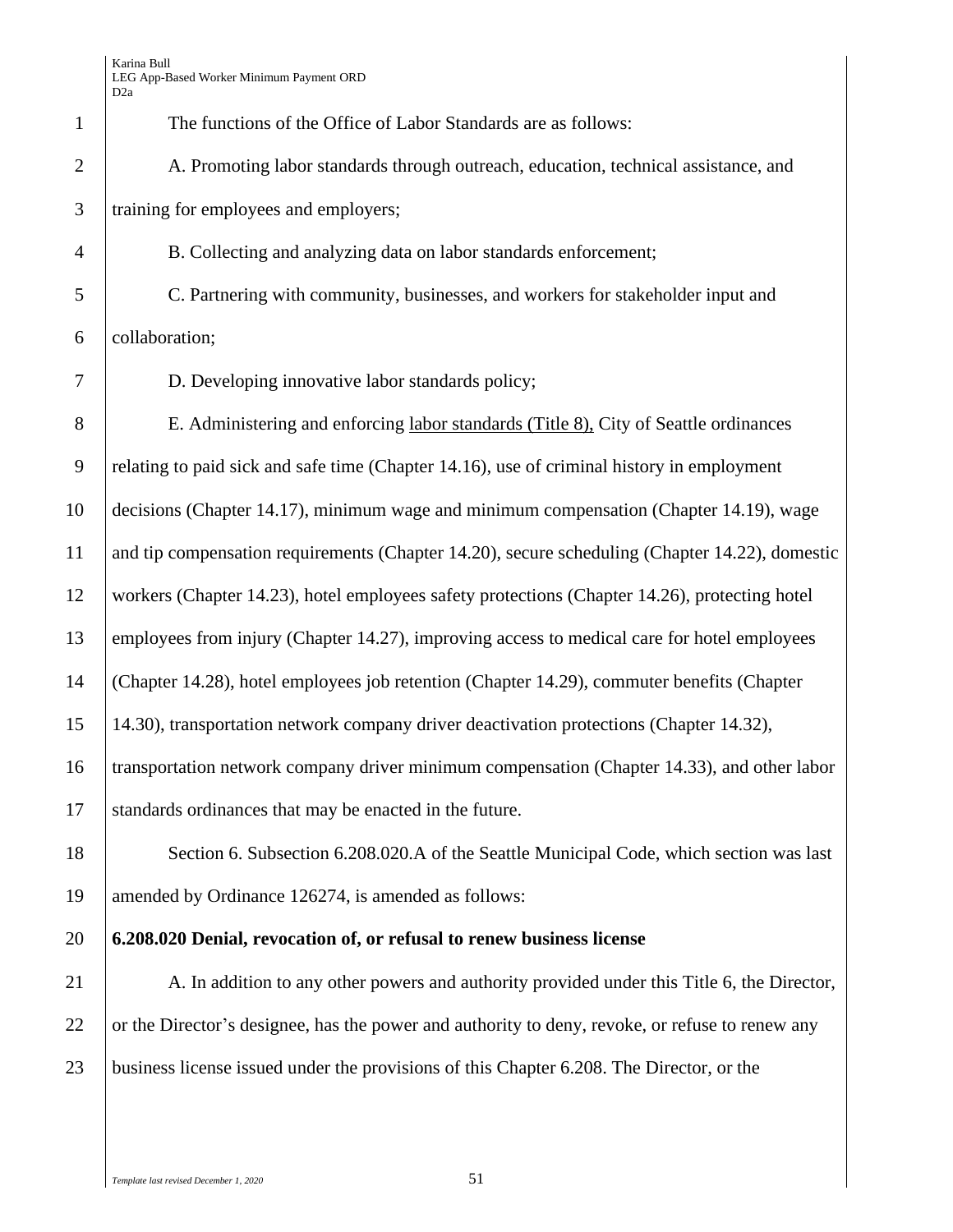|                | D∠a                                                                                                 |  |  |  |  |
|----------------|-----------------------------------------------------------------------------------------------------|--|--|--|--|
| $\mathbf{1}$   | Director's designee, shall notify such applicant or licensee in writing by mail of the denial,      |  |  |  |  |
| $\overline{2}$ | revocation of, or refusal to renew the license and on what grounds such a decision was based.       |  |  |  |  |
| 3              | The Director may deny, revoke, or refuse to renew any license issued under this Chapter 6.208       |  |  |  |  |
| $\overline{4}$ | on one or more of the following grounds:                                                            |  |  |  |  |
| 5              | 1. The license was procured by fraud or false representation of fact.                               |  |  |  |  |
| 6              | 2. The licensee has failed to comply with any provisions of this Chapter 6.208.                     |  |  |  |  |
| 7              | 3. The licensee has failed to comply with any provisions of Chapters 5.32, 5.35,                    |  |  |  |  |
| $8\,$          | 5.38, 5.39, 5.40, 5.45, 5.46, 5.47, 5.48, 5.50, or 5.52.                                            |  |  |  |  |
| 9              | 4. The licensee is in default in any payment of any license fee or tax under Title 5                |  |  |  |  |
| 10             | or Title 6.                                                                                         |  |  |  |  |
| 11             | 5. The property at which the business is located has been determined by a court to                  |  |  |  |  |
| 12             | be a chronic nuisance property as provided in Chapter 10.09.                                        |  |  |  |  |
| 13             | 6. The applicant or licensee has been convicted of theft under subsection                           |  |  |  |  |
| 14             | 12A.08.060.A.4 within the last ten years.                                                           |  |  |  |  |
| 15             | 7. The applicant or licensee is a person subject within the last ten years to a court               |  |  |  |  |
| 16             | order entering final judgment for violations of chapters 49.46, 49.48, or 49.52 RCW, or 29          |  |  |  |  |
| 17             | U.S.C. 206 or 29 U.S.C. 207, and the judgment was not satisfied within 30 days of the later of      |  |  |  |  |
| 18             | either:                                                                                             |  |  |  |  |
| 19             | a. The expiration of the time for filing an appeal from the final judgment                          |  |  |  |  |
| 20             | order under the court rules in effect at the time of the final judgment order; or                   |  |  |  |  |
| 21             | b. If a timely appeal is made, the date of the final resolution of that appeal                      |  |  |  |  |
| 22             | and any subsequent appeals resulting in final judicial affirmation of the findings of violations of |  |  |  |  |
| 23             | chapters 49.46, 49.48, or 49.52 RCW, or 29 U.S.C. 206 or 29 U.S.C. 207.                             |  |  |  |  |
|                |                                                                                                     |  |  |  |  |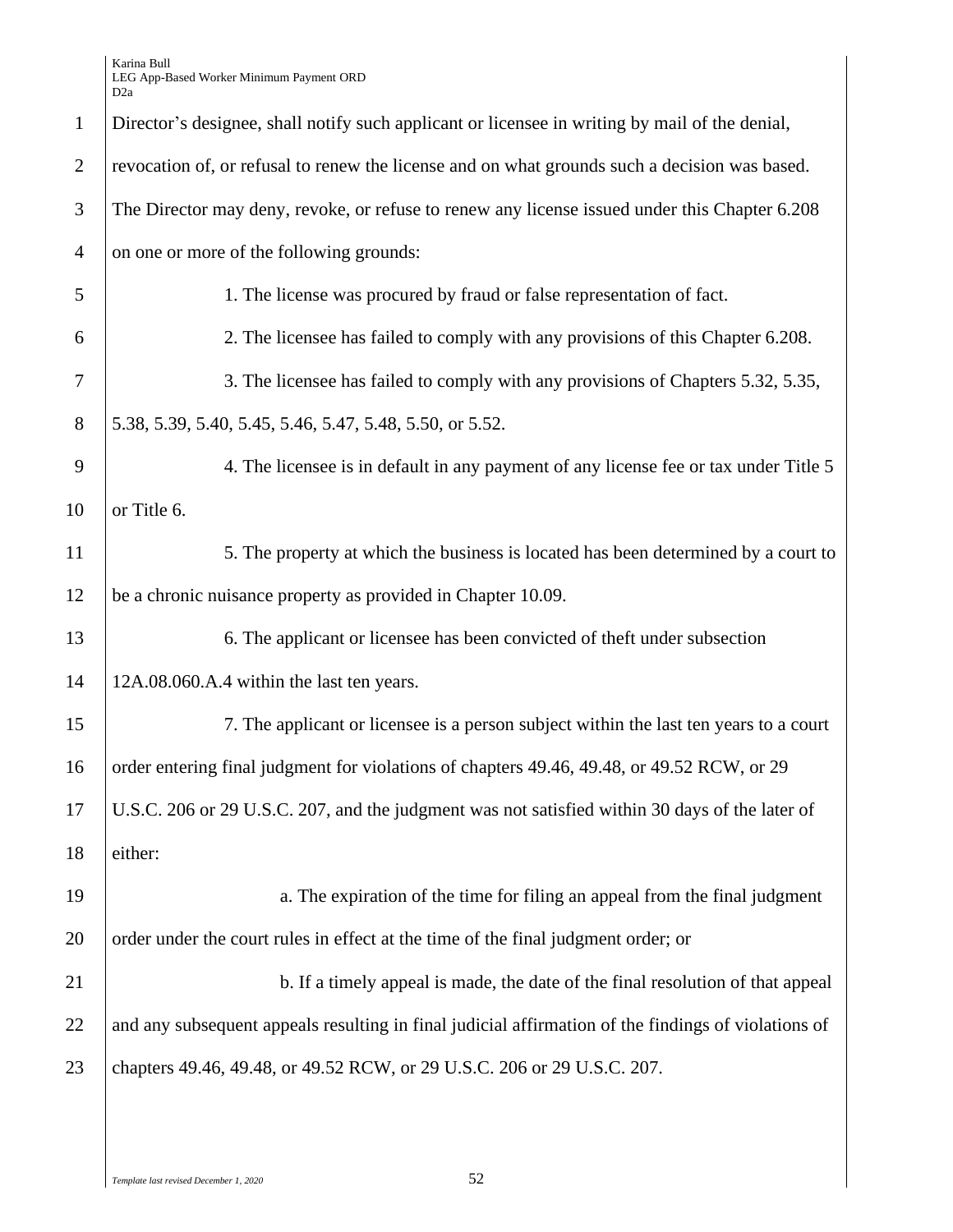8. The applicant or licensee is a person subject within the last ten years to a final and binding citation and notice of assessment from the Washington Department of Labor and 3 Industries for violations of chapters 49.46, 49.48, or 49.52 RCW, and the citation amount and penalties assessed therewith were not satisfied within 30 days of the date the citation became final and binding.

# 9. Pursuant to relevant provisions in Title 8, subsections 14.16.100.A.4,

 14.17.075.A, 14.19.100.A.4, 14.20.080.A.4, 14.22.115.A.4, 14.23.115.A.4, 14.26.210.A.4, 14.27.210.A.4, 14.28.210.A.4, 14.30.180.A.4, and 14.33.210.A.4, subsection 100.240.A.4 of Ordinance 126091, subsection 100.240.A.4 of Ordinance 126094, and subsection 100.240.A.4 of Ordinance 126274, the applicant or licensee has failed to comply, within 30 days of service of any settlement agreement, with any final order issued by the Director of the Office of Labor Standards, or any final order issued by the Hearing Examiner under Title 8, Chapters 14.16, 14.17, 14.19, 14.20, 14.22, 14.23, 14.26, 14.27, 14.28, 14.29, 14.30, and 14.33, Ordinance 126091, Ordinance 126094, and Ordinance 126274 for which all appeal rights have been exhausted, and the Director of the Office of Labor Standards has requested that the Director deny, refuse to renew, or revoke any business license held or requested by the applicant or licensee. The denial, refusal to renew, or revocation shall remain in effect until such time as the violation(s) under Title 8, Chapters 14.16, 14.17, 14.19, 14.20, 14.22, 14.23, 14.26, 14.27, 14.28, 14.29, 14.30, and 14.33, Ordinance 126091, Ordinance 126094, and Ordinance 126274 are remedied.

21 10. The business is one that requires an additional license under this Title 6 and 22 the business does not hold that license.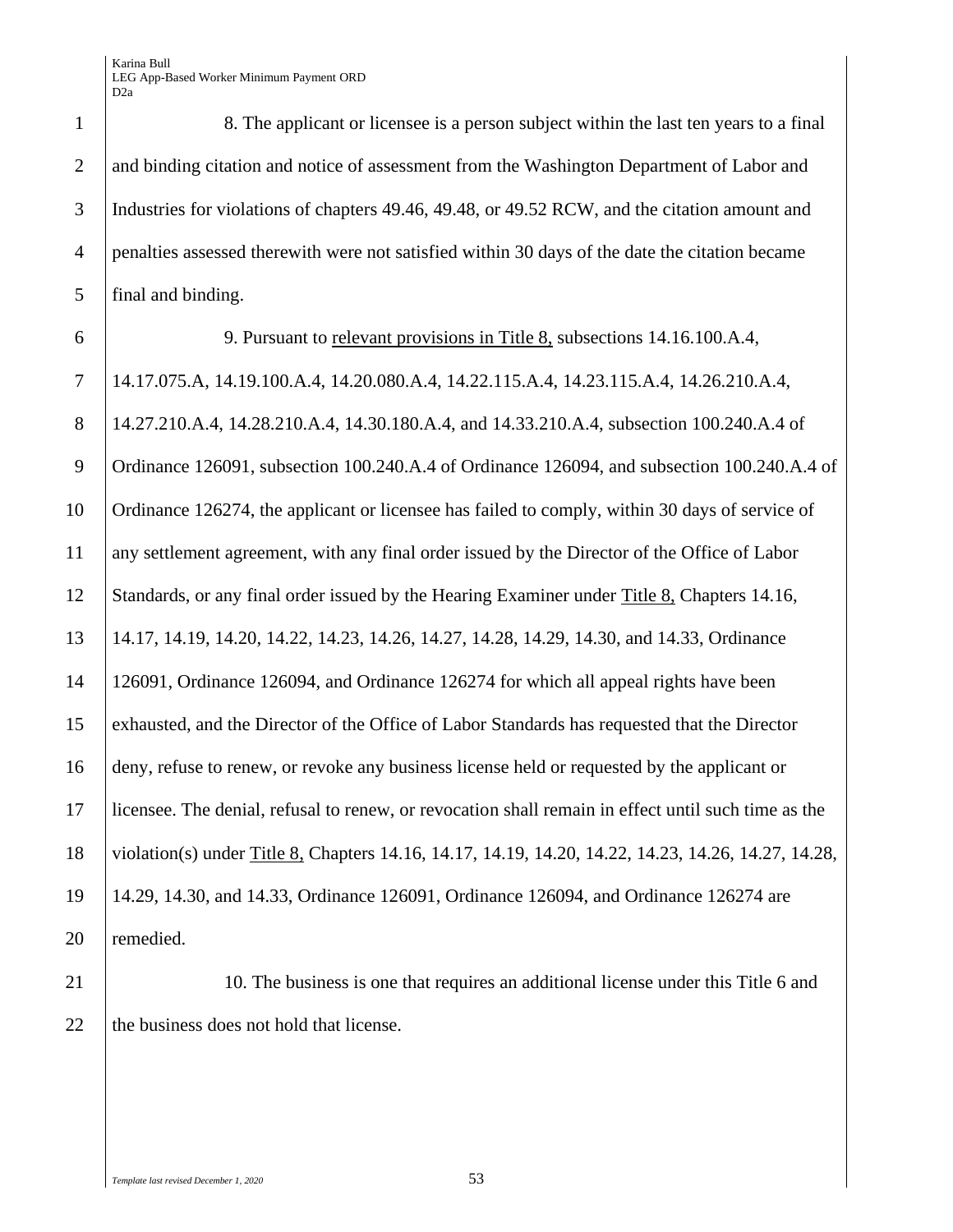1 11. The business has been determined under a separate enforcement process to be

# 2 operating in violation of law.

 $3 \mid$  \*\*\*